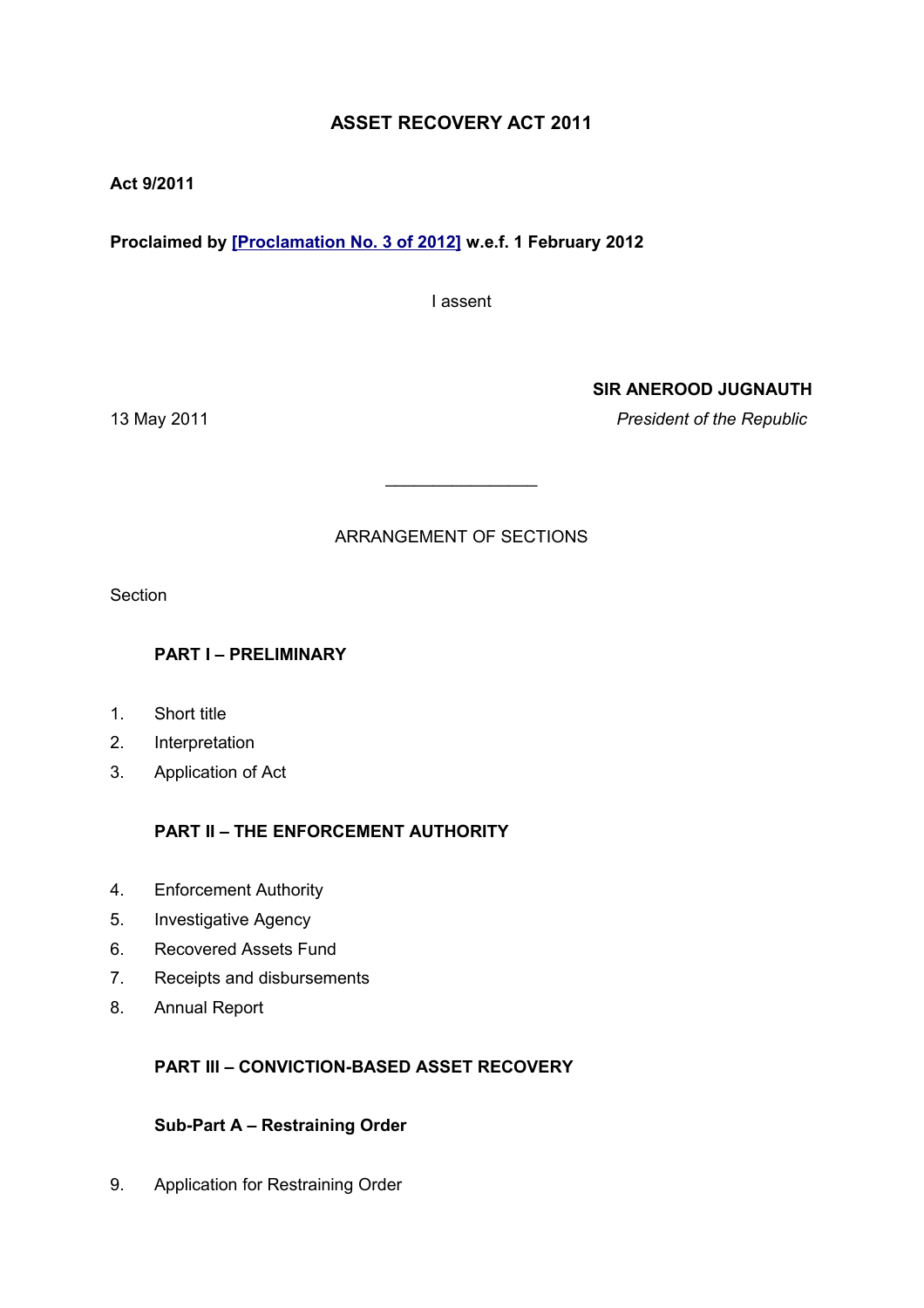- 10. Grant of Restraining Order
- 11. Powers of Trustee
- 12. Judge's further powers
- 13. Exclusion of property from Order
- 14. Registration of Order
- 15. Contravention of Order
- 16. Duration of Order

## **Sub-Part B – Confiscation Order**

- 17. Application for Order under this Sub-Part
- 18. Service of application
- 19. Confiscation Order
- 20. Determination of value of benefit
- 21. Amount recoverable
- 22. Contravention of Confiscation Order
- 23. Discharge of Confiscation Order
- 24. Appeal under this Sub-Part
- 25. Realisation of property
- 26. Application of monetary sums

# **PART IV – CIVIL ASSET RECOVERY**

## **Sub-Part A – Restriction Order**

- 27. Restriction Order
- 28. Powers of Asset Manager
- 29. Exclusion of property from Order
- 30. Order in respect of immovable property
- 31. Variation and rescission of Order
- 32. Contravention of Order
- 33. Duration of Order

# **Sub-Part B – Recovery Order**

- 34. Application for Order
- 35. Recovery Order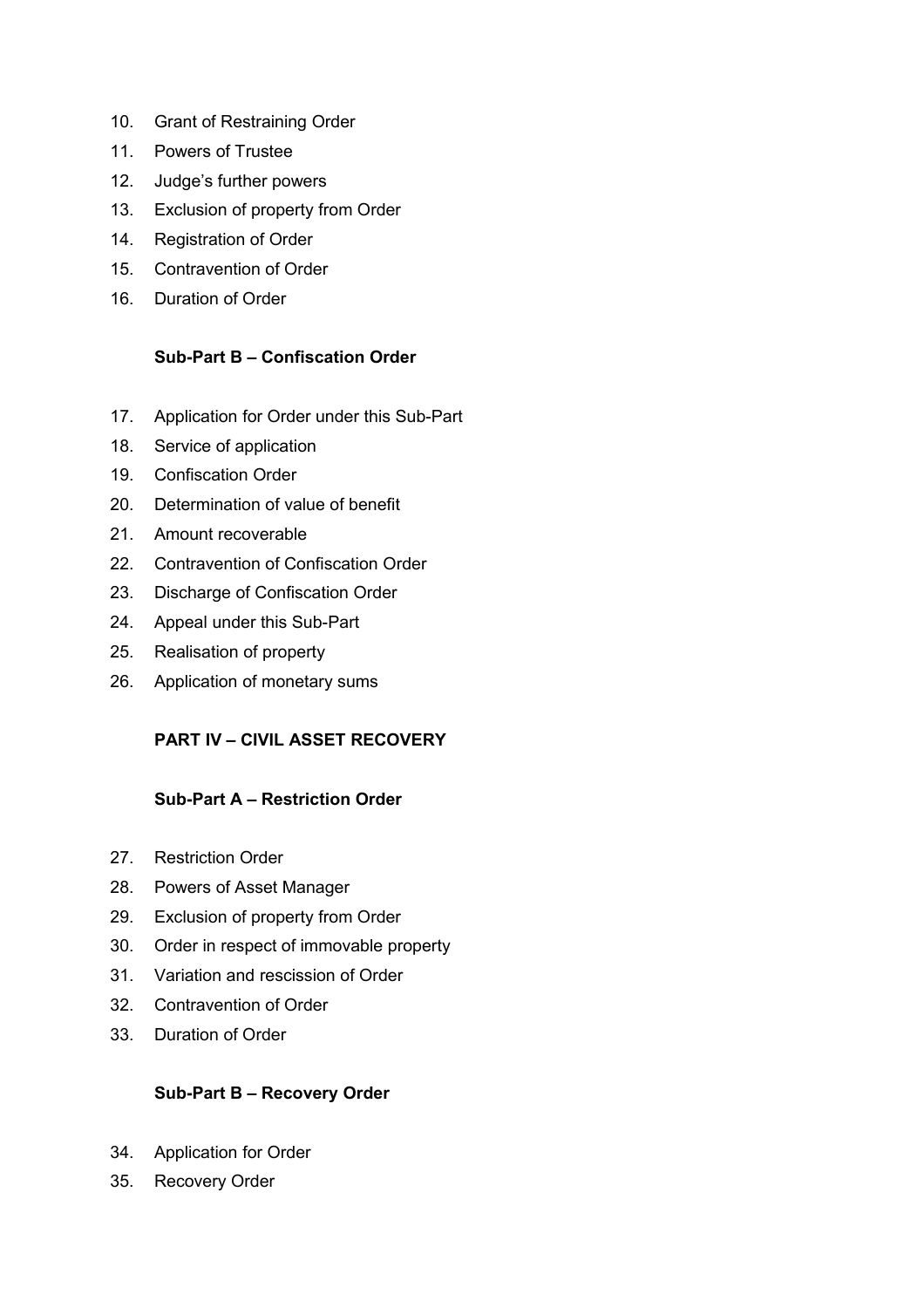- 36. Failure to notify
- 37. Exclusion of property from Order
- 38. Appeal against Recovery Order
- 39. Enforcement of Order

## **Sub-Part C – Tracing of Assets**

- 40. Recoverable property
- 41. Property indirectly obtained or used
- 42. Property not recoverable
- 43. Offences related to Investigations

# **PART V – ANCILLARY ORDERS**

- 44. Application for Ancillary Order
- 45. Production Order
- 46. Search and Seizure Order
- 47. Disclosure Order
- 48. Customer Information Order
- 49. Account Monitoring Order
- 50. Failure to comply with Ancillary Order
- 51. Tipping off
- 52. Discharge or variation of Ancillary Order

# **PART VI – INTERNATIONAL CO-OPERATION**

- 53. International co-operation agreements
- 54. Foreign request in connection with civil asset recovery
- 55. Foreign request for enforcement of foreign Restriction or Recovery Order
- 56. Effect of registration of foreign Order
- 57. Foreign request for the location of tainted property
- 58. Disposal of proceeds of crime

# **PART VII – MISCELLANEOUS**

- 59. Domestic co-operation agreement
- 60. Compensation Order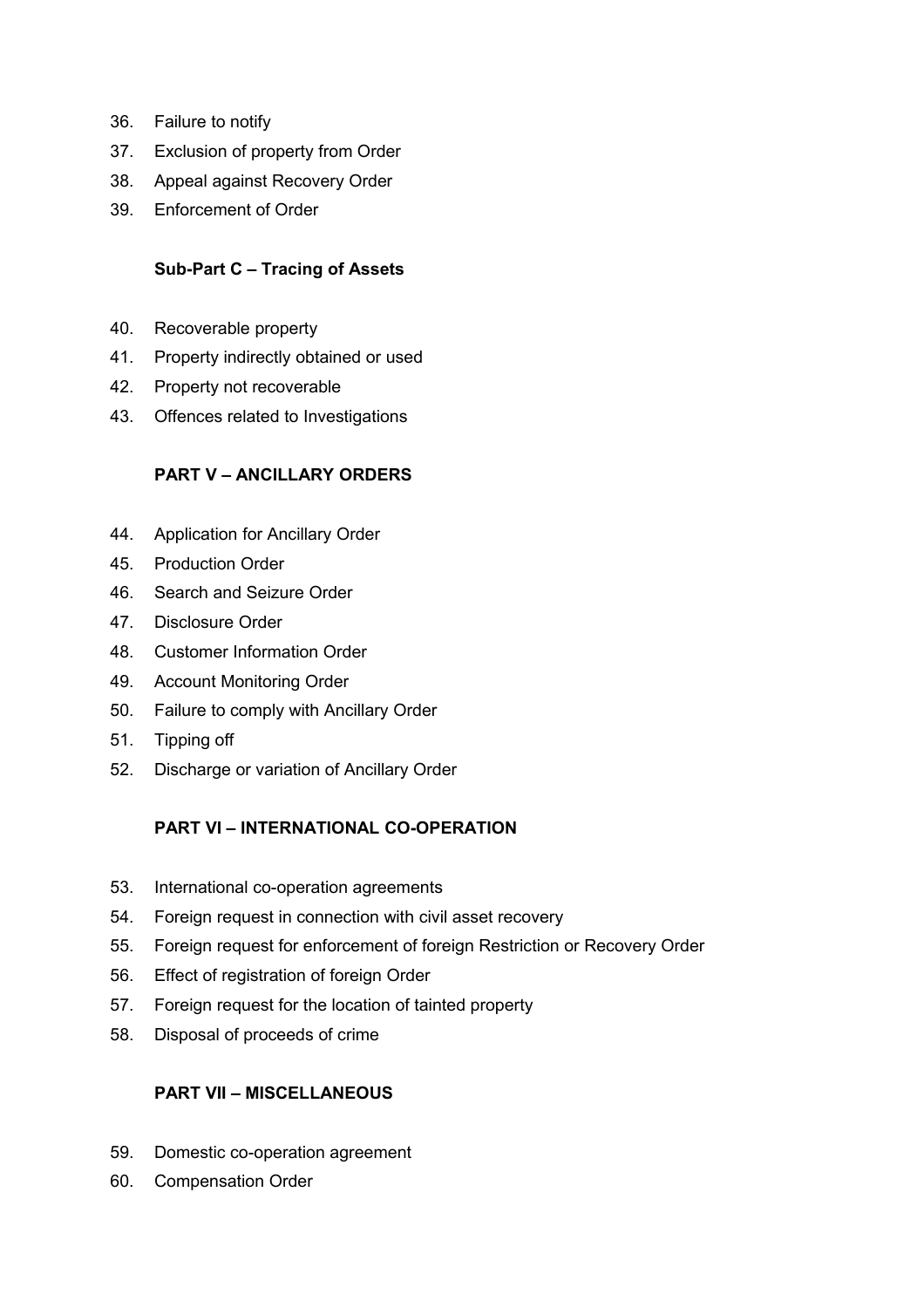- 61. Proceedings in foreign territory
- 62. Immunity
- 63. Penalties
- 64. Regulations
- 65. Consequential amendments
- 66. Transitional provision
- 67. Commencement

 $\mathcal{L}$  , we have the set of the set of the set of the set of the set of the set of the set of the set of the set of the set of the set of the set of the set of the set of the set of the set of the set of the set of the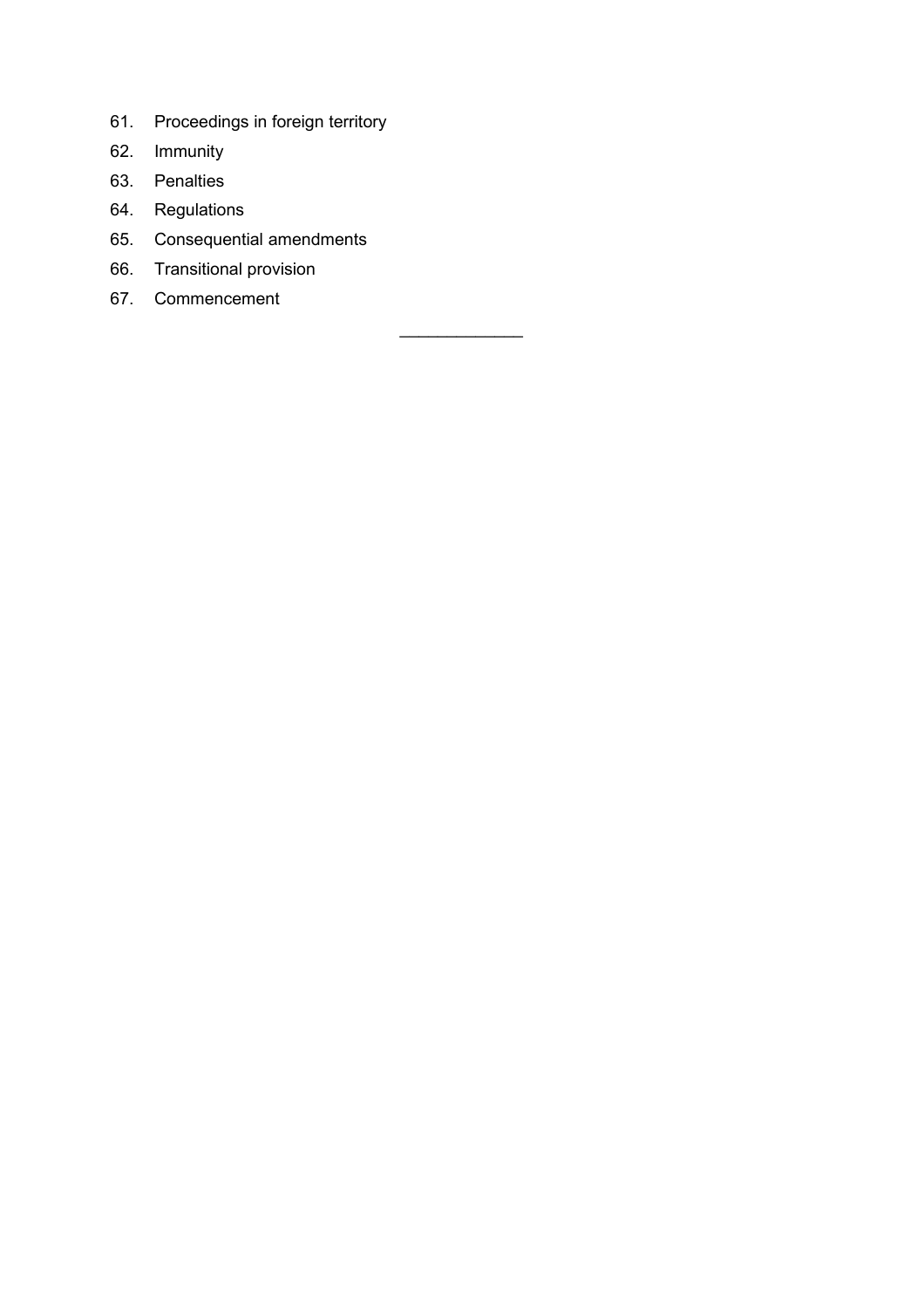#### **An Act**

# **To provide for conviction-based and non-conviction-based recovery of assets and for related matters**

ENACTED by the Parliament of Mauritius, as follows –

## **PART I – PRELIMINARY**

## **1. Short title**

This Act may be cited as the **Asset Recovery Act 2011**.

## **2. Interpretation**

In this Act –

"account information" means information relating to an account held in a financial institution by a person solely or jointly with another;

"Account Monitoring Order" means an Order made under section 49;

"Ancillary Order" means an Order referred to in Part V;

"Ancillary Power" means a power referred to in section 47 or 48; **Added by [\[Act No. 24 of 2012\]](http://www1.gov.mu/scourt/doc/showDoc.do?dk=Act%20No.%2024%20of%202012&dt=A)**

"Asset Manager" means a person appointed as such under section 27(2);

"benefit" —

- (a) means an actual or a potential advantage, gain, profit, benefit or payment of any kind that a person derives or obtains or is likely to derive or obtain, or that accrues or is likely to accrue to him;
- (b) includes the benefit that another person derives or obtains or is likely to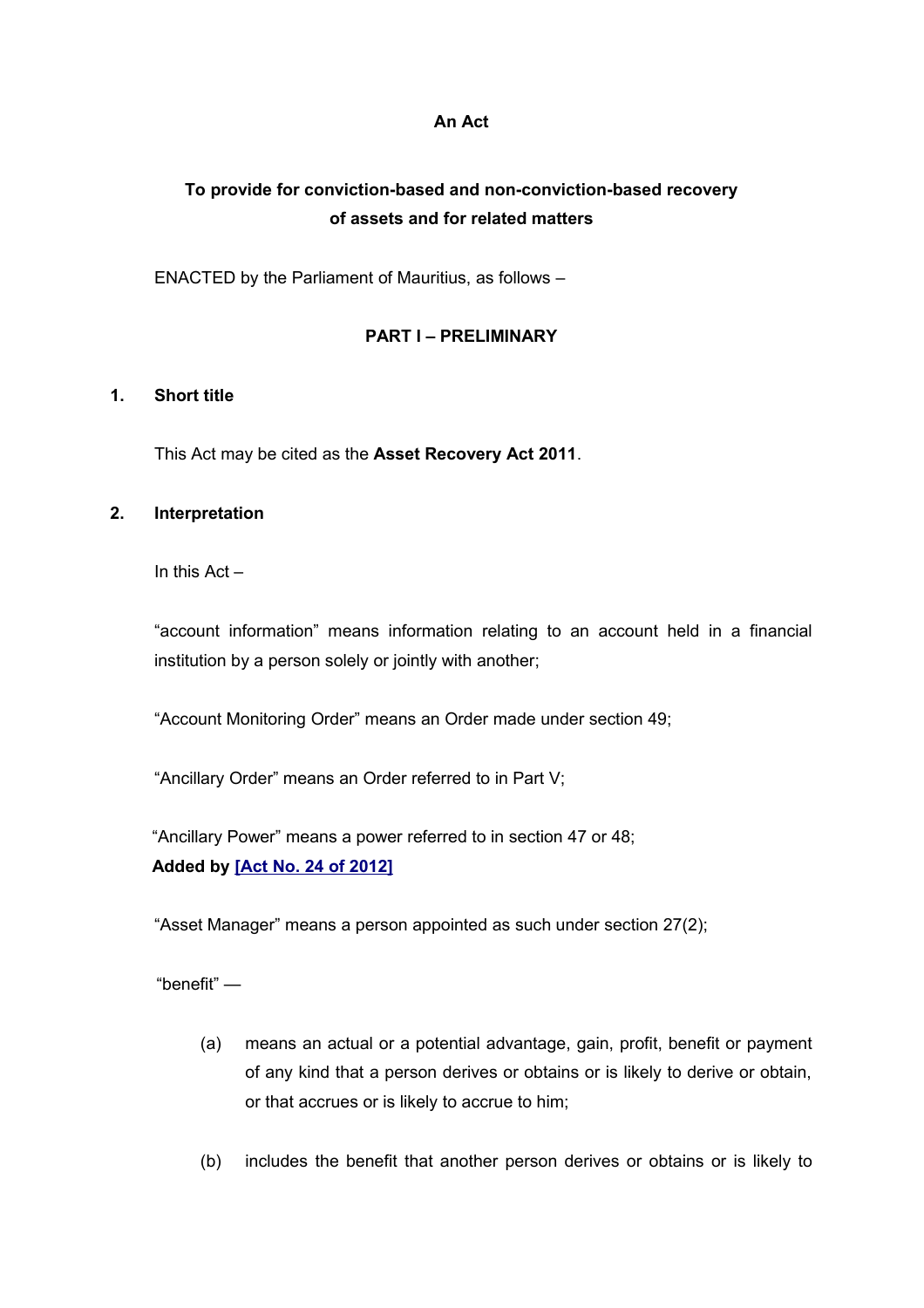derive or obtain, or that otherwise accrues or is likely to accrue to such other person, where the other person is under the control of, or is directed or requested by, the first person;

#### **Amended by [\[Act No. 24 of 2012\]](http://www1.gov.mu/scourt/doc/showDoc.do?dk=Act%20No.%2024%20of%202012&dt=A)**

 "Chief Investigating Officer" means the person designated as such under section 5*;* **Added by [\[Act No. 24 of 2012\]](http://www1.gov.mu/scourt/doc/showDoc.do?dk=Act%20No.%2024%20of%202012&dt=A)**

"civil recovery investigation" means an investigation into –

- (a) whether property is proceeds, an instrumentality or terrorist property;
- (b) who holds the property; and
- (c) the extent or whereabouts of the property;

"Compensation Order" means an Order made under section 60;

"confiscation investigation" means an investigation into –

- (a) whether a person has benefited from his criminal conduct; or
- (b) the extent or whereabouts of his benefit from his criminal conduct;

"Confiscation Order" means an Order made under section 19;

"Court" means the Supreme Court;

"criminal enquiry" means an enquiry conducted by the Police or any other person or authority for the purpose of detecting whether a criminal offence has been committed, and, if so, by whom;

"customer information" means —

(a) information as to whether a person holds or has held an account at a financial institution solely or jointly with another person;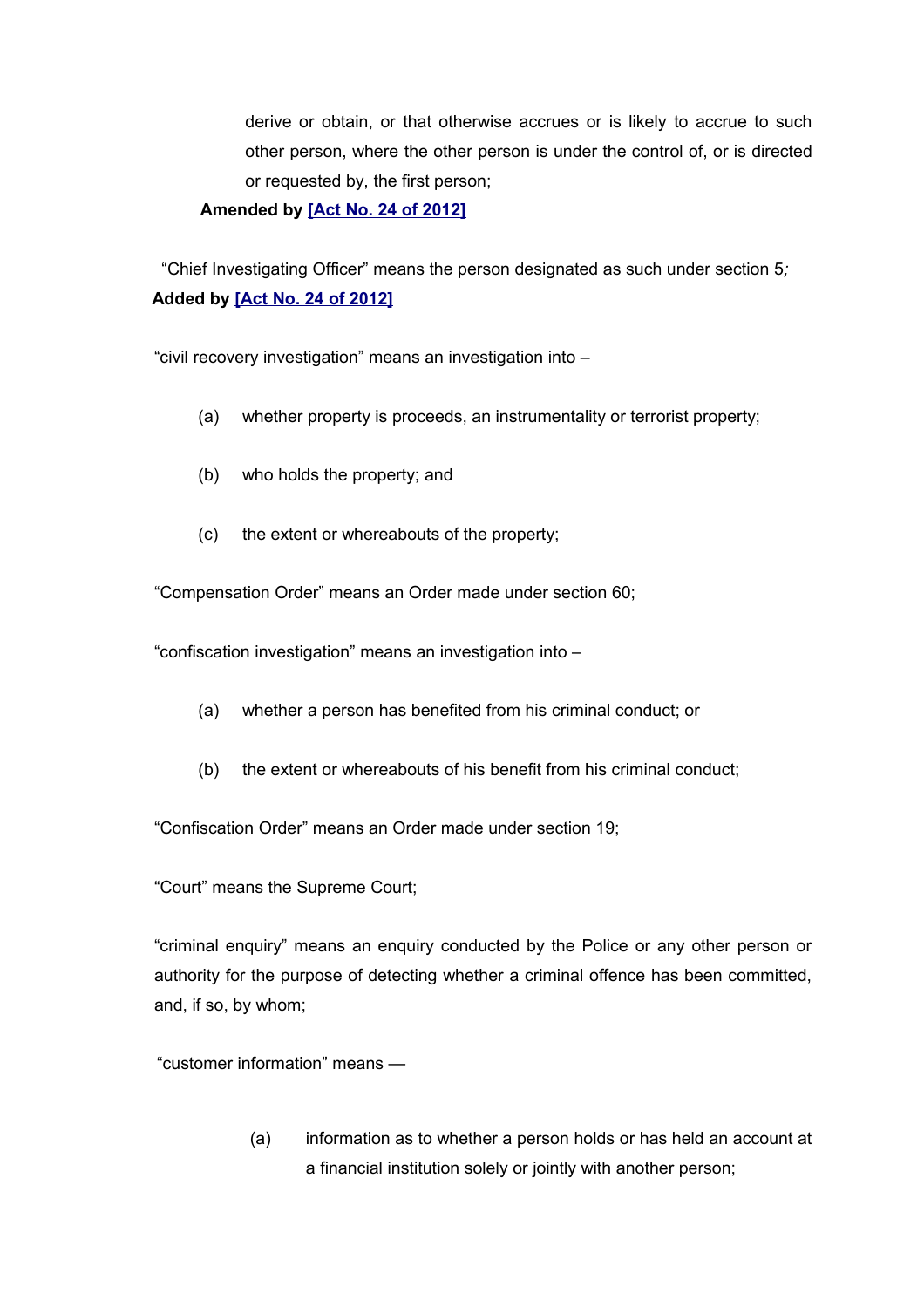(b) information relating to any evidence obtained by the financial institution under or for the purposes of an enactment relating to money laundering; and

 (c) such particulars, relating to the account or its holder as are, in the opinion of the Enforcement Authority, relevant;

## **Amended by [\[Act No. 24 of 2012\]](http://www1.gov.mu/scourt/doc/showDoc.do?dk=Act%20No.%2024%20of%202012&dt=A)**

"dealing with property" includes –

- (a) a transfer or disposition of property;
- (b) making or receiving a gift of the property;
- (c) removing the property from Mauritius;
- (d) where the property is a debt owed to a person, making a payment to that person in reduction or full settlement of the amount of the debt;
- (e) using the property to obtain or extend credit, or using credit that is secured by the property; or
- (f) where the property is an interest in a partnership, doing anything to diminish the value of the partnership;

"defendant" means a person against whom an Order is sought or is made under Sub-Part B of Part III;

"Enforcement Authority" means the Authority referred to in section 4;

"financial institution" has the same meaning as in the Banking Act;

"Fund" means the Recovered Assets Fund established under section 6;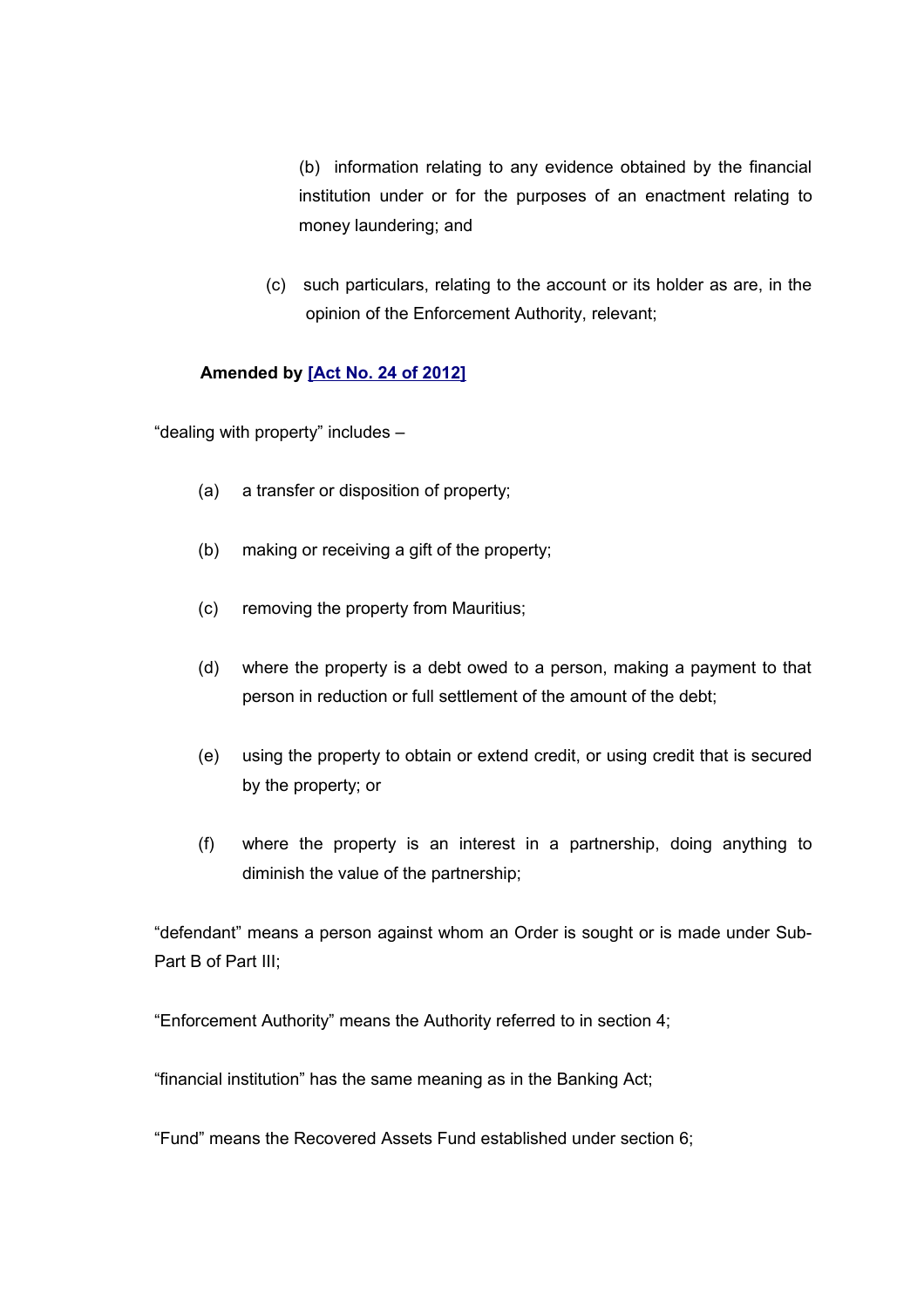"gift"  $-$ 

- (a) means property given by one person to another person; and
- (b) includes any direct or indirect transfer of property
	- (i) after the carrying out of an unlawful activity by the first person; and
	- (ii) to the extent of the difference between the market value of the property at the time of its transfer and –
		- (A) the consideration provided by the second person; or
		- (B) the consideration paid by the first person,

whichever is greater;

## **Amended by [\[Act No. 24 of 2012\]](http://www1.gov.mu/scourt/doc/showDoc.do?dk=Act%20No.%2024%20of%202012&dt=A)**

"instrumentality" means any property used or intended to be used in any manner in connection with an unlawful activity;

## **Amended by [\[Act No. 24 of 2012\]](http://www1.gov.mu/scourt/doc/showDoc.do?dk=Act%20No.%2024%20of%202012&dt=A)**

"interest", in relation to property, means –

- (a) a legal or equitable estate or interest in the property; or
- (b) a right, power or privilege, including the exercise of effective control, or making of a gift, in connection with the property;

## **Amended by [\[Act No. 24 of 2012\]](http://www1.gov.mu/scourt/doc/showDoc.do?dk=Act%20No.%2024%20of%202012&dt=A)**

"Investigation" –

(a) in sections 5, 43 and 60, means a civil recovery investigation or a confiscation investigation; and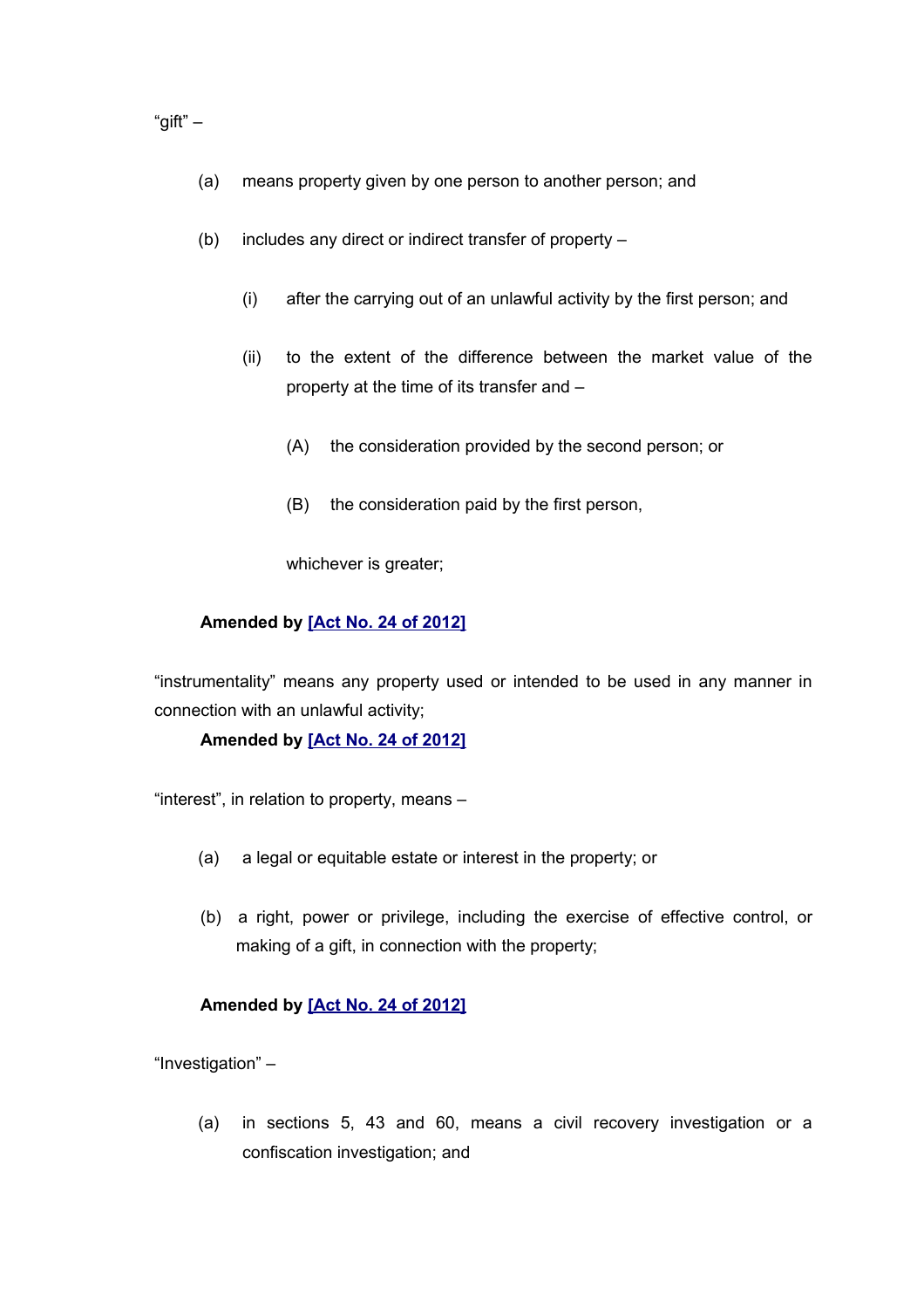- (b) in Part V, does not include an investigation where
	- (i) proceedings for a Recovery Order have been started in respect of the property in question;
	- (ii) a Restraining Order applies to the property in question; or
	- (iii) the property in question is money or money's worth which has been the subject of seizure or attachment;

"Investigative Agency" means the Agency referred to in section 5;

"law enforcement agent" means –

- (a) a police officer; or
- (b) a public officer or a person employed by a statutory corporation who, pursuant to any enactment, is authorised to detect offences and to enquire into suspected offences;

"material" includes any document, object or thing or electronic or digital record;

"offence" means –

- (a) an offence against the law of Mauritius which is punishable by a maximum term of imprisonment of not less than 12 months; or
- (b) an offence under the law of a foreign State in relation to an act which, if committed in Mauritius, would constitute an offence punishable by a maximum term of imprisonment of not less than 12 months;

"Official Receiver" has the same meaning as in the Companies Act;

# **Added by [\[Act No. 24 of 2012\]](http://www1.gov.mu/scourt/doc/showDoc.do?dk=Act%20No.%2024%20of%202012&dt=A)**

"privileged material" means any material which a person is entitled to refuse to divulge or produce in legal proceedings on the ground of privilege;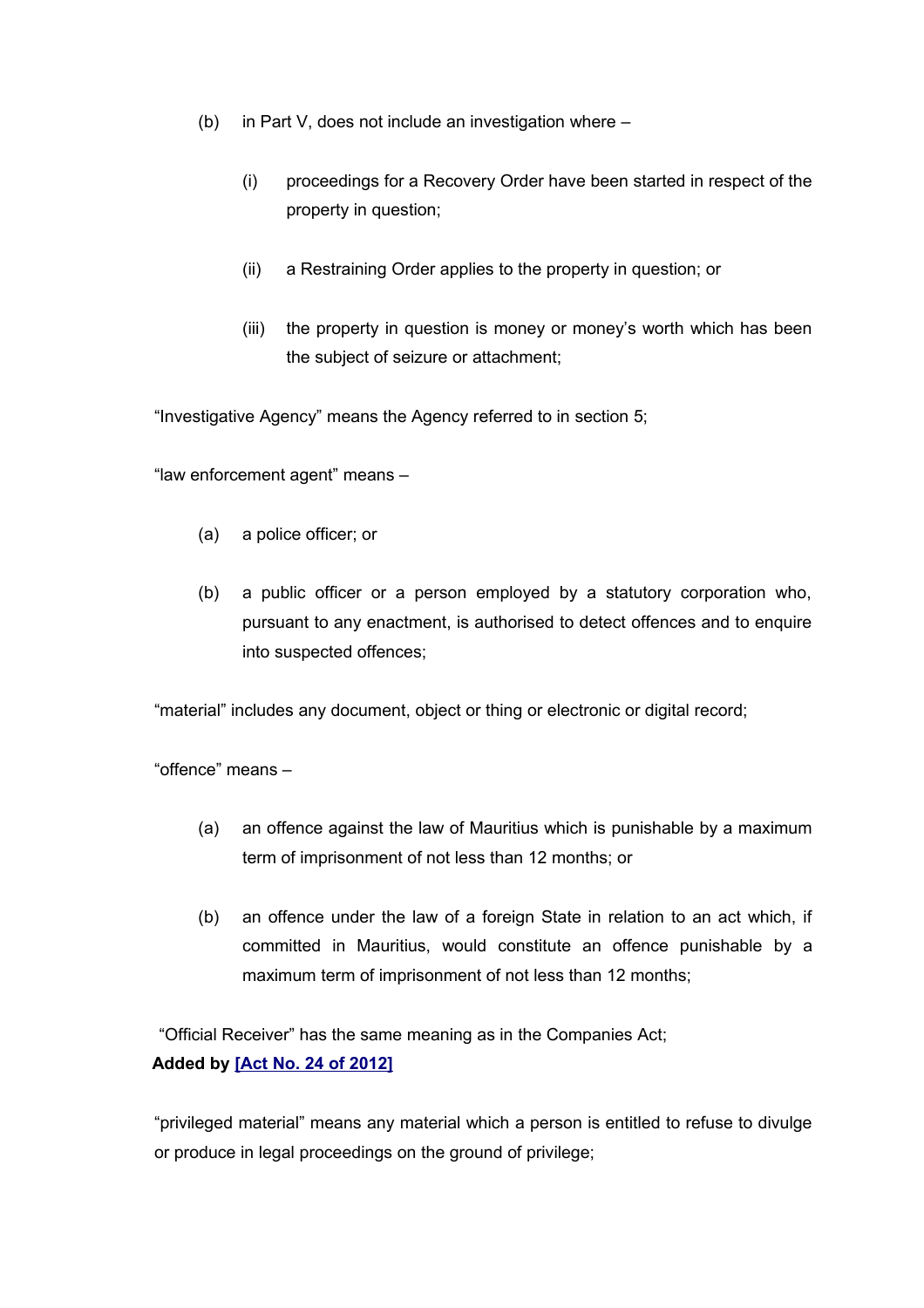"proceeds" means any property or economic advantage, wherever situated, derived from or obtained, directly or indirectly, through or in connection with an unlawful activity;

## **Amended by [\[Act No. 24 of 2012\]](http://www1.gov.mu/scourt/doc/showDoc.do?dk=Act%20No.%2024%20of%202012&dt=A)**

"property" –

- (a) means an asset of any kind, whether tangible or intangible, corporeal or incorporeal, moveable or immovable, however acquired;
- (b) includes a legal document or instrument in any form, including electronic or digital, evidencing title to or interest in such asset, including but not limited to currency, bank credits, deposits and other financial resources, travellers' cheques, bank cheques, money orders, shares, securities, bonds, drafts and letters of credit, wherever situated; and
- (c) includes a real or equitable interest, whether full or partial, in any such asset;

"recoverable", in relation to any property, means that may be recovered from a person for the purpose of a Recovery Order;

"Recovery Order" means an Order made under section 35;

"Restraining Order" means an Order made under section 10;

"Restriction Order" means an Order made under section 27;

"Search and Seizure Order" means an Order made under section 46;

"terrorist property" has the same meaning as in the Prevention of Terrorism Act;

"Trustee" means a person referred to in sections 7, 11 and 12 or appointed under section 10, 25 or 39;

"unlawful activity" —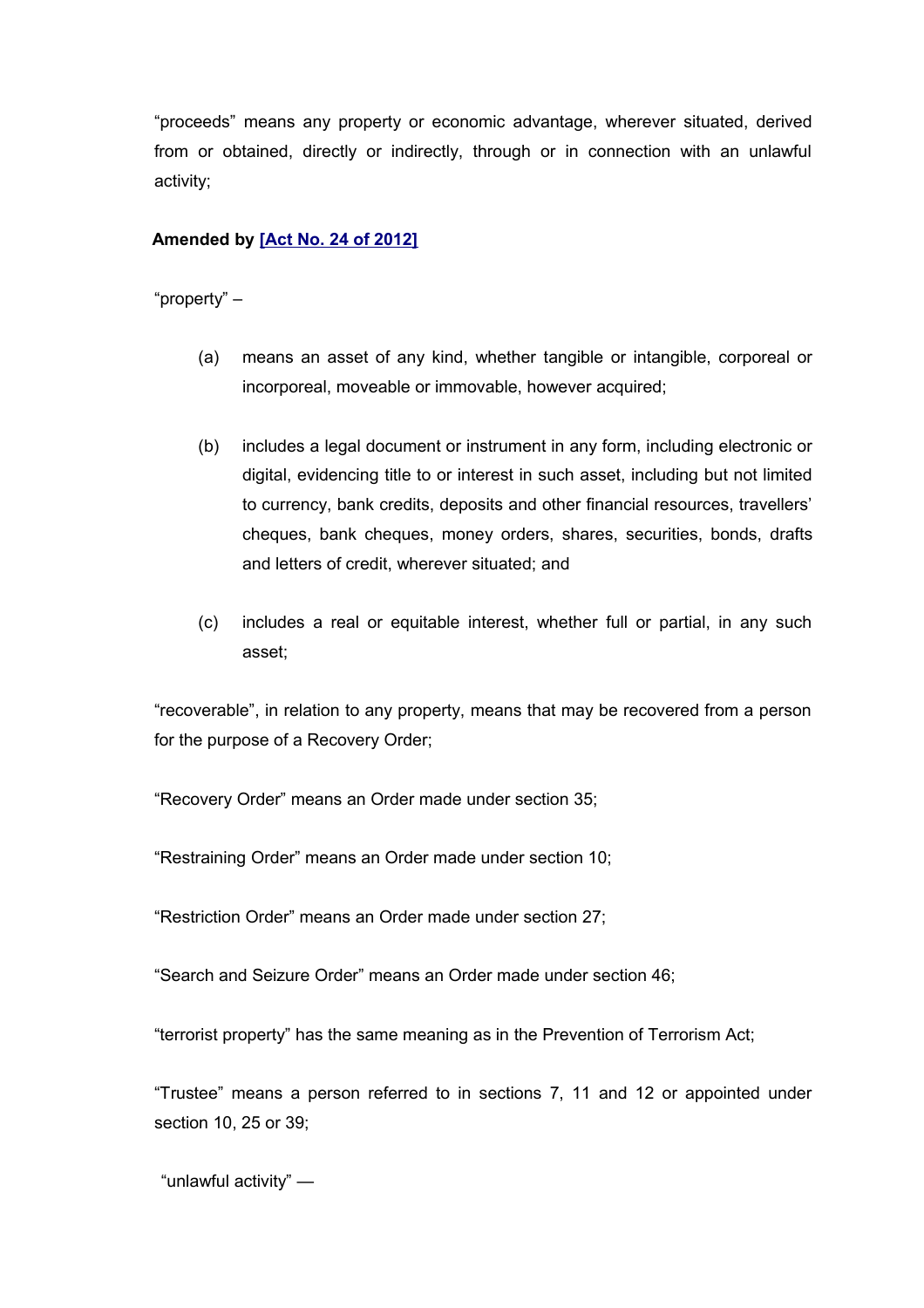- (a) means an act which constitutes an offence or some other contravention of a law;
- (b) includes acquiring possession of property or deriving a benefit, as a result of or in connection with an act referred to in paragraph (a), at any time not earlier than 10 years before the commencement of this Act.

## **Added by [\[Act No. 24 of 2012\]](http://www1.gov.mu/scourt/doc/showDoc.do?dk=Act%20No.%2024%20of%202012&dt=A)**

## **3. Application of Act**

(1) This Act shall apply with respect to any act, that constitutes an unlawful activity. **Amended by [\[Act No. 24 of 2012\]](http://www1.gov.mu/scourt/doc/showDoc.do?dk=Act%20No.%2024%20of%202012&dt=A)**

(2) This Act shall apply to any proceeds or instrumentality derived or used or intended to be used.

## **Amended by [\[Act No. 24 of 2012\]](http://www1.gov.mu/scourt/doc/showDoc.do?dk=Act%20No.%2024%20of%202012&dt=A)**

(2A) For the purposes of sections 17 and 19, where it is found that a person was in possession of any property or has derived a benefit from an unlawful activity, and that he did not have a legitimate source of income sufficient to justify his interest in the property or the benefit derived by him, the onus shall, on a balance of probabilities, lie on that person to show that the property was not obtained, or the benefit was not derived, from an unlawful activity.

## **Added by [\[Act No. 24 of 2012\]](http://www1.gov.mu/scourt/doc/showDoc.do?dk=Act%20No.%2024%20of%202012&dt=A)**

- (3) Nothing in this Act shall affect the power of a Court to order the estreatment or forfeiture of any property in pursuance of its power under any other enactment.
- (4) Any application to the Court under this Act shall be by way of motion supported by affidavit.
- (5) An application to the Court or a Judge under this Act shall constitute civil proceedings and be determined on a balance of probabilities.

# **Amended by [\[Act No. 24 of 2012\]](http://www1.gov.mu/scourt/doc/showDoc.do?dk=Act%20No.%2024%20of%202012&dt=A)**

## **PART II – THE ENFORCEMENT AUTHORITY**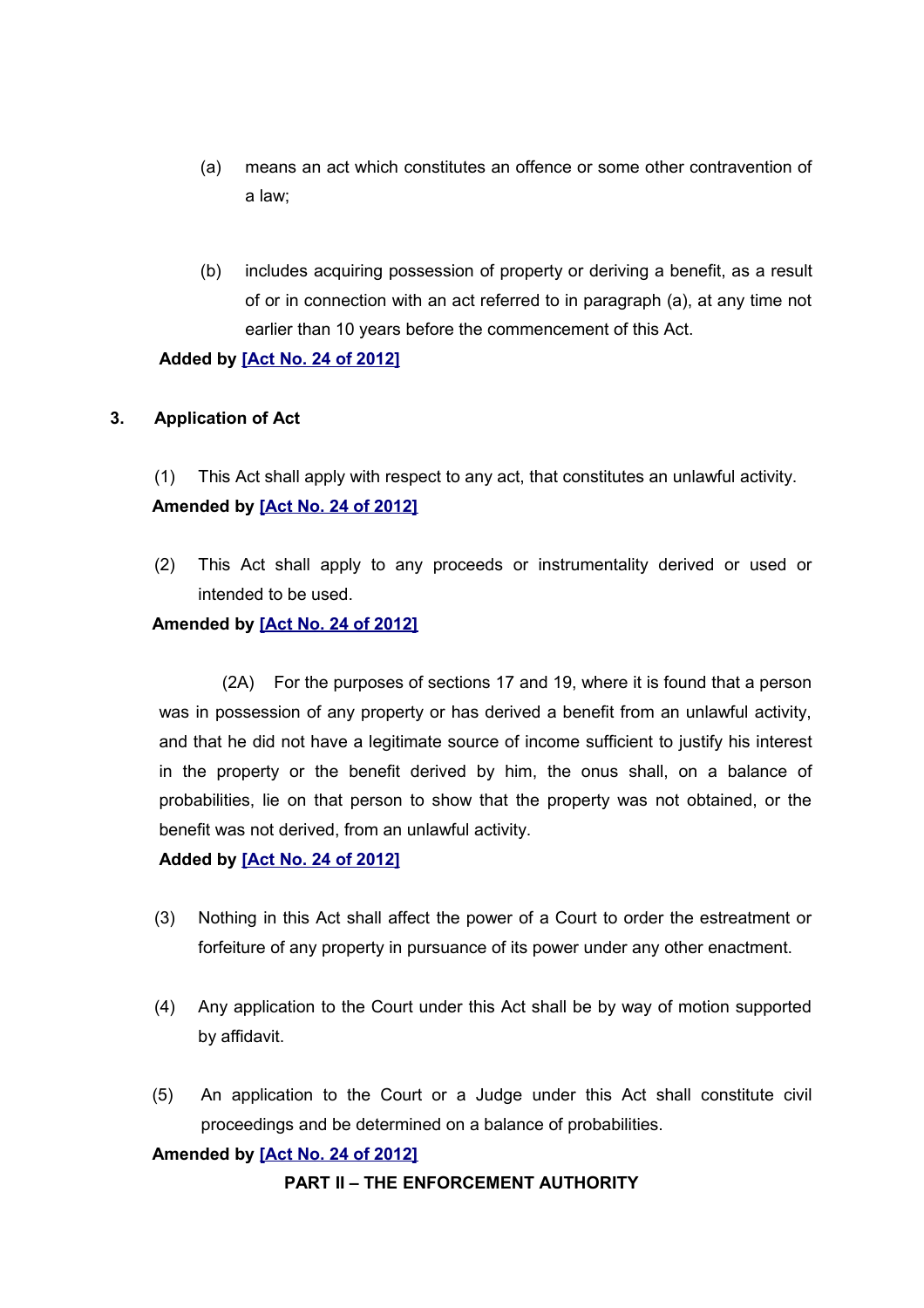# **4. Enforcement Authority**

- (1) There shall be an Enforcement Authority which may exercise any of the powers vested in it by this Act.
- (2) Subject to subsection (3), the Enforcement Authority shall be the Director of Public Prosecutions or any law officer to whom he shall have delegated his powers under this Act in writing.
- (3) The powers of the Enforcement Authority specified in sections 7(2), 17 and 34 shall be exercised by the Director of Public Prosecutions to the exclusion of any other person.

## **Amended by [\[Act No. 24 of 2012\]](http://www1.gov.mu/scourt/doc/showDoc.do?dk=Act%20No.%2024%20of%202012&dt=A)**

- (4) The Enforcement Authority may do anything which it considers is
	- (a) appropriate for facilitating; or
	- (b) incidental or conducive to,

the exercise of its functions.

## **5. Investigative Agency**

(1) There shall be, in the office of the Director of Public Prosecutions, an Investigative Agency which shall, with the approval of the Director, comprise such law enforcement agents as the Secretary to the Cabinet or, as the case may be, the controlling body of a statutory corporation, may designate one of whom shall be designated by the Director of Public Prosecutions to be the Chief Investigating Officer.

# **Amended by [\[Act No. 24 of 2012\]](http://www1.gov.mu/scourt/doc/showDoc.do?dk=Act%20No.%2024%20of%202012&dt=A)**

(2) A law enforcement agent shall have and exercise, for the purposes of this Act, such powers and duties as the Enforcement Authority may determine, and shall be responsible for conducting an Investigation under the supervision of the Chief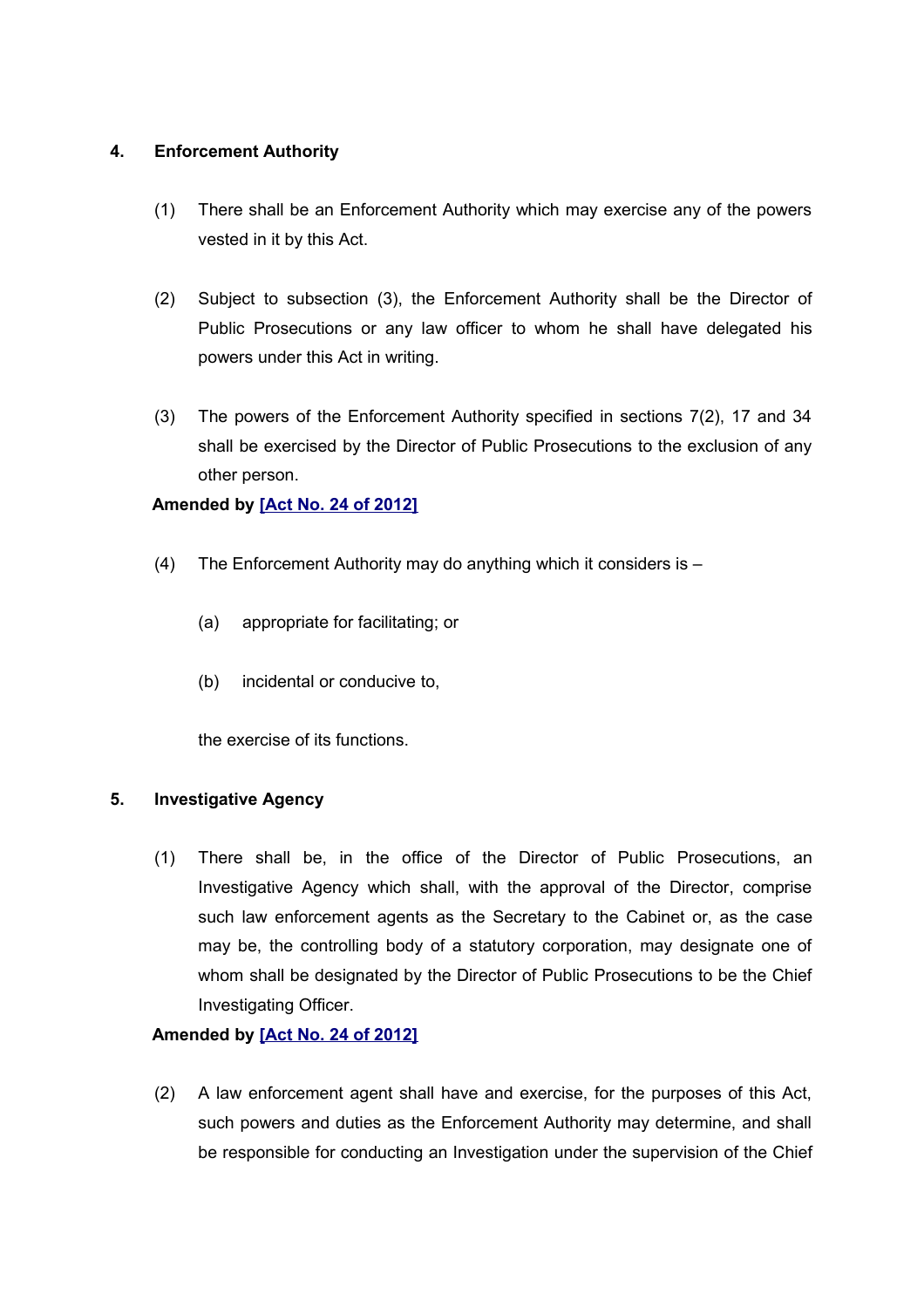Investigating Officer who shall submit the conclusions of the Investigative Agency to the Enforcement Authority.

## **Amended by [\[Act No. 24 of 2012\]](http://www1.gov.mu/scourt/doc/showDoc.do?dk=Act%20No.%2024%20of%202012&dt=A)**

- (3) (a) No person shall, without the written authorisation of the Enforcement Authority, disclose to any other person any information or material which comes to his knowledge in the performance of his duties under this Act, except —
	- (i) for the purpose of performing his functions under this Act; or
	- (ii) where he is required to do so by a Court.
	- (b) Any person who contravenes paragraph (a) shall commit an offence.

## **Added by [\[Act No. 24 of 2012\]](http://www1.gov.mu/scourt/doc/showDoc.do?dk=Act%20No.%2024%20of%202012&dt=A)**

## **6. Recovered Assets Fund**

There is established, for the purposes of this Act, under section 9 of the Finance and Audit Act, a Fund to be known as the Recovered Assets Fund.

## **7. Receipts and disbursements**

- (1) There shall be credited to the Fund
	- (a) all moneys derived from the enforcement of a Recovery Order or a Confiscation Order or from the proceeds of sale of property which is the subject of an Order under Part III or Part IV;
	- (b) any sums allocated to the Fund by parliamentary appropriation;
	- (c) any voluntary payment, grant or donation made by any person for the purposes of the Fund; and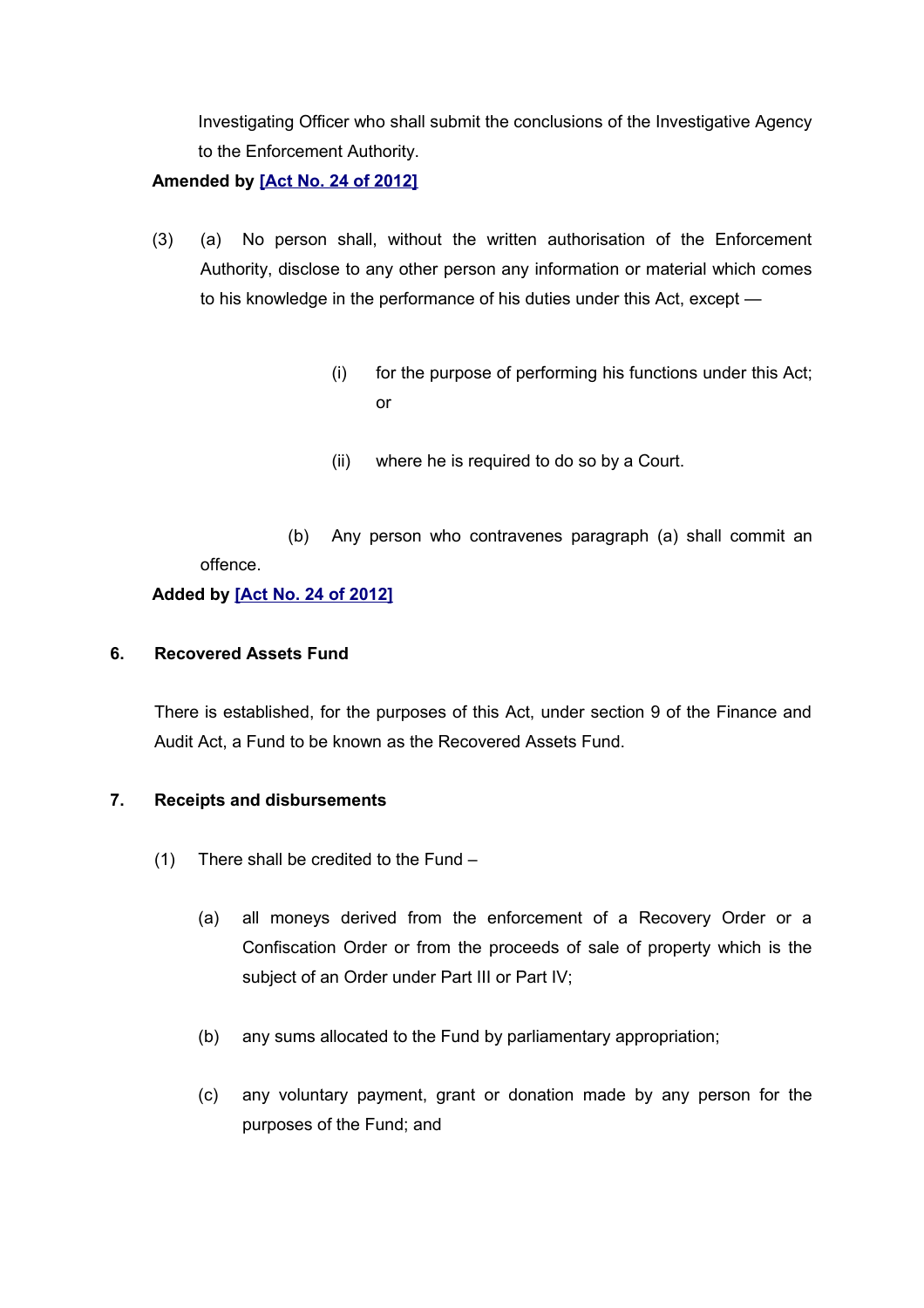(d) any income derived from the investment of any amount standing to the credit of the Fund.

## **Amended by [\[Act No. 24 of 2012\]](http://www1.gov.mu/scourt/doc/showDoc.do?dk=Act%20No.%2024%20of%202012&dt=A)**

- (2) The Enforcement Authority may authorise payments out of the Fund to  $-$ 
	- (a) compensate victims who suffered losses as a result of an unlawful activity;
	- (b) satisfy a Compensation Order;
	- (c) transfer recovered property to a foreign State or share it pursuant to any treaty or arrangement;
	- (d) pay expenses relating to the recovery, management or disposition of property under this Act, including mortgages and liens against relevant property, and the fees of receivers, Trustees or Asset Managers or other professionals providing assistance;
	- (e) pay third parties for interests in property as appropriate; and
	- (f) pay the costs associated with the administration of the Fund, including the costs of external audit;
	- (g) fund such training or other capacity-building activity as may be required by the Enforcement Authority for the purposes of this Act. **Added by [\[Act No. 24 of 2012\]](http://www1.gov.mu/scourt/doc/showDoc.do?dk=Act%20No.%2024%20of%202012&dt=A)**

# **8. Annual report**

The Attorney-General shall, from information which shall be supplied to him by the Enforcement Authority not later than 30 days after the end of the financial year, table a report in the Assembly, not later than the first sitting day after the expiry of 90 days from the end of every financial year, detailing –

- (a) the amounts credited to the Fund;
- (b) the investments made with the amounts credited to the Fund; and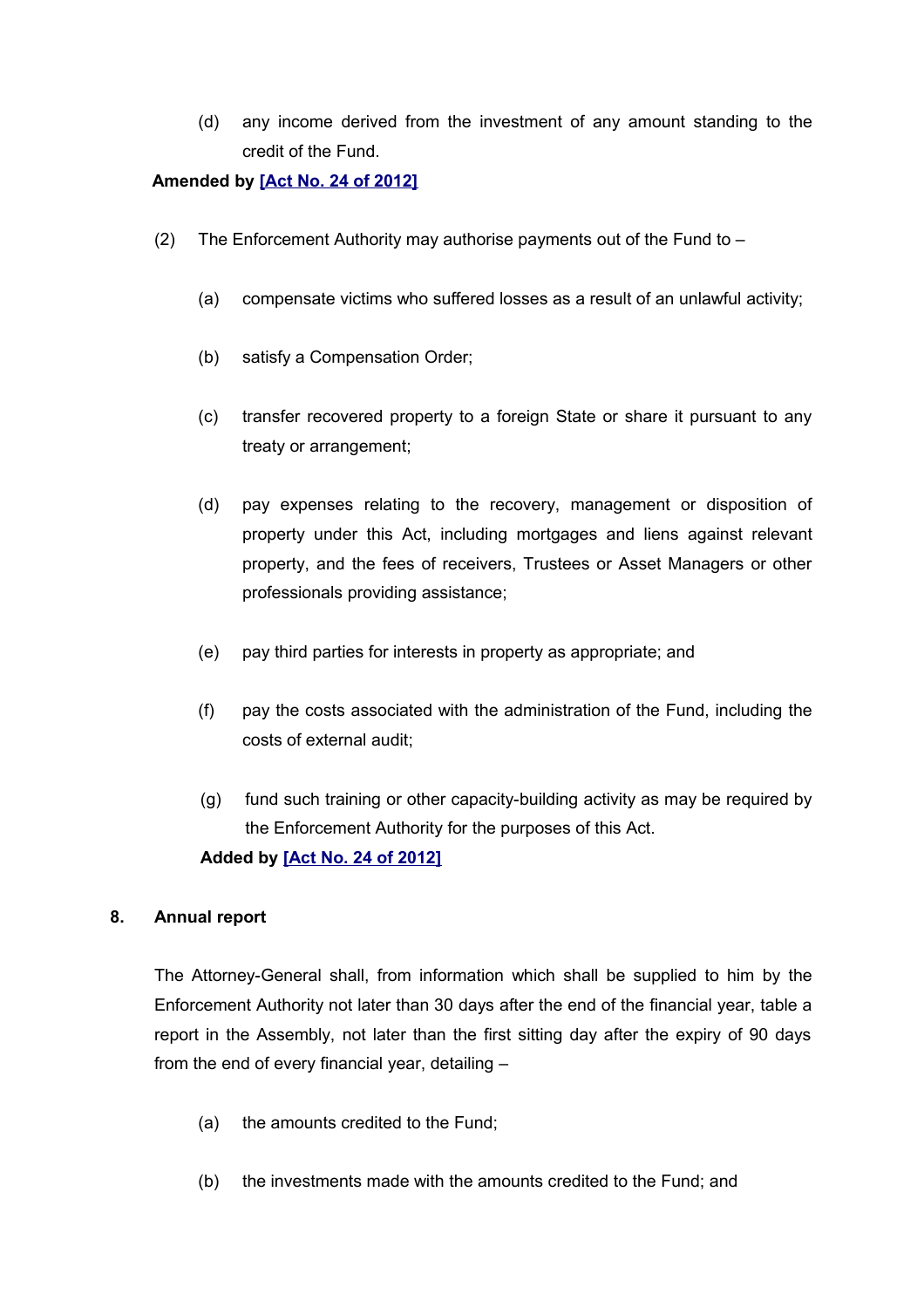(c) the payments made from the Fund, including the specific purpose for which each payment was made and to whom it was made.

# **PART III – CONVICTION-BASED ASSET RECOVERY**

## **Sub-Part A – Restraining Order**

## **9. Application for Restraining Order**

Where a person has been charged with or convicted of an offence or a criminal enquiry is ongoing, the Enforcement Authority may apply to a Judge for a Restraining Order in order to protect –

- (a) property that is reasonably believed to be proceeds or an instrumentality of the offence, or terrorist property; or
- (b) any other property in which the person has an interest other than a lawful interest.

# **Amended by [\[Act No. 24 of 2012\]](http://www1.gov.mu/scourt/doc/showDoc.do?dk=Act%20No.%2024%20of%202012&dt=A)**

## **10. Grant of Restraining Order**

- (1) Where the Enforcement Authority applies to a Judge for a Restraining Order, and the Judge is satisfied, having regard to any relevant evidence, that there is reasonable ground to believe that –
	- (a) the alleged offender is the subject of a criminal enquiry or has been charged with or convicted of an offence; and
	- (b) the property the subject of the application is proceeds or an instrumentality or terrorist property, or the alleged offender derived a benefit from the commission of an offence and has an interest in that property,

the Judge may order that –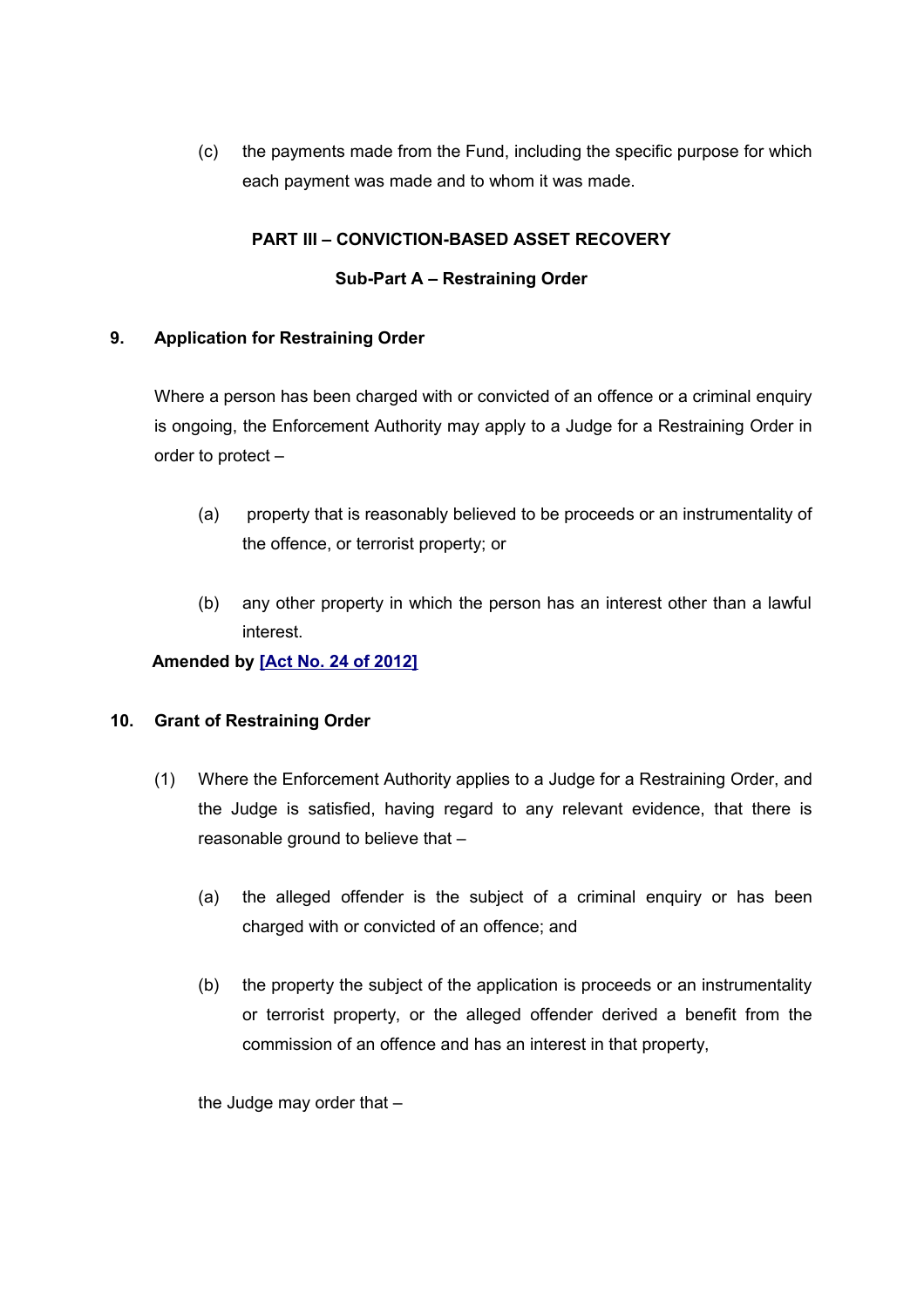- (i) the property shall not be disposed of, or otherwise dealt with, by any person, except in such manner and in such circumstances as are specified in the Order;
- (ii) the property, or such part of the property as is specified in the Order, shall be seized, taken into possession, delivered up for safekeeping or otherwise secured by a named law enforcement agent; or
- (iii) a Trustee shall be appointed to take custody of and manage the property in accordance with any direction from the Judge.
- (2) Where a Judge makes a Restraining Order, the Enforcement Authority shall, within 21 days of the making of the Order, or such other period as the Judge may direct, give notice of the Order to every person known to the Enforcement Authority to have an interest in the property and to such other person as the Judge may direct.

## **11. Powers of Trustee**

- (1) Subject to subsection (2), a Trustee may do anything which he considers reasonably necessary or appropriate to preserve or protect the property to which the Restraining Order applies and its value, and may, in particular –
	- (a) become a party to any civil proceedings that affect the property;
	- (b) ensure that the property is insured;
	- (c) realise or otherwise deal with the property if it is perishable, subject to wasting or other forms of loss, its value is volatile or the cost of its storage or maintenance is likely to exceed its value;
	- (d) with a Judge's approval, incur any necessary capital expenditure in respect of the property;
	- (e) where the property consists of a trade or business
		- (i) employ persons in the business or terminate their employment;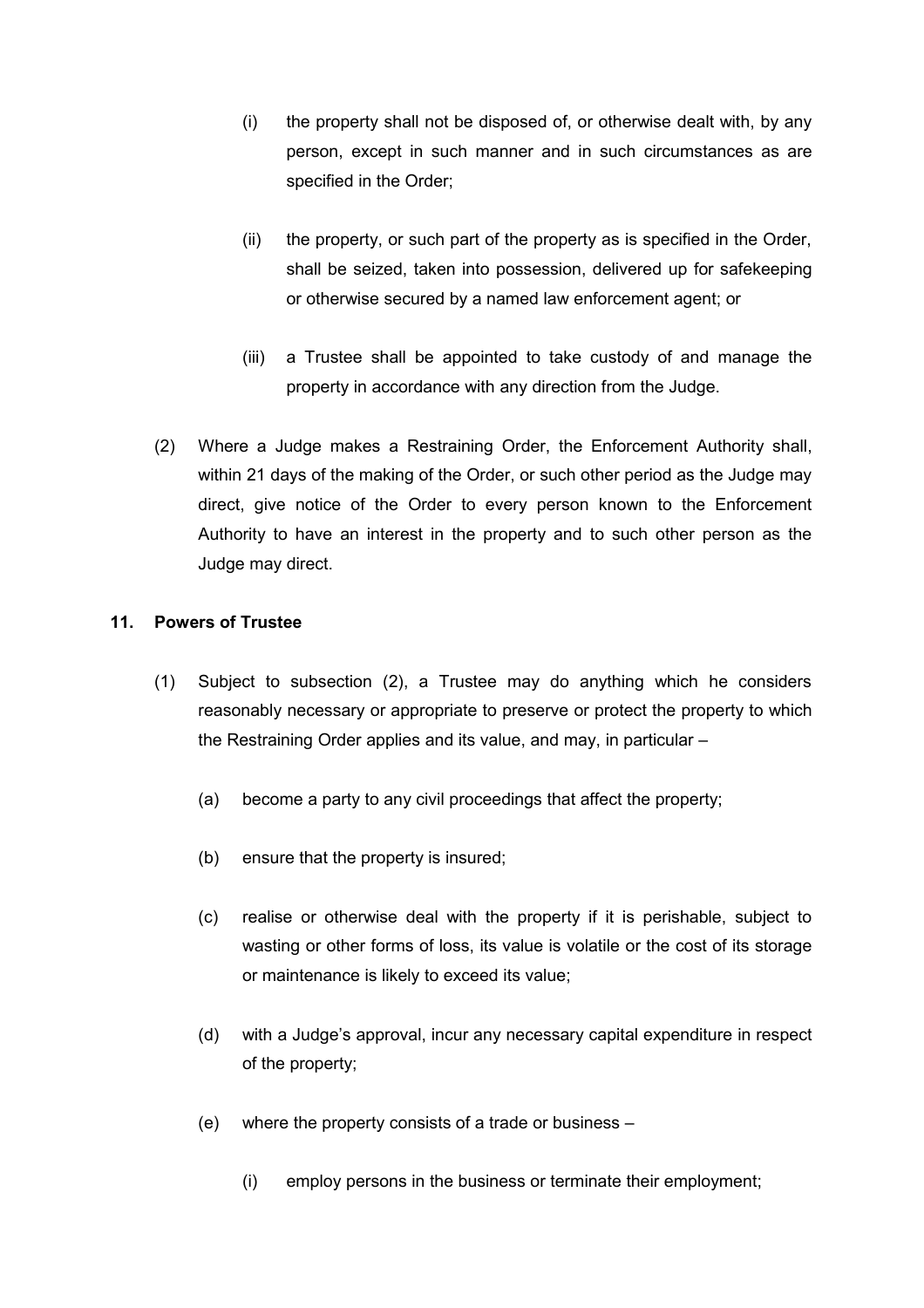- (ii) do any other thing that is necessary or convenient for carrying on the trade or business on a sound commercial basis; and
- (iii) with the Judge's approval, sell, liquidate or wind up the trade or business if it is not a viable, going concern or it is otherwise commercially advantageous to do so; or
- (f) where the property includes shares in a company, exercise rights attaching to the shares as if he was the registered holder of the shares.
- (2) A Trustee shall not exercise the power set out in subsection (1)(c) without a Judge's approval unless –
	- (a) every person known by the Trustee to have an interest in the property consents to the realisation or other dealing with the property;
	- (b) the delay involved in obtaining approval is likely to result in a significant diminution in the value of the property; or
	- (c) the cost of obtaining approval would, in the opinion of the Trustee, be disproportionate to the value of the property concerned.

## **12. Judge's further powers**

- (1) Where a Restraining Order has been made, a Judge may make
	- (a) an order revoking the Restraining Order or varying the property to which it relates;
	- (b) an order varying any condition to which the Order is subject;
	- (c) an order directing any person who holds or has dealt with the property to give to the Enforcement Authority or to a Trustee, a sworn statement setting out such particulars of the property or dealings with the property, as the Judge thinks fit;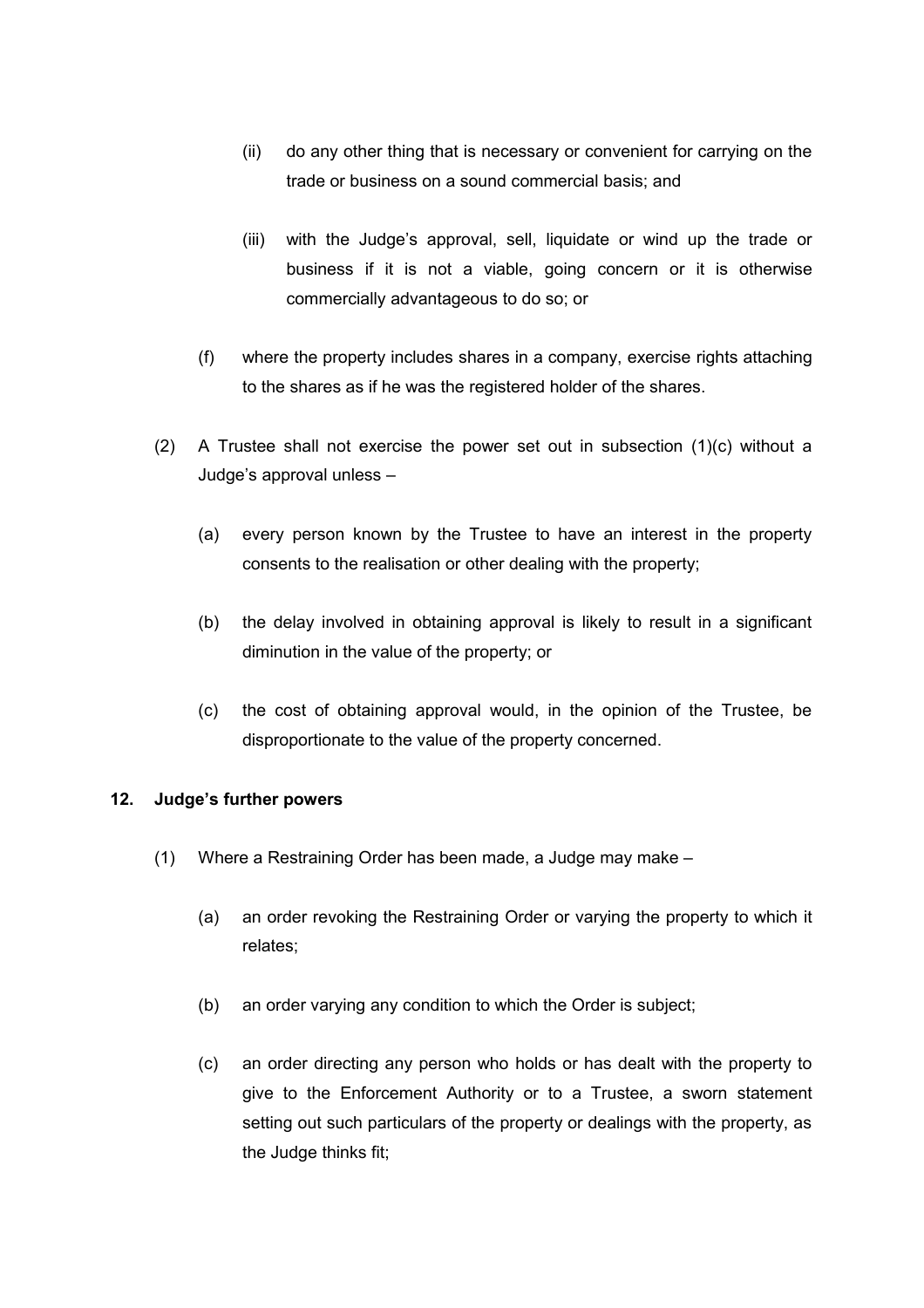- (d) where the Restraining Order directed a Trustee to take custody of property, an order –
	- (i) regulating the manner in which the Trustee may exercise his powers or perform his duties;
	- (ii) determining any question relating to the property; or
	- (iii) directing the owner of the property or any other person to do any act necessary or convenient to enable the Trustee to take custody of the property in accordance with the Restraining Order; or
- (e) subject to subsection (2), an order to provide for meeting out of the property –
	- (i) reasonable living expenses of a person having an interest in the property;
	- (ii) any such person's reasonable expenses in defending a criminal charge or any proceedings under this Act; and
	- (iii) the Trustee's remuneration and expenses.
- (2) A Judge shall not make an order under subsection (1)(e)(i) or (ii) unless he is satisfied that the person cannot meet the expenses out of property that is not subject of the Restraining Order and he determines that it is in the interests of justice to do so.
- (3) An application for an order under subsection (1)(a) or (b) may be made by any person affected by the Restraining Order.

# **13. Exclusion of property from Order**

Any person who has an interest in any property that is subject of a Restraining Order may apply to a Judge to exclude his interest from the Order, and the Judge shall grant the application where he is satisfied that  $-$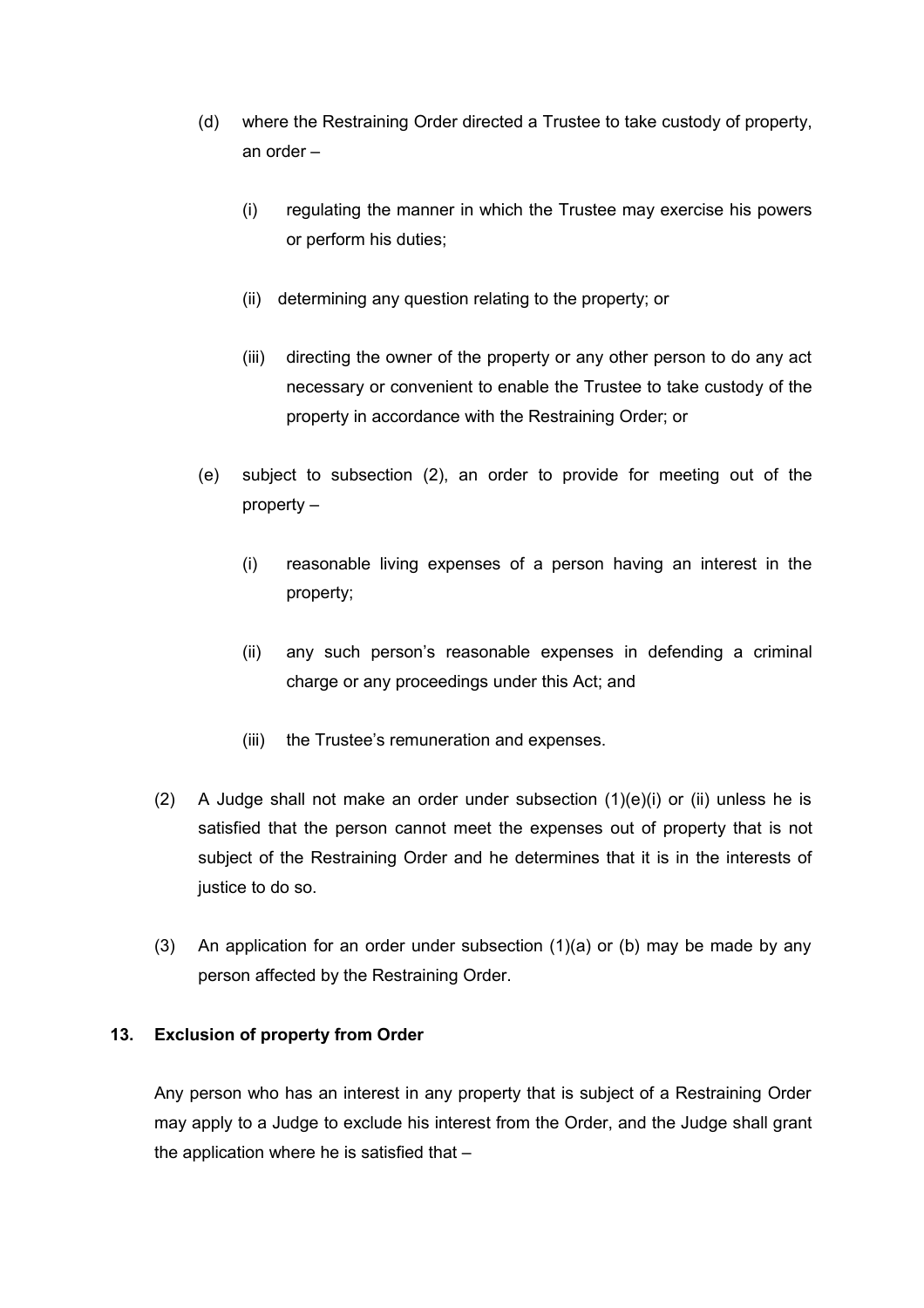- (a) the property is not proceeds or an instrumentality or terrorist property;
- (b) the applicant was not in any way involved in the commission of the offence in relation to which the Order was made;
- (c) where the applicant acquired the interest before the commission of the offence, he did not know that any person would use, or intended to use, the property in or in connection with the commission of the offence; or
- (d) where the applicant acquired the interest at the time of or after the commission of the offence, the interest was acquired in circumstances which would not arouse a reasonable suspicion that the property was proceeds, an instrumentality or terrorist property.

## **14. Registration of Order**

(1) Where a Restraining Order applies to property of a particular kind and an enactment provides for the registration of title to, or charges over, property of that kind, the Registrar-General or other relevant authority shall, on application by the Enforcement Authority, record on the register kept pursuant to that enactment the particulars of the Order.

## **Amended by [\[Act No. 24 of 2012\]](http://www1.gov.mu/scourt/doc/showDoc.do?dk=Act%20No.%2024%20of%202012&dt=A)**

- (2) Where those particulars are so recorded, a person who subsequently deals with the property shall, for the purposes of section 10(2), be deemed to have notice of the Order at the time of the dealing.
- (3) Where those particulars are so recorded, a Judge may, on the application of the Enforcement Authority, direct that the property shall not, without the consent of a Judge –
	- (a) be mortgaged or otherwise burdened;
	- (b) be attached or sold in execution;
	- (c) vest in the liquidator where the estate of the owner of the property is sequestrated; or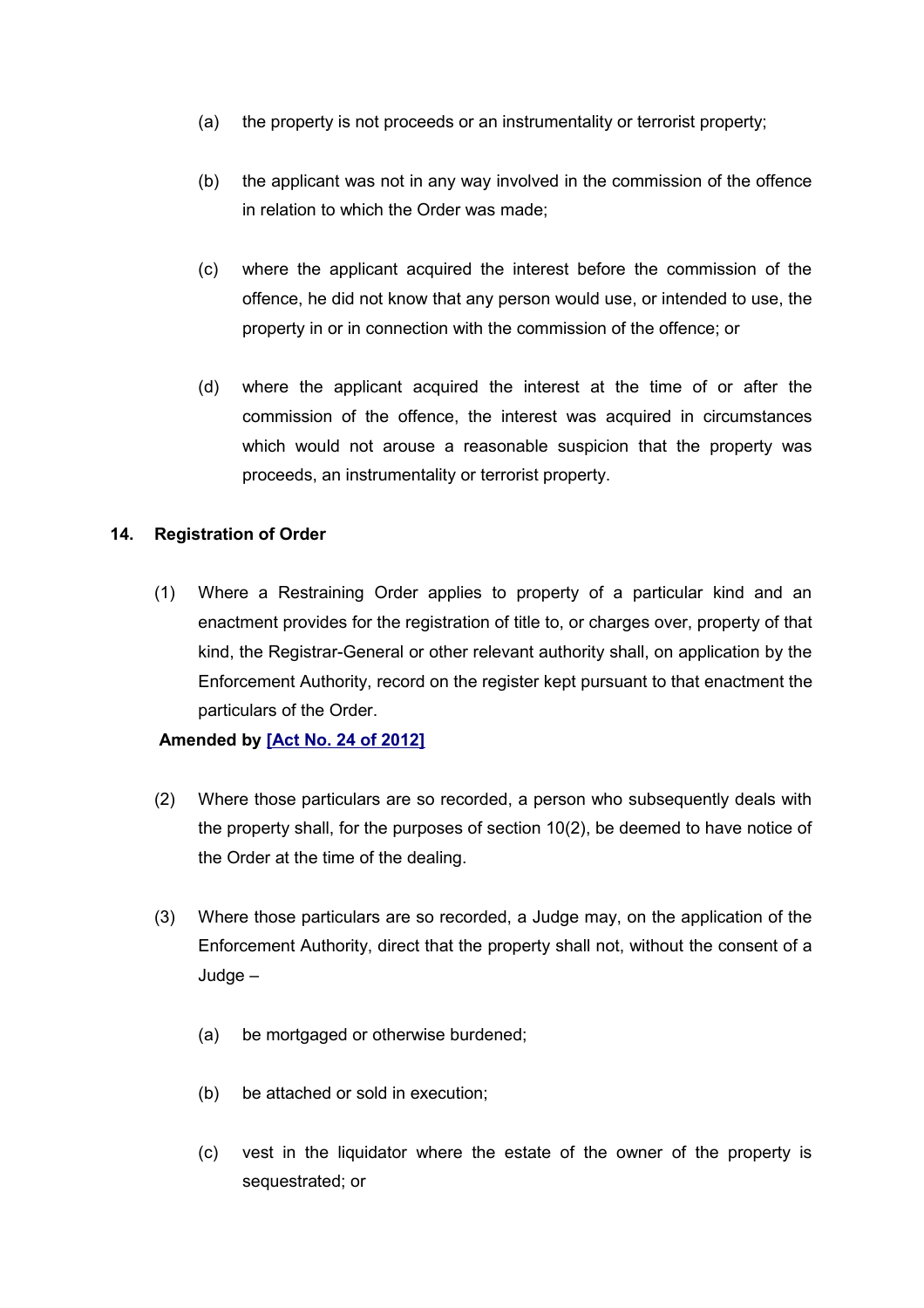- (d) form part of the assets of a body corporate where that body is the owner of the immovable property and it is wound up.
- (4) Where the Restraining Order is revoked or varied pursuant to section 12(1)(a) or (b), the Registrar-General or other relevant authority shall cancel or, as the case may be, amend the particulars recorded in his register in accordance with such order as the Judge may make.

## **Amended by [\[Act No. 24 of 2012\]](http://www1.gov.mu/scourt/doc/showDoc.do?dk=Act%20No.%2024%20of%202012&dt=A)**

## **15. Contravention of Order**

- (1) Any person who knowingly contravenes a Restraining Order by disposing of, or otherwise dealing with, property that is subject of the Order shall commit an offence.
- $(2)$  Where
	- (a) a Restraining Order is made in relation to property;
	- (b) the property is disposed of or otherwise dealt with in contravention of the Order; and
	- (c) the disposition was not for sufficient consideration or not in favour of a person who acted in good faith,

the Enforcement Authority may apply to a Judge for an order that the disposition or dealing be set aside.

- (3) Where the Enforcement Authority makes an application under subsection (2), the Judge may make an order –
	- (a) setting the disposition or dealing aside from the day on which it took place; or
	- (b) setting the disposition or dealing aside from the day of the order under this subsection, and declaring the respective rights of any person who acquired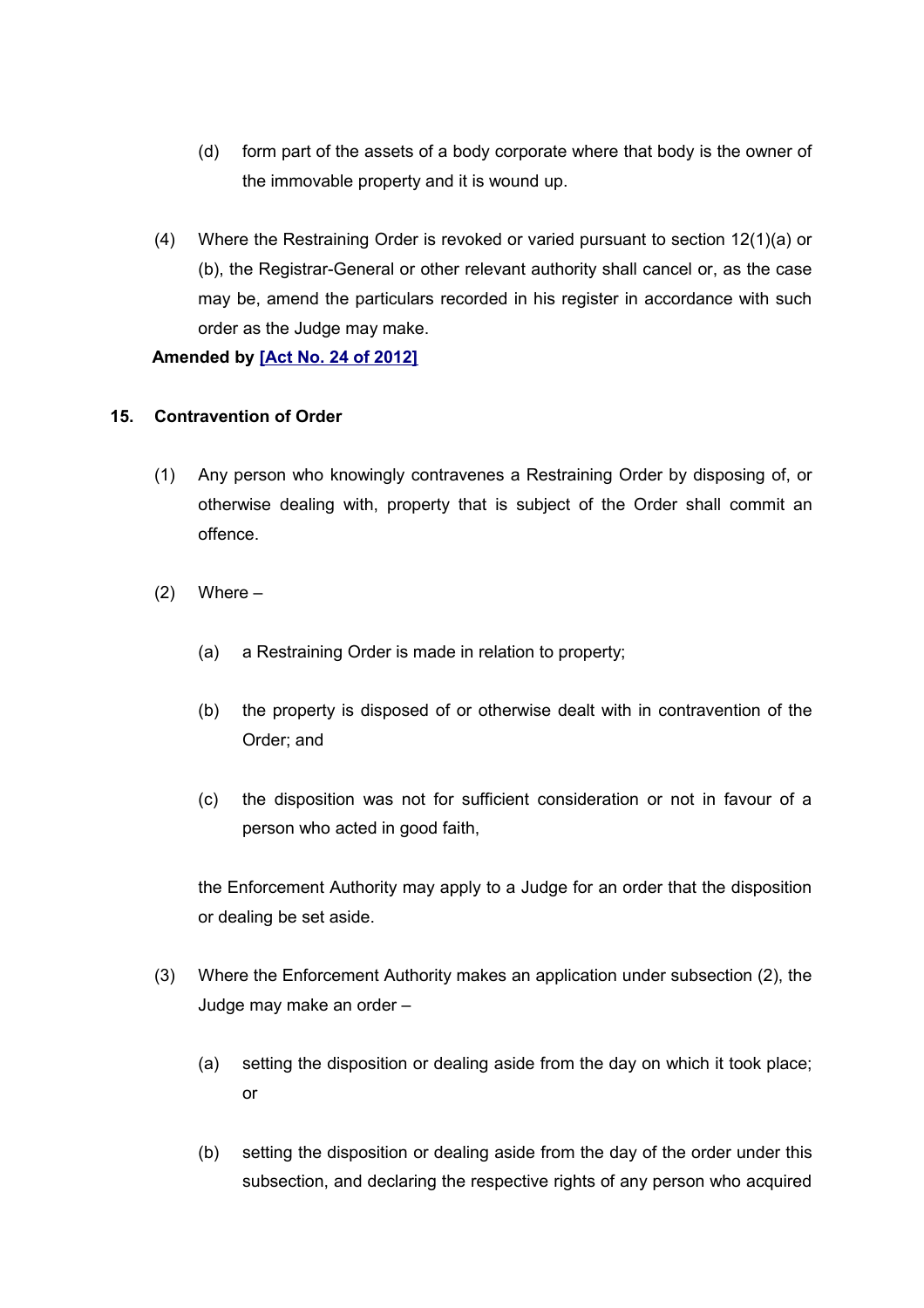an interest in the property on or after the day on which the disposition or dealing took place and before the order was made under this subsection.

## **16. Duration of Order**

- (1) Subject to subsection (3), where a Restraining Order was made on the basis that the alleged offender was the subject of a criminal enquiry, a Judge shall, on application made to him pursuant to subsection (2), discharge the Order if the alleged offender is not charged with that offence, or an offence arising from the same conduct or course of conduct, within 12 months of the date on which the Order was made.
- (2) (a) Where subsection (1) applies, the Enforcement Authority shall make the necessary application to a Judge as soon as reasonably practicable.
	- (b) Where no application pursuant to paragraph (a) is made by the Enforcement Authority within 7 days of the expiry of the period referred to in subsection (1), any person affected by the Order may apply under this subsection for the discharge of the Order.
- (3) Where an Order is likely to be discharged by reason of the operation of subsection (1), a Judge may, on the application of the Enforcement Authority, extend the operation of the Order for a specified period not exceeding 3 years if he is satisfied that it is in the interests of justice to do so.
- (4) Where a Restraining Order was made on the basis that the alleged offender was the subject of a criminal enquiry and the alleged offender is, within 12 months of the date on which the Order was made, charged with a criminal offence as a result of that enquiry, the Restraining Order shall have effect until the conclusion of the criminal process, including any appeal, in respect of that offence.

# **Added by [\[Act No. 38 of 2011\]](http://www1.gov.mu/scourt/doc/showDoc.do?dk=Act%20No.%2038%20of%202011&dt=A)**

# **Sub-Part B – Confiscation Order**

# **17. Application for Order under this Sub-Part**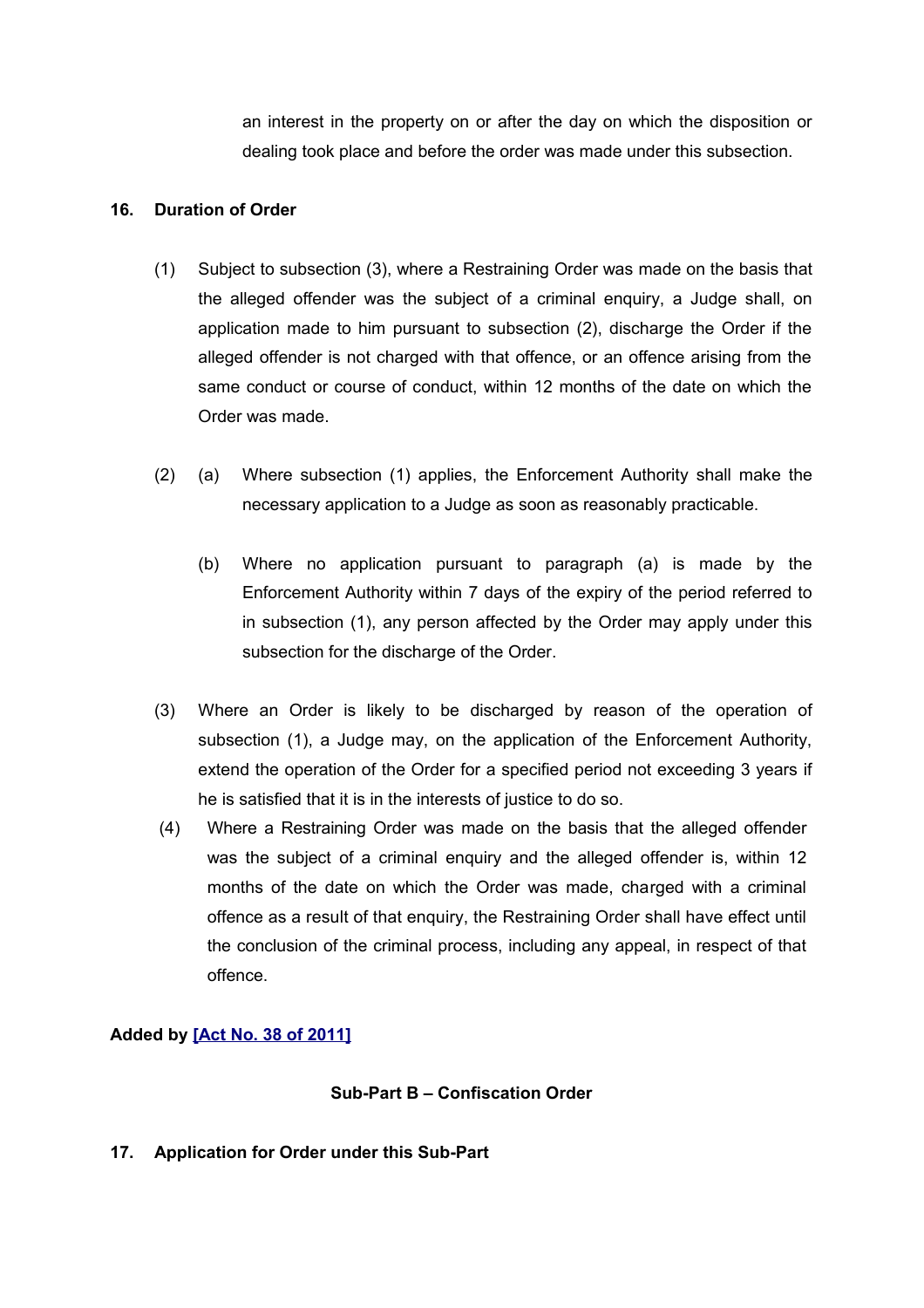(1) (a) Where a person is convicted of an offence, or from any other unlawful activity which the Court finds to be sufficiently related to that offence the Enforcement Authority may apply to the Court for a Confiscation Order in respect of the benefit derived or likely to be derived by the person from that offence.

## **Amended by [\[Act No. 24 of 2012\]](http://www1.gov.mu/scourt/doc/showDoc.do?dk=Act%20No.%2024%20of%202012&dt=A)**

(b) The Enforcement Authority shall attach to the application a statement setting out an assessment of the value of the benefit obtained or likely to be obtained by the defendant.

## **Amended by [\[Act No. 24 of 2012\]](http://www1.gov.mu/scourt/doc/showDoc.do?dk=Act%20No.%2024%20of%202012&dt=A)**

- (c) The Court may require a defendant served with a copy of a statement under paragraph (b) to respond to each averment in it and, insofar as he does not accept any averment, to indicate on oath any facts upon which he proposes to rely.
- (2) Except with the leave of the Court, the Enforcement Authority shall make an application under subsection (1) within 6 months of the date on which a person was convicted of the offence.
- (3) The Court shall only grant leave under subsection (2) where it is satisfied that  $-$ 
	- (a) the benefit to which the application relates was or is likely to be derived, realised or identified after the period referred to in subsection (2); or **Amended by [\[Act No. 24 of 2012\]](http://www1.gov.mu/scourt/doc/showDoc.do?dk=Act%20No.%2024%20of%202012&dt=A)**
	- (b) the application is based on evidence that could not reasonably have been obtained by the Enforcement Authority before the period referred to in subsection (2); and
	- (c) it is in the interests of justice to do so.
- (4) The Enforcement Authority may amend an application for a Confiscation Order at any time before the final determination of the application by the Court, provided that reasonable notice of the amendment is given to every person on whom the application has been served.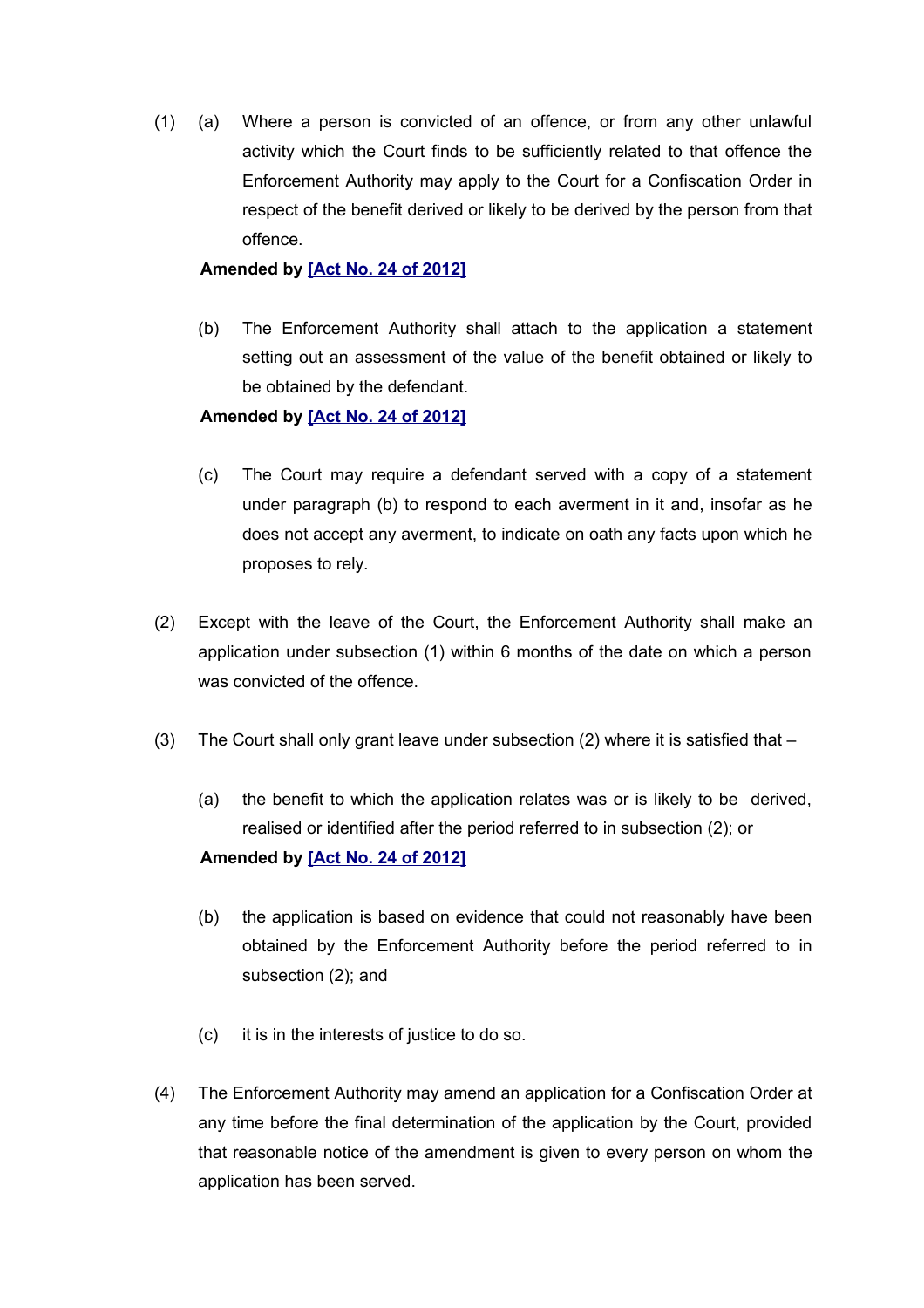- (5) Where an application is made for a Confiscation Order, the Court may, in determining the application, have regard to any evidence received in the course of the proceedings against the person convicted before the trial court and to any other relevant evidence gathered in the course of an Investigation. **Amended by [\[Act No. 24 of 2012\]](http://www1.gov.mu/scourt/doc/showDoc.do?dk=Act%20No.%2024%20of%202012&dt=A)**
- (6) (a) Where an application under this section has been finally determined, the Enforcement Authority may not make a further application for a Confiscation Order in respect of the same offence without the leave of the Court.
	- (b) The Court shall not grant leave under paragraph (a) unless
		- (i) the further application is made not more than 6 years after the final determination; and
		- (ii) the benefit to which the new application relates was identified after the determination of the previous application; or
		- (iii) the Court is satisfied that  $-$ 
			- (A) necessary evidence became available after the previous application was determined; or
			- (B) the benefit to which the further application relates was identified after the final determination; or
			- (C) it is otherwise in the interests of justice to do so.
	- (7) **Repealed by [\[Act No. 24 of 2012\]](http://www1.gov.mu/scourt/doc/showDoc.do?dk=Act%20No.%2024%20of%202012&dt=A)**

#### **18. Service of application**

.

(1) Where the Enforcement Authority makes an application for a Confiscation Order -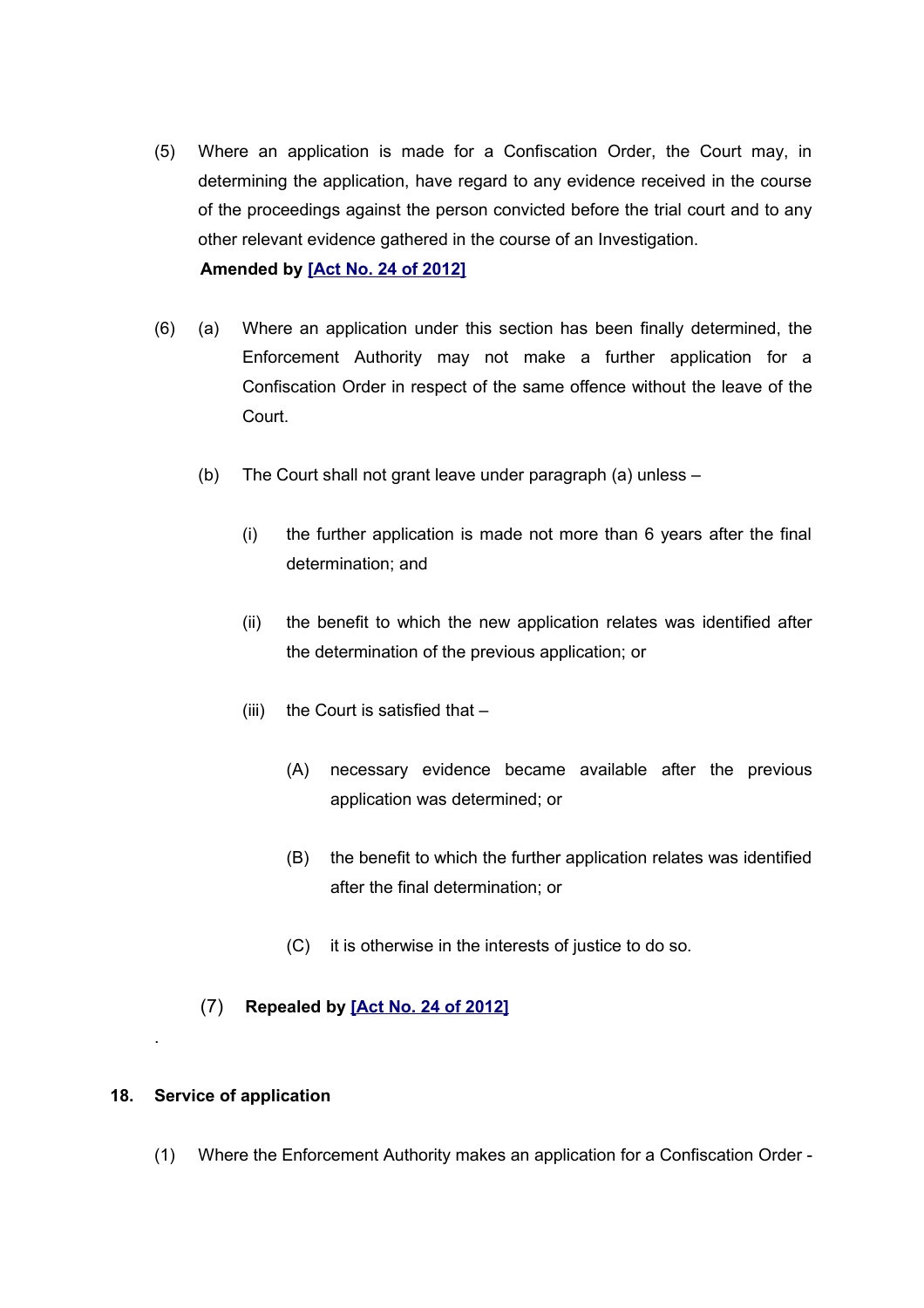- (a) it shall serve a copy of the application and of the statement referred to in section 17(1)(b) on the defendant and on such other person as the Court may direct; and
- (b) every person who has been served may appear and adduce evidence at the hearing of the application.
- (2) The absence of the defendant, or of any other person on whom service has been effected, shall not prevent the Court from making a Confiscation Order in his absence.
- (3) The Court may waive the requirements of service under subsection (1) on the defendant where he is already before the Court.

# **19. Confiscation Order**

(1) Where the Enforcement Authority makes an application under section 17, and the Court is satisfied that the defendant has benefited from an offence or any other unlawful activity which the Court finds to be sufficiently related to that offence, it shall, subject to section 21, make a Confiscation Order, ordering him to pay to the State, within such time as it may determine, an amount equal to the value of his benefit*.*

**Amended by [\[Act No. 24 of 2012\]](http://www1.gov.mu/scourt/doc/showDoc.do?dk=Act%20No.%2024%20of%202012&dt=A)**

- (2) The Court shall assess the value of the benefit which the defendant has derived in accordance with sections 20 and 21. **Amended by [\[Act No. 24 of 2012\]](http://www1.gov.mu/scourt/doc/showDoc.do?dk=Act%20No.%2024%20of%202012&dt=A)**
- (3) Where the Court makes a Confiscation Order
	- (a) the Order shall not, except with the leave of the Court and in accordance with any directions of the Court, be enforced before the relevant appeal date; and
	- (b) if, after the relevant appeal date, the Order has not been set aside or discharged, the Order may be enforced and any amount recovered applied in accordance with this Sub-Part and any directions given by the Court.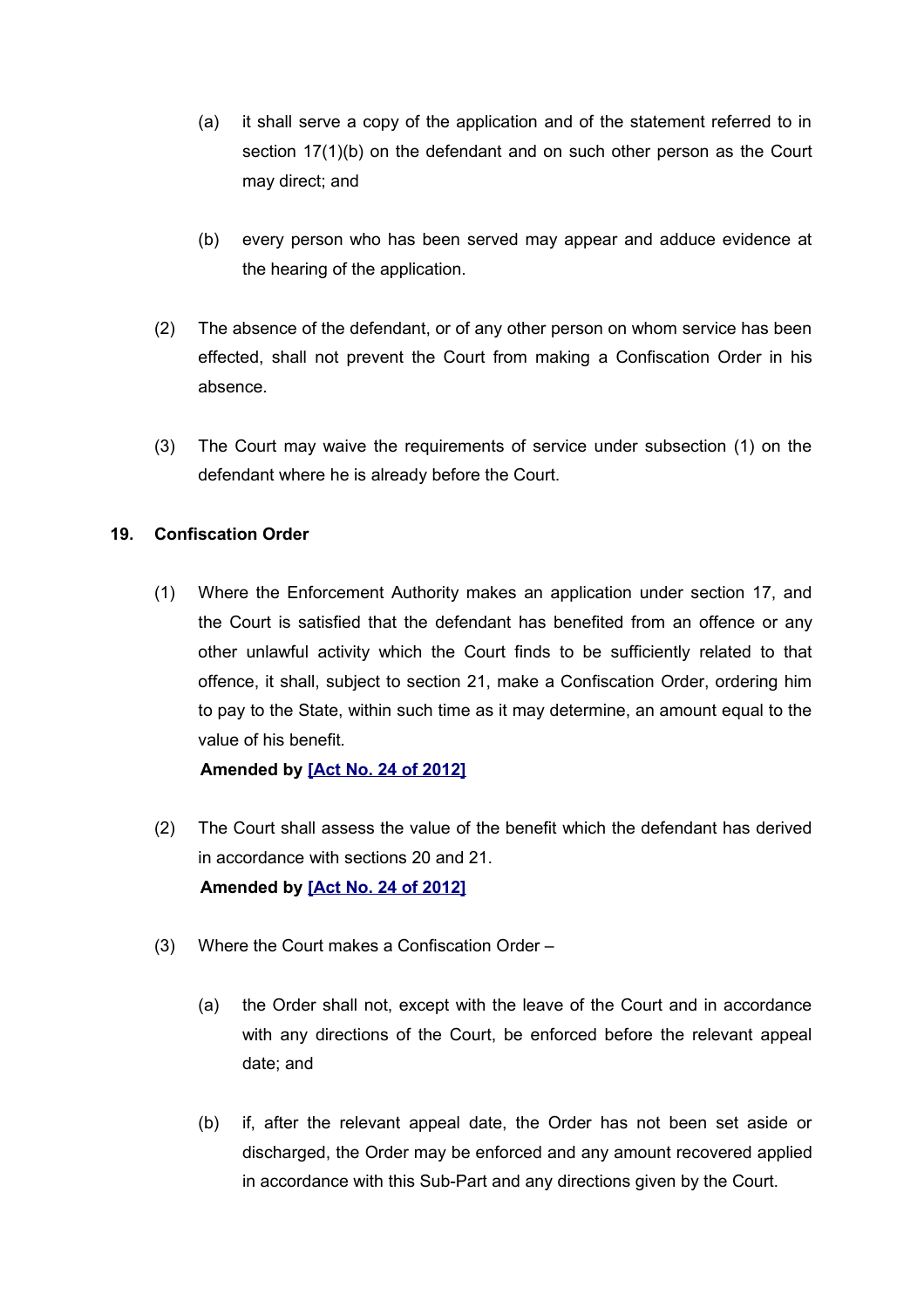- (4) In subsection (3), "relevant appeal date" means
	- (a) the date on which the period prescribed for the lodging of an appeal against the defendant's conviction before a trial court, or for the lodging of an appeal against the making of a Confiscation Order, expires without an appeal having been lodged, whichever is the later; or
	- (b) where an appeal against the defendant's conviction before the trial court or against the making of a Confiscation Order is lodged, the date on which the appeal lapses in accordance with the law or is finally determined, whichever is the later.

## **20. Determination of value of benefit**

- (1) For the purposes of this Sub-Part, the value of the benefit derived or likely to be derived by a defendant may include – **Amended by [\[Act No. 24 of 2012\]](http://www1.gov.mu/scourt/doc/showDoc.do?dk=Act%20No.%2024%20of%202012&dt=A)**
	- (a) any money received by the defendant, or by another person at the request or by the direction of the defendant,;

#### **Amended by [\[Act No. 24 of 2012\]](http://www1.gov.mu/scourt/doc/showDoc.do?dk=Act%20No.%2024%20of%202012&dt=A)**

(aa) the value of any dangerous drug found in the possession of the defendant or of another person on behalf of the defendant;

#### **Added by [\[Act No. 24 of 2012\]](http://www1.gov.mu/scourt/doc/showDoc.do?dk=Act%20No.%2024%20of%202012&dt=A)**

(b) the value of any property that was derived or realised, directly or indirectly, by the defendant or by another person at the request or by the direction of the defendant,;

## **Amended by [\[Act No. 24 of 2012\]](http://www1.gov.mu/scourt/doc/showDoc.do?dk=Act%20No.%2024%20of%202012&dt=A)**

(c) the value of any service or financial advantage provided for the defendant or another person, at the request or by the direction of the defendant,; or

# **Amended by [\[Act No. 24 of 2012\]](http://www1.gov.mu/scourt/doc/showDoc.do?dk=Act%20No.%2024%20of%202012&dt=A)**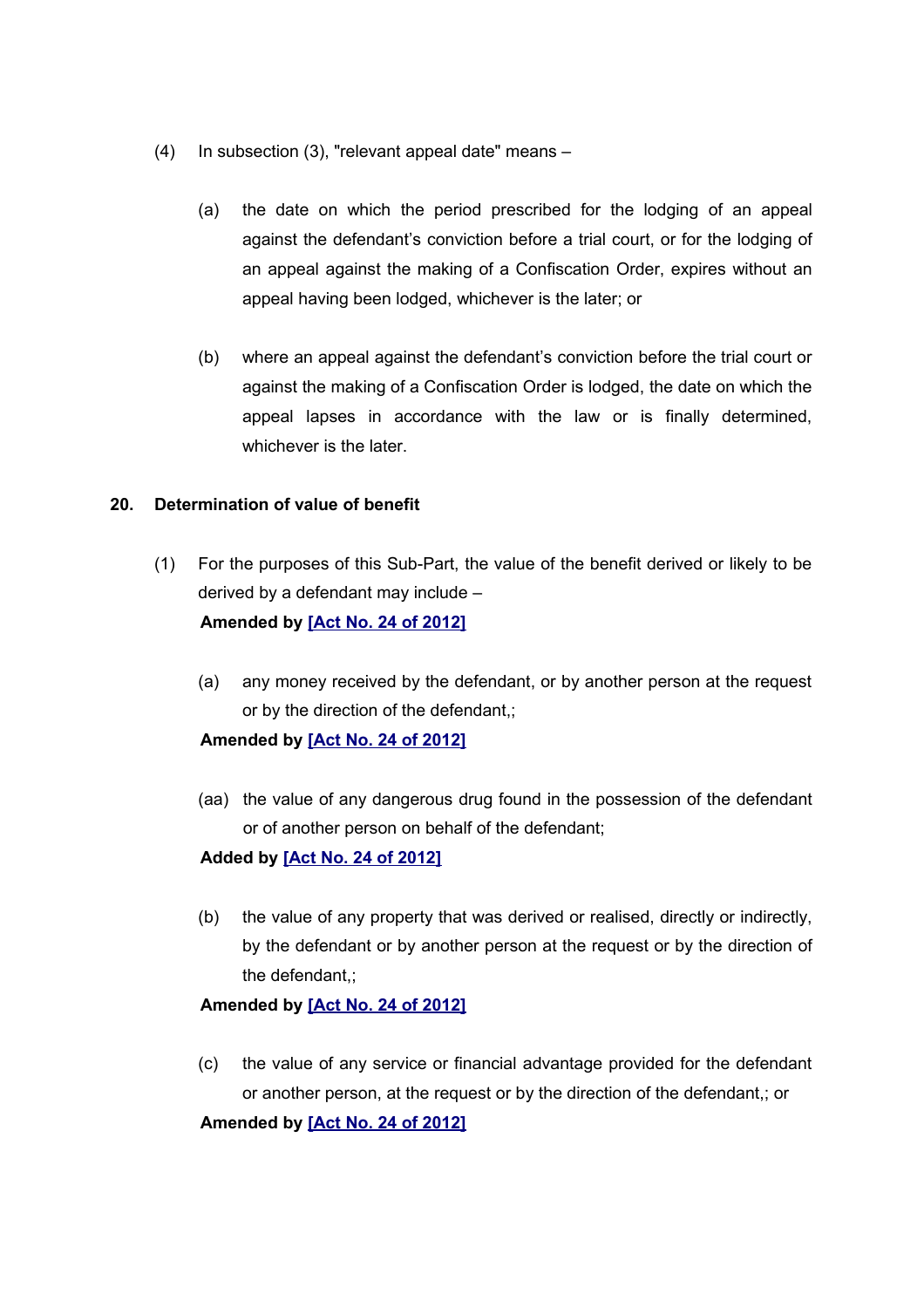- (d) unless the Court is satisfied that the increase was due to causes unrelated to the commission of the offence, any increase in the total value of property in which the defendant has an interest in the period beginning immediately before the commission of the offence and ending at some time after the commission of the offence.
- (2) In calculating the value of the benefit  $-$ 
	- (a) any expenditure of the defendant in connection with the commission of the offence shall be disregarded; and
	- (b) the Court shall make any adjustment necessary to prevent a benefit from being counted more than once.
- (3) For the purposes of subsection (1)(d), where an offence is committed between 2 dates, the period begins immediately before the earlier of the 2 dates and ends at some time after the later of the 2 dates.
- (4) Where the benefit derived or likely to be derived by a defendant was in the form of property, including dangerous drugs or some other form of unlawfully obtained property, the Court may, in determining the value of that property, have regard to evidence given by a law enforcement agent or such other person whom the Court considers has expert knowledge of the value of that kind of property. **Amended by [\[Act No. 24 of 2012\]](http://www1.gov.mu/scourt/doc/showDoc.do?dk=Act%20No.%2024%20of%202012&dt=A)**
- (5) The Court may, for the purposes of determining whether there was a benefit and the value of the benefit, treat any acceptance by the defendant of the averments set out in the statement referred to in section 17(1)(b) as conclusive of the matters to which it relates.
- (6) The Court may treat a defendant's failure to respond to the statement or to indicate the facts upon which he will rely as an acceptance of every averment in the statement other than –
	- (a) an averment regarding whether he complied with the requirement; and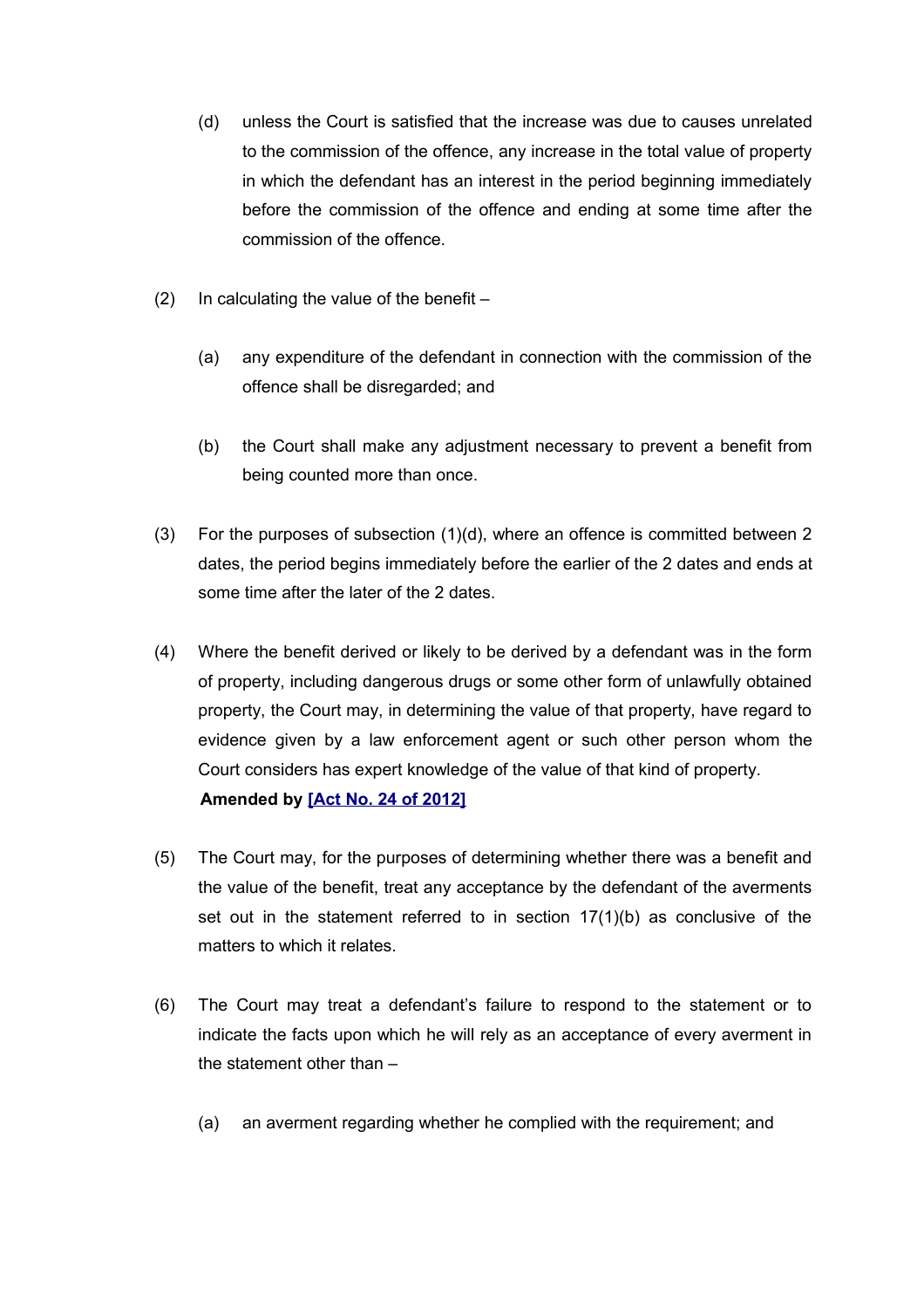(b) an averment that he has benefited from the offence or that he obtained any property or advantage as a result of or in connection with the commission of the offence.

## **21. Amount recoverable**

- (1) The amount to be recovered under a Confiscation Order shall be the amount specified in the Order or, if a certificate is issued pursuant to subsection (4), such lesser amount as may be specified in the certificate.
- (2) An application for a certificate referred to in subsection (4) may be made by the defendant to the Court.
- (3) An application pursuant to subsection  $(2)$ 
	- (a) shall not be made more than 30 days after the date on which the application for a Confiscation Order was made;
	- (b) shall be supported by an affidavit of the defendant and of any other person on whose evidence the defendant proposes to rely; and
	- (c) shall be served on the Enforcement Authority, together with any supporting affidavit.
- (4) The Court shall grant a certificate pursuant to this section where, having regard to written or oral testimony, it is satisfied that –
	- (a) it has been provided with an accurate assessment of the total value of the financial resources held by the defendant, irrespective of whether they are subject to any other Order under this Act; and
	- (b) the total value of the financial resources held by the defendant is less than the amount ordered to be paid under the Confiscation Order.
- (5) Where a certificate is granted pursuant to subsection (4), it shall specify a monetary amount equal to the total value of the financial resources held by the defendant.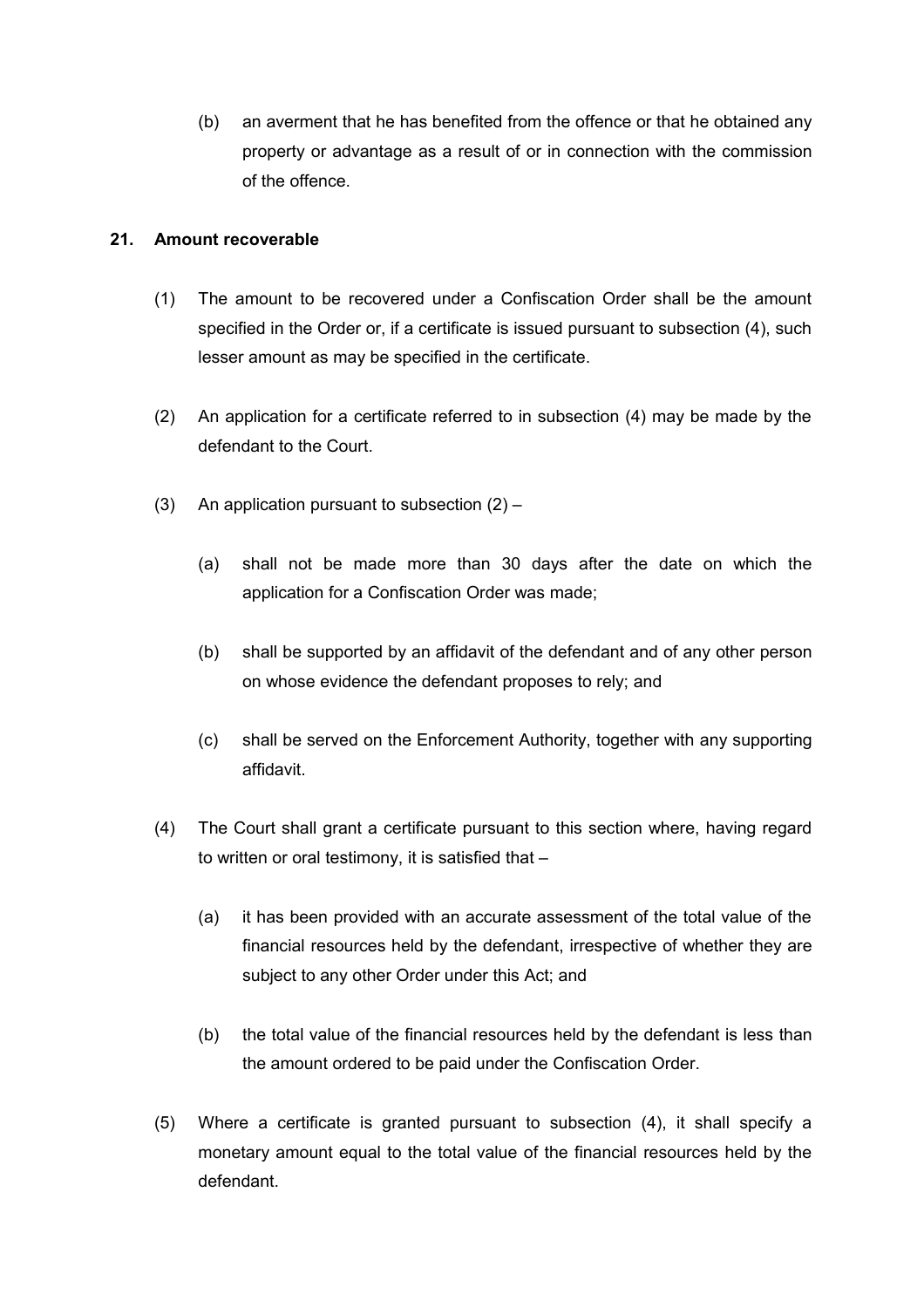- (6) The Court may, on the application of the Enforcement Authority within 2 years after the grant of the certificate, vary or revoke it or issue a Confiscation Order in a new amount, where –
	- (a) it is made aware of facts that would have led it to a different conclusion regarding the granting of a certificate or the amount specified in a certificate; or
	- (b) the defendant acquires possession of additional assets which, had they been available at the date of the certificate, would have resulted in the certificate not being granted or being granted for a higher amount.

# **22. Contravention of Confiscation Order**

A defendant who wilfully makes default in the payment of any amount recoverable on a Confiscation Order shall commit an offence.

## **23. Discharge of Confiscation Order**

- (1) A Confiscation Order shall be discharged
	- (a) on the satisfaction of the Order by payment of the amount due under the Order;
	- (b) if the conviction for the offence in reliance on which the Order was made is, or is taken to be, quashed and no conviction for the offence is substituted; or
	- (c) if the Order is quashed.
- (2) For the purposes of subsection (1)(b), a person's conviction for an offence shall be taken to be quashed in any case where –
	- (a) the conviction is quashed or set aside;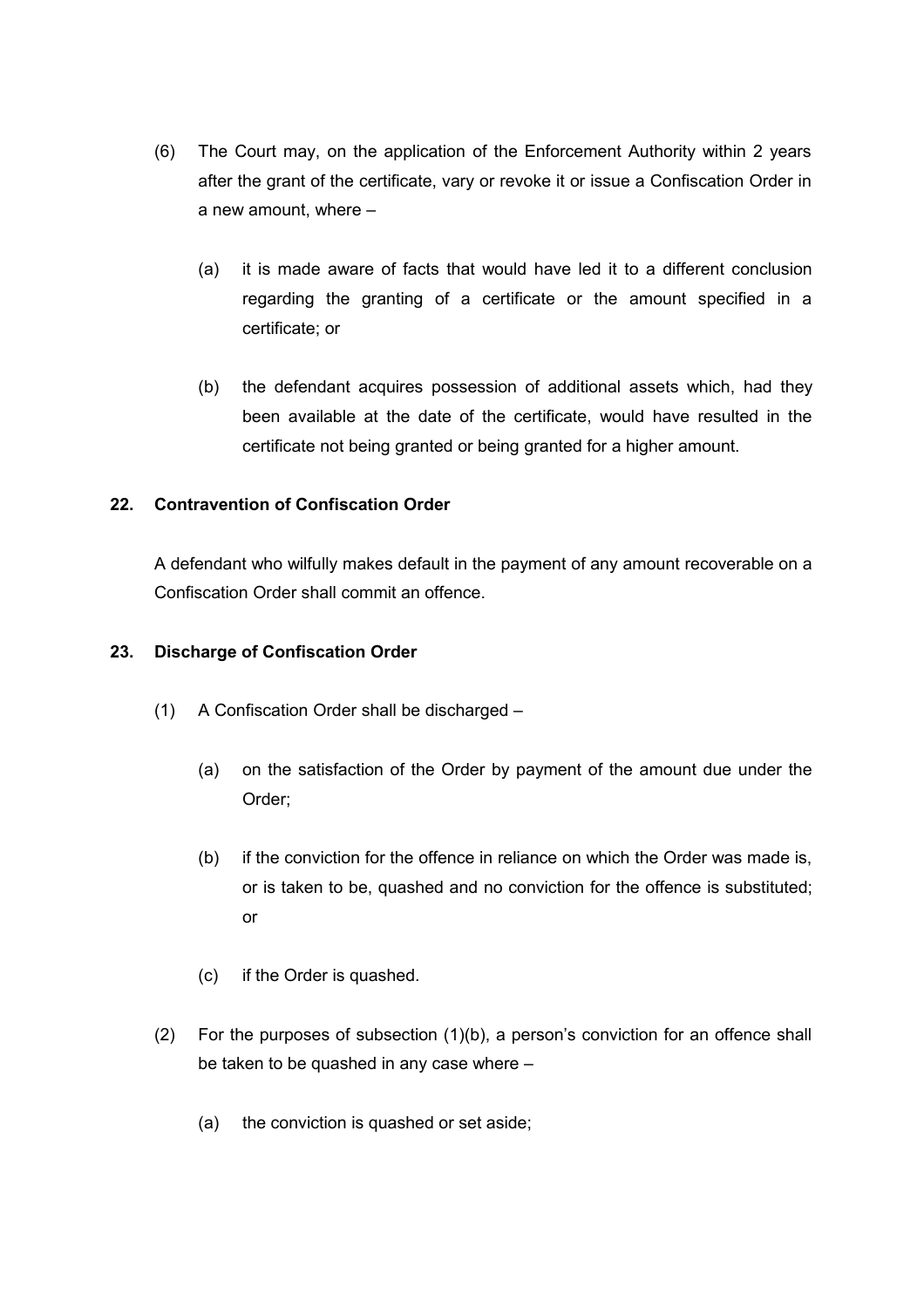(b) the person is charged with and found guilty of the offence but is discharged, without any conviction being recorded, ; or

## **Amended by [\[Act No. 24 of 2012\]](http://www1.gov.mu/scourt/doc/showDoc.do?dk=Act%20No.%2024%20of%202012&dt=A)**

(c) the person is granted a pardon in respect of his conviction for the offence.

## **24. Appeal under this Sub-Part**

- (1) Any person aggrieved by the grant of, or the refusal to grant, a Confiscation Order, who appeared at the hearing of the application for the Order, may appeal to the Court of Civil Appeal in accordance with the Court of Civil Appeal Act.
- (2) Where a Confiscation Order has been made, it shall remain in force until the final determination of an appeal made under subsection (1). **Amended by [\[Act No. 24 of 2012\]](http://www1.gov.mu/scourt/doc/showDoc.do?dk=Act%20No.%2024%20of%202012&dt=A)**

## **25. Realisation of property**

- (1) Where a Confiscation Order is made and the Order is not subject to appeal, nor discharged, the Court may, on an application by the Enforcement Authority, exercise the powers conferred on it by this section.
- (2) The Court may appoint a Trustee to take possession and control of and realise
	- (a) property in which the defendant has an interest which he acquired before or after the making of the Confiscation Order; or
	- (b) property protected by a Restraining Order; or
	- (c) specified items of property in which the defendant has an interest.
- (3) Where a Trustee has already been appointed pursuant to section 10 to take possession or control of property in which the defendant has an interest, any order made pursuant to subsection (2) shall be made in respect of that Trustee.
- (4) The Court may make such further order to assist the Trustee in the discharge of his duties as the Court considers is reasonably necessary.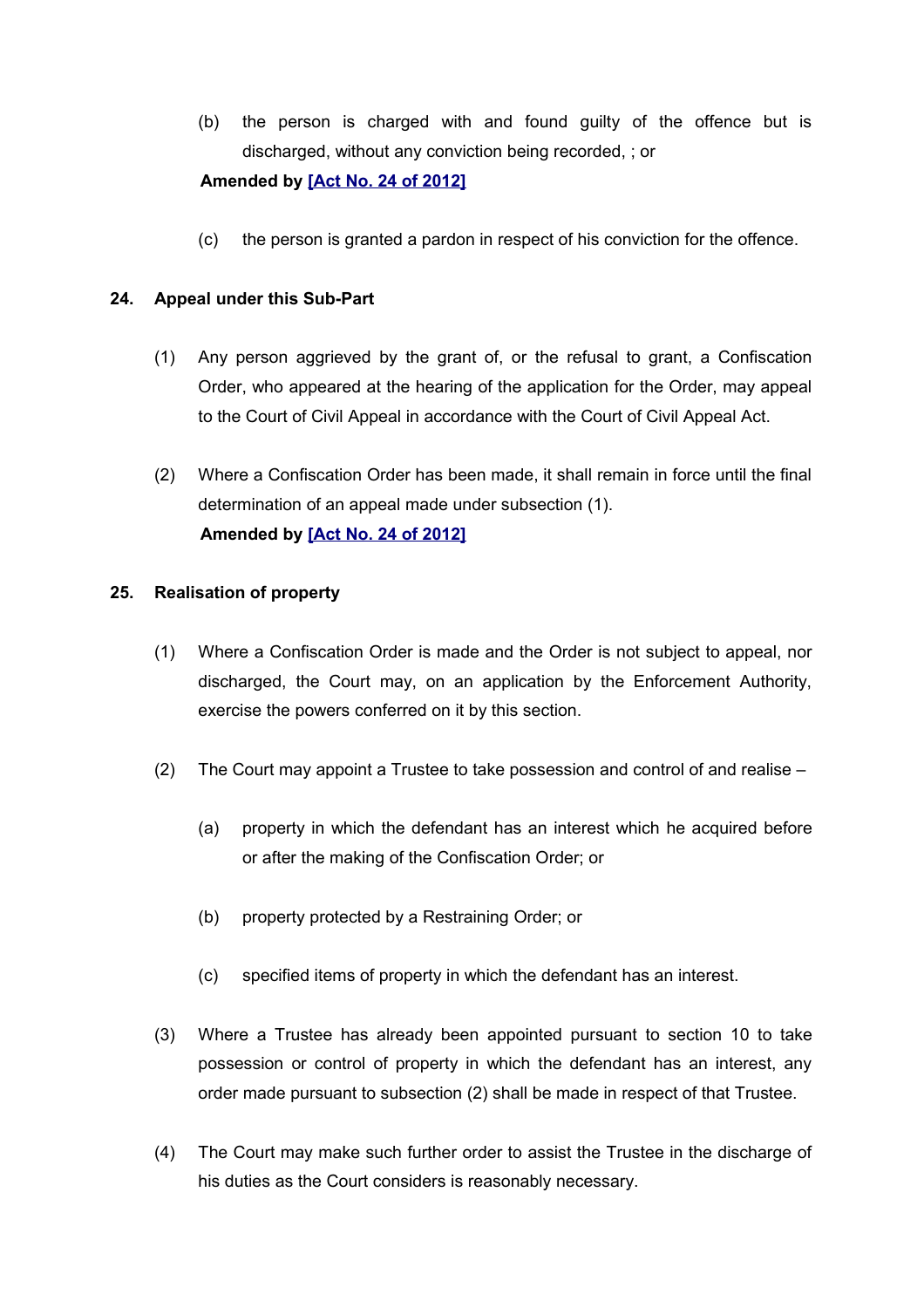## **26. Application of monetary sums**

- (1) Monetary sums in the hands of a Trustee from his receipt of the property of the defendant or from the realisation of any property under section 25 shall, after any such payments as the Court may direct are made out of those sums, be paid to the Official Receiver and applied on the defendant's behalf towards the satisfaction of the Confiscation Order in the manner provided by subsection (3).
- (2) If, after full payment of the amount payable under the Confiscation Order, any sums referred to in subsection (1) remain in the hands of a Trustee, the Trustee shall distribute those sums among such of those persons who held property which has been realised under this Sub-Part and in such proportions as the Court directs, after giving a reasonable opportunity for those persons to make representations to the Court.
- (3) Sums received by the Official Receiver in payment of amounts due under a Confiscation Order shall be applied as follows –
	- (a) if received from a Trustee under subsection (1), they shall first be applied in payment of the Trustee's remuneration and expenses; and
	- (b) the balance shall be transferred to the Fund.

# **PART IV – CIVIL ASSET RECOVERY**

## **Sub-Part A – Restriction Order**

# **27. Restriction Order**

(1) (a) Where property is reasonably believed by the Enforcement Authority to be recoverable under Sub-Part B of this Part and to be proceeds or an instrumentality or terrorist property, it may apply to a Judge for a Restriction Order in respect of that property.

**Amended by [\[Act No. 24 of 2012\]](http://www1.gov.mu/scourt/doc/showDoc.do?dk=Act%20No.%2024%20of%202012&dt=A)**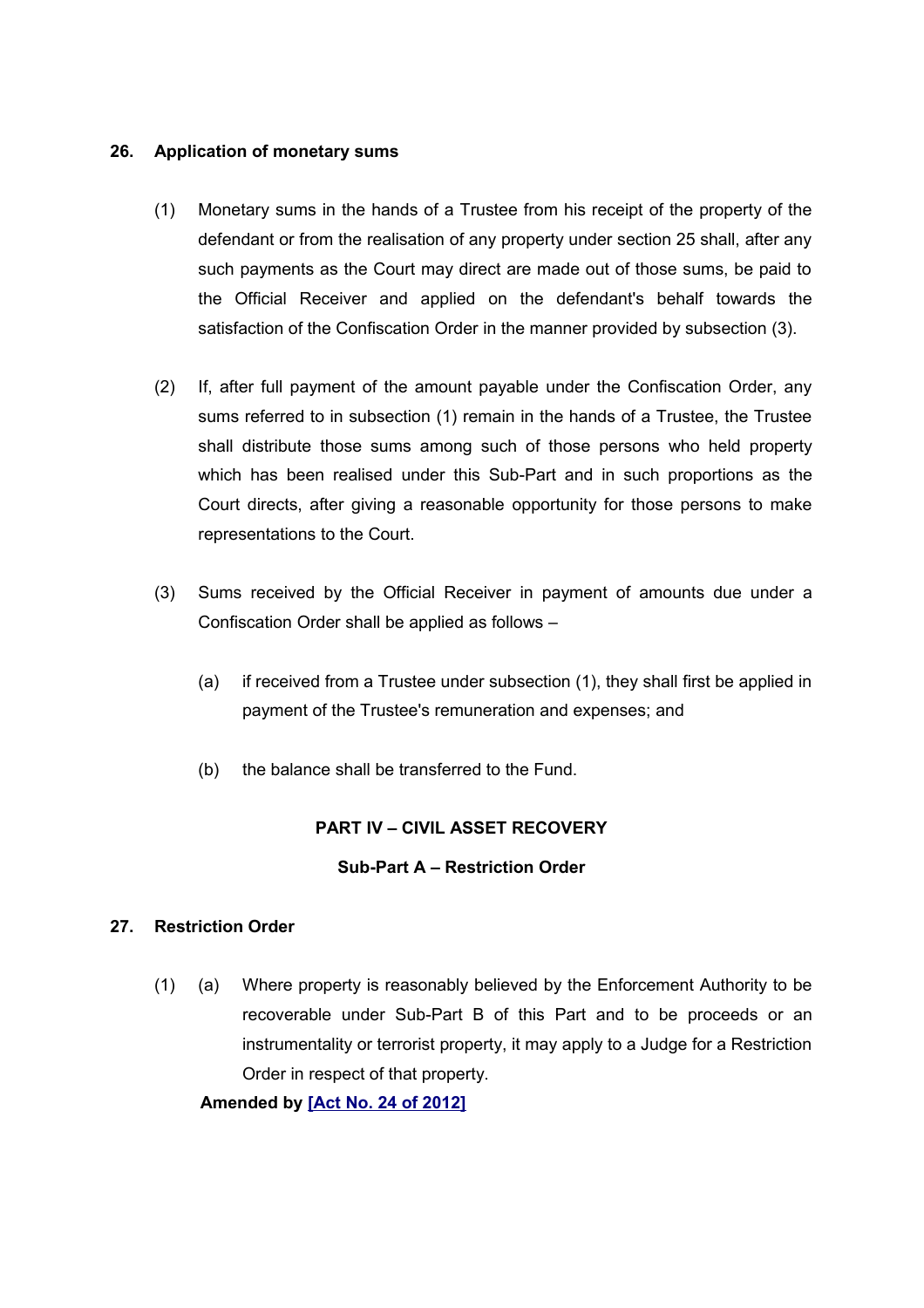- (b) It shall be sufficient for the purposes of paragraph (a) for the Enforcement Authority to show that the property is proceeds or an instrumentality or terrorist property, without having to show that the property was derived directly or indirectly from a particular offence or that any person has been charged in relation to such an offence.
- (c) The Enforcement Authority may make an application under paragraph (a) even where the act which is the subject of the application was committed by a person who is deceased at the time of the application.
- (d) Where the Enforcement Authority is of opinion that, for any reason, it is necessary to appoint an Asset Manager in respect of the property, it shall state the reason in its application and nominate a suitably qualified person for appointment.
- (2) The Judge shall, where he is satisfied that there are reasonable grounds to believe that the property referred to in the application is proceeds or an instrumentality or terrorist property, make a Restriction Order which may –
	- (a) authorise, require or secure the delivery up, seizure, detention or custody of the property; or
	- (b) appoint an Asset Manager who shall be authorised or required to take
		- (i) custody and control of the property and to manage or otherwise deal with it as the Judge may direct; or
		- (ii) steps which the Judge considers appropriate to secure the detention, custody or preservation of the property or for any other purpose.
- (3) The Judge may make a Restriction Order where a person is not in Mauritius or was acquitted of the offence, the charge was withdrawn before a verdict was returned or the proceedings were stayed. **Amended by [\[Act No. 24 of 2012\]](http://www1.gov.mu/scourt/doc/showDoc.do?dk=Act%20No.%2024%20of%202012&dt=A)**
- (3A) Notwithstanding subsections (1) and (2), the Enforcement Authority may apply to the Judge for an order that, instead of appointing an Asset Manager, the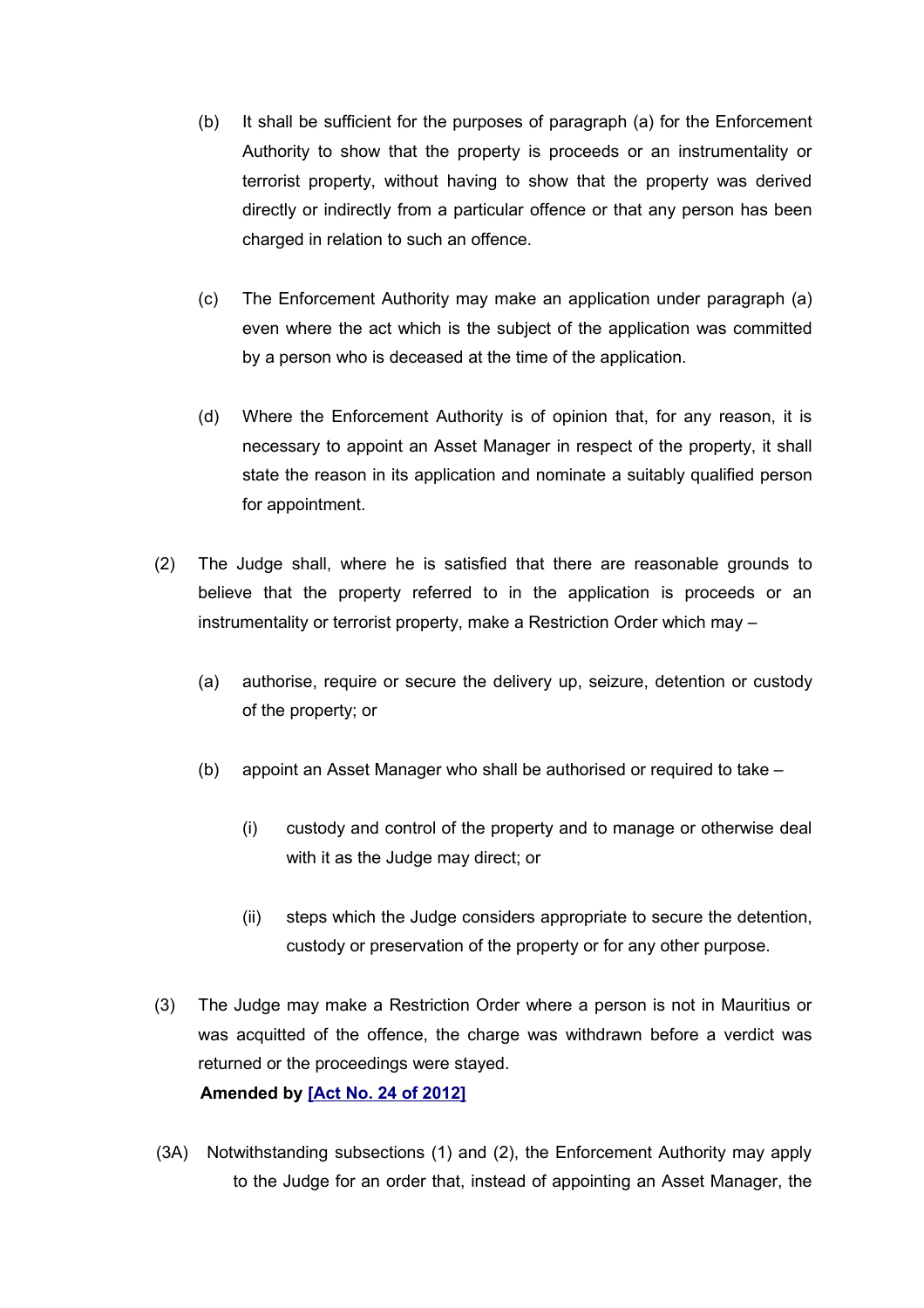person in whose possession the property is found shall exercise the powers referred to in subsection (2)(b).

#### **Added by [\[Act No. 24 of 2012\]](http://www1.gov.mu/scourt/doc/showDoc.do?dk=Act%20No.%2024%20of%202012&dt=A)**

(3B) Section 14 shall apply to a Restriction Order, with necessary modifications, as it applies to a Restraining Order.

#### **Added by [\[Act No. 24 of 2012\]](http://www1.gov.mu/scourt/doc/showDoc.do?dk=Act%20No.%2024%20of%202012&dt=A)**

- (4) (a) In order to prevent property subject of a Restriction Order from being disposed of or removed contrary to the Order, a law enforcement agent may seize the property where he has reasonable grounds to suspect that the property will be disposed of or removed.
	- (b) Any property seized pursuant to paragraph (a) shall be dealt with in accordance with the directions of a Judge.
- (5) (a) Where a Judge makes a Restriction Order, the Enforcement Authority shall, within 21 days of the making of the Order or such longer period as the Judge may direct, give notice of the Order to every person known to the Enforcement Authority to have an interest in property which is subject of the Order and such other persons as the Judge may direct.
	- (b) Where a person who is the owner of the property is unknown or cannot be found, the Judge shall cause to be published a notice of the Order in 2 daily newspapers of wide circulation as soon as practicable after the Order is made.

## **28. Powers of Asset Manager**

- (1) An Asset Manager may do anything which he considers reasonably necessary or appropriate to preserve the property to which the Restriction Order applies and its value, and may, in particular –
	- (a) realise or otherwise deal with the property if it is perishable subject to wasting or other form of loss, its value is volatile or the cost of its storage or maintenance is likely to exceed its value;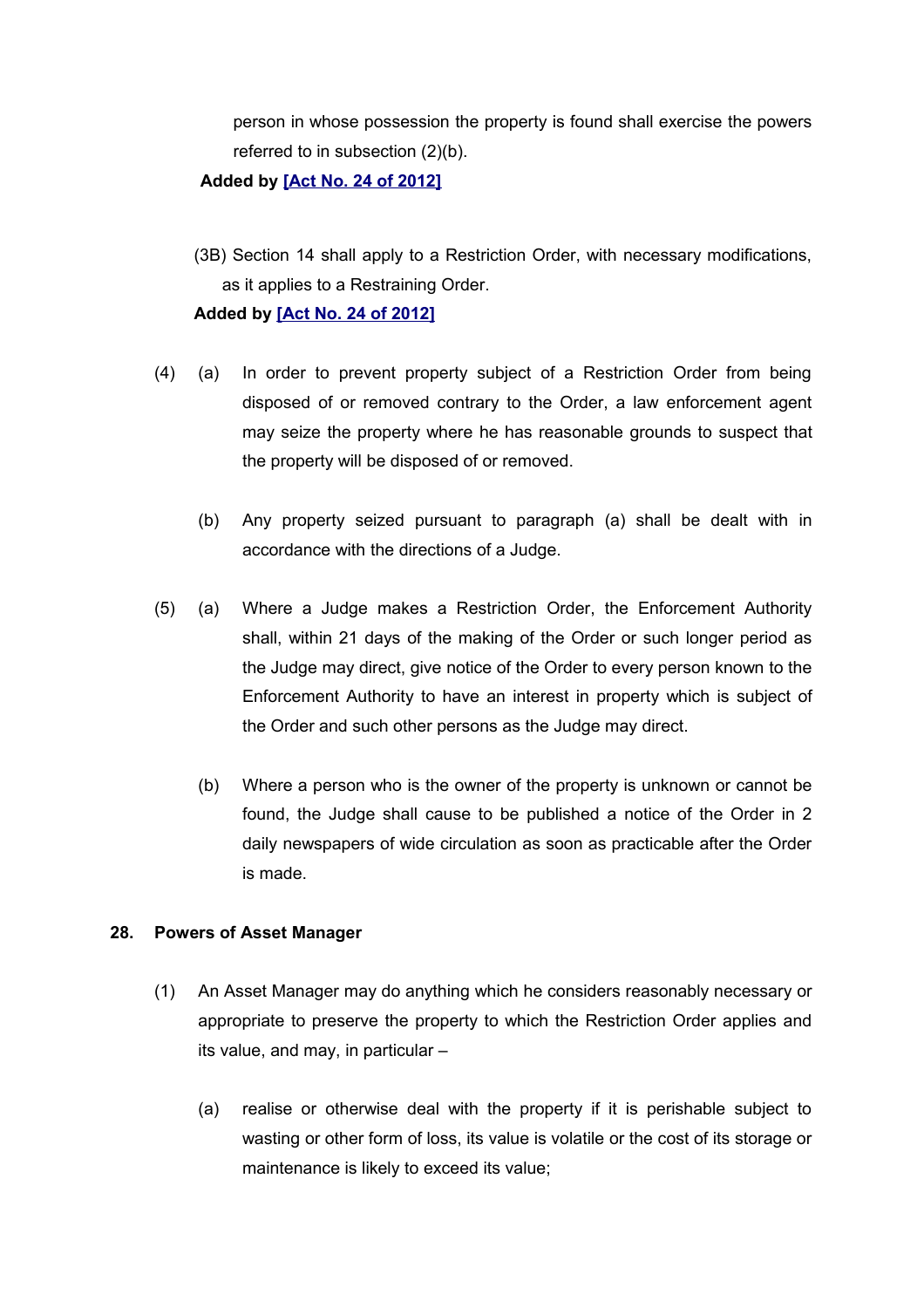- (b) where the property comprises assets of a trade or business
	- (i) carry on, or arrange for another to carry on, the trade or business;
	- (ii) employ person in the trade or business or terminate their employment; and
	- (iii) with a Judge's approval, sell, liquidate or wind up the trade or business if it is not a viable or going concern or it is otherwise commercially advantageous to do so;
- (c) with a Judge's approval, incur any necessary capital expenditure in respect of the property;
- (d) where the property includes shares in a company exercise rights attaching to the shares as if he were the registered holder of the shares;
- (e) ensure that the property is insured; or
- (f) become a party to any civil proceedings that affect the property.
- (2) A Judge may make such order relating to the fees and expenditure of an Asset Manager as he thinks fit, including an order for the payment of the fees and expenditure *–*
	- (a) where a Recovery Order is made, from the forfeited property; or
	- (b) where no Recovery Order is made, by the State.
- (3) A Restriction Order may, subject to subsection (4), make such provision as the Judge thinks fit for –
	- (a) reasonable living expenses of a person holding an interest in property subject of a Restriction Order; and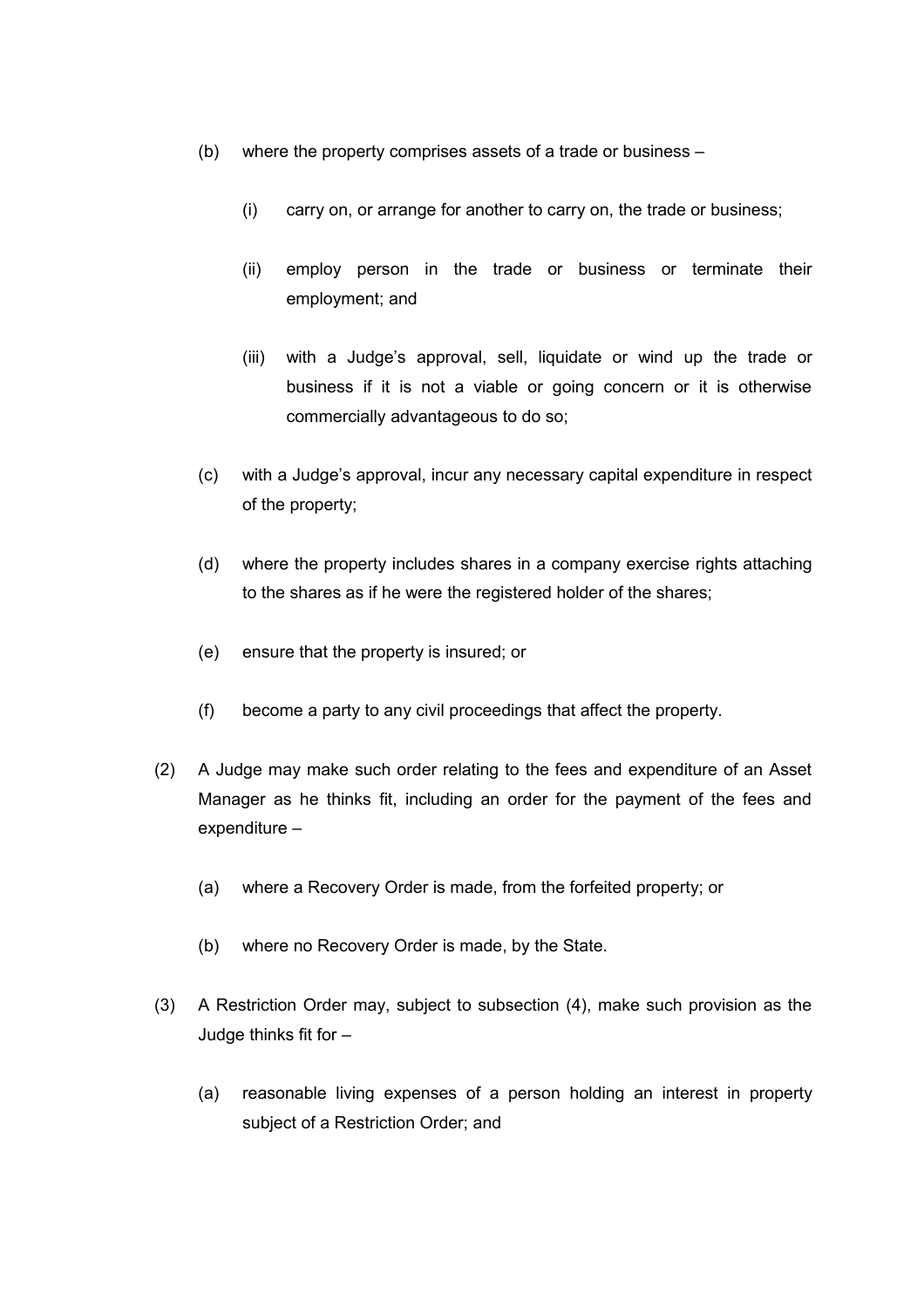- (b) reasonable legal expenses of such a person in connection with any proceedings instituted against him under this Act or any related criminal proceedings.
- (4) The Judge shall not make provision for any expenses under subsection (3) unless he is satisfied that the person cannot meet the expenses concerned out of his property which is not the subject of the Restriction Order and he determines that it is in the interests of justice to do so.

# **29. Exclusion of property from Order**

Where a person who has an interest in property that is the subject of a Restriction Order applies to the Judge to exclude his interest from the Order, the Judge shall grant the application where he is satisfied that  $-$ 

- (a) the property is not proceeds, an instrumentality or terrorist property;
- (b) the applicant was not, in any way, involved in the commission of the offence in relation to which the Restriction Order was made;
- (c) where the applicant acquired the interest before the commission of the offence, the applicant did not know that any person would use, or intend to use, the property in or in connection with the commission of the offence; or
- (d) where the applicant acquired the interest at the time or after the commission of the offence, the interest was acquired in circumstances which would not arouse a reasonable suspicion that the property was proceeds, an instrumentality or terrorist property.

## **30. Order in respect of immovable property**

(1) Following the grant of a Restriction Order in respect of immovable property of a particular kind and where any enactment provides for the registration of title to, or charges over, property of that kind, the Judge may, on application by the Enforcement Authority, order the Registrar-General to endorse any one or more of the restrictions referred to in subsection (2) on the title deed of the immovable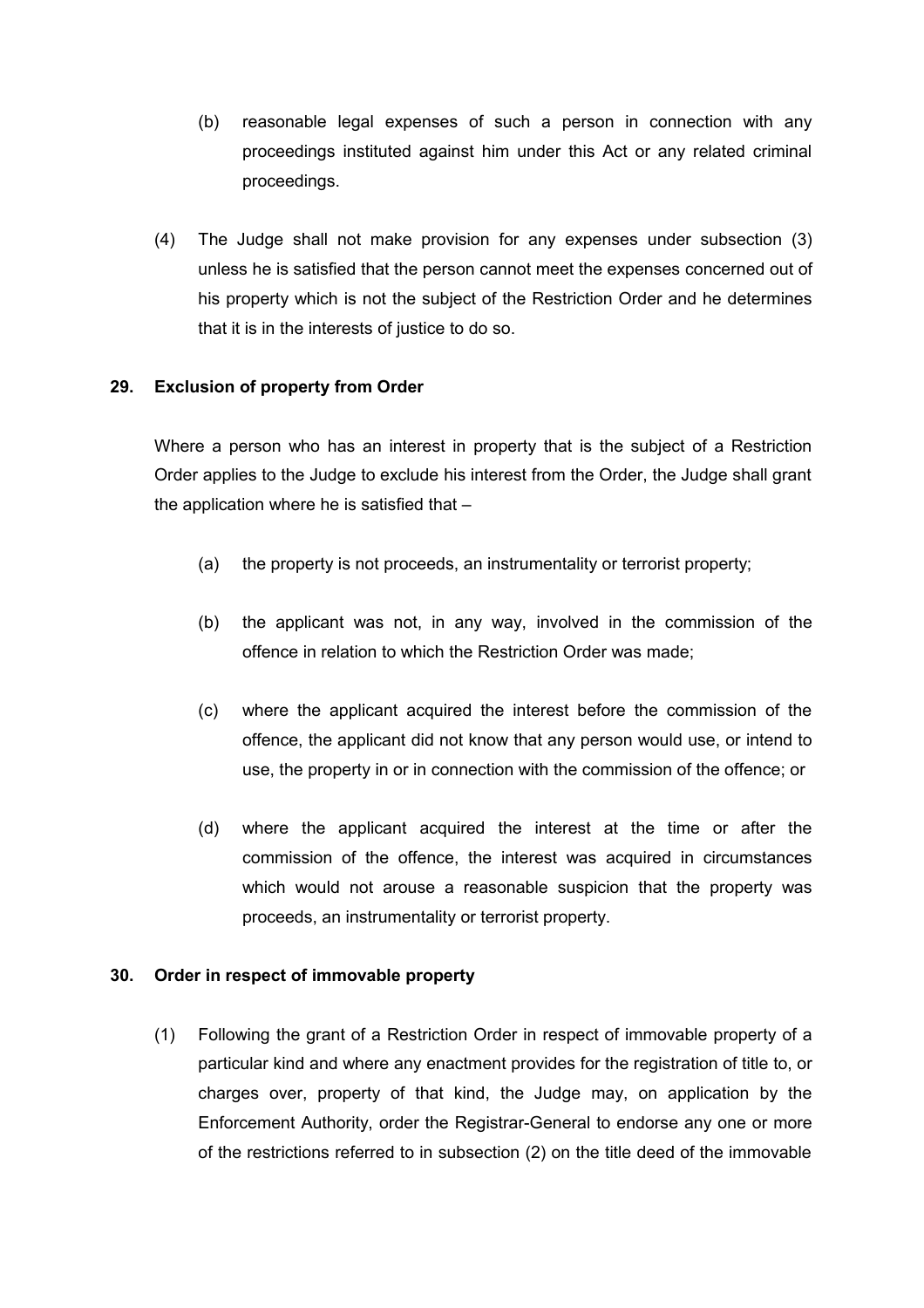property with a view to ensuring the effective execution of a subsequent order made by a Judge or by the Court.

- (2) An order under subsection (1) may include a restriction that the property shall not, without the consent of a Judge –
	- (a) be mortgaged or otherwise burdened;
	- (b) be attached or sold in execution;
	- (c) vest in the liquidator when the estate of the owner of that immovable property is sequestrated; or
	- (d) where the owner of the property is a corporate body, form part of the assets of that corporate body where it is wound up.
- (3) In order to give effect to an order made under subsection (1), the Registrar-General shall make the necessary entries in his register and the necessary endorsement on the title deed, and thereupon any restriction referred to in subsection (2) shall be effective against all persons except, in the case of a restriction contemplated in subsection (2)(b), against any person in whose favour a mortgage bond or other charge was registered against the title deed of immovable property before the endorsement of the restriction on the title deed of the immovable property, but shall lapse on the transfer of ownership of the immovable property.

## **31. Variation and rescission of Order**

- (1) Any person affected by a Restriction Order may apply to a Judge for the variation or rescission of the Order.
- $(2)$  The Judge
	- (a) may vary or rescind the Order where necessary in the interests of justice; or
	- (b) shall rescind the Order where the proceedings concerned are concluded.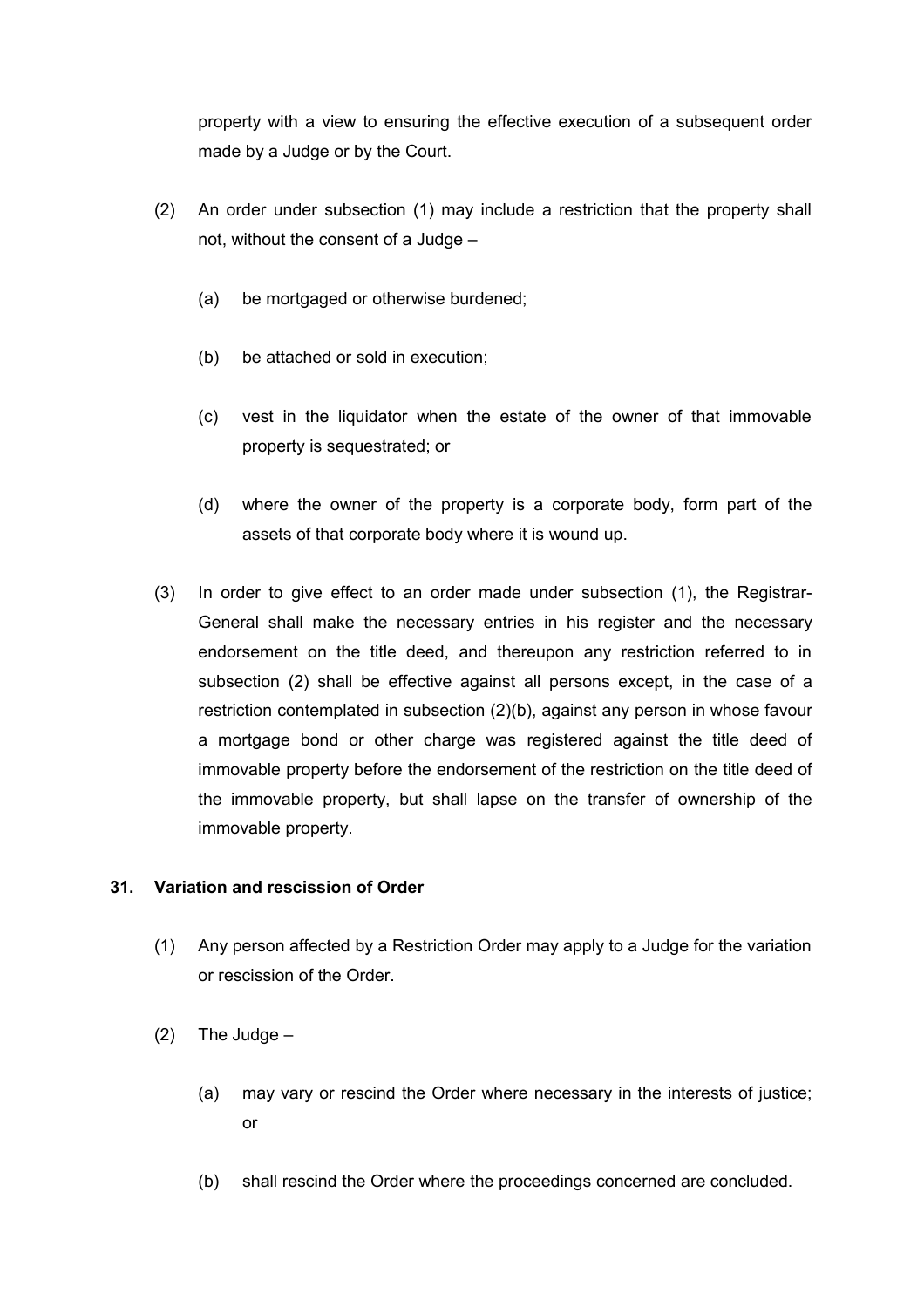(3) Where a Restriction Order in respect of immovable property is varied or rescinded, the Judge shall direct the Registrar-General to cancel or, as the case may be, amend any restriction endorsed by virtue of that Order on the title deed of the immovable property, and the Registrar-General shall give effect to any such direction and declare the respective rights of every person who acquired an interest in the property on or after the day on which the Order was made and before the day on which it was varied or rescinded.

## **32. Contravention of Order**

- (1) A person who knowingly contravenes a Restriction Order by disposing of or otherwise dealing with property that is subject to the Order shall commit an offence.
- (2) The Enforcement Authority may apply to a Judge for an order that any dealing with property be set aside where –
	- (a) the property is dealt with in contravention of the Order; or
	- (b) the dealing was not for sufficient consideration or not in favour of a person who acted in good faith and without notice of the Order.
- (3) The Judge may, on an application under subsection (2), order that
	- (a) the disposition or dealing shall be set aside from the day on which it took place; or
	- (b) the disposition or dealing shall be set aside from the day on which he makes the order and declare the respective rights of every person who acquired an interest in the property on or after the day on which the disposition or dealing took place and before the day on which he makes the order.

## **33. Duration of Order**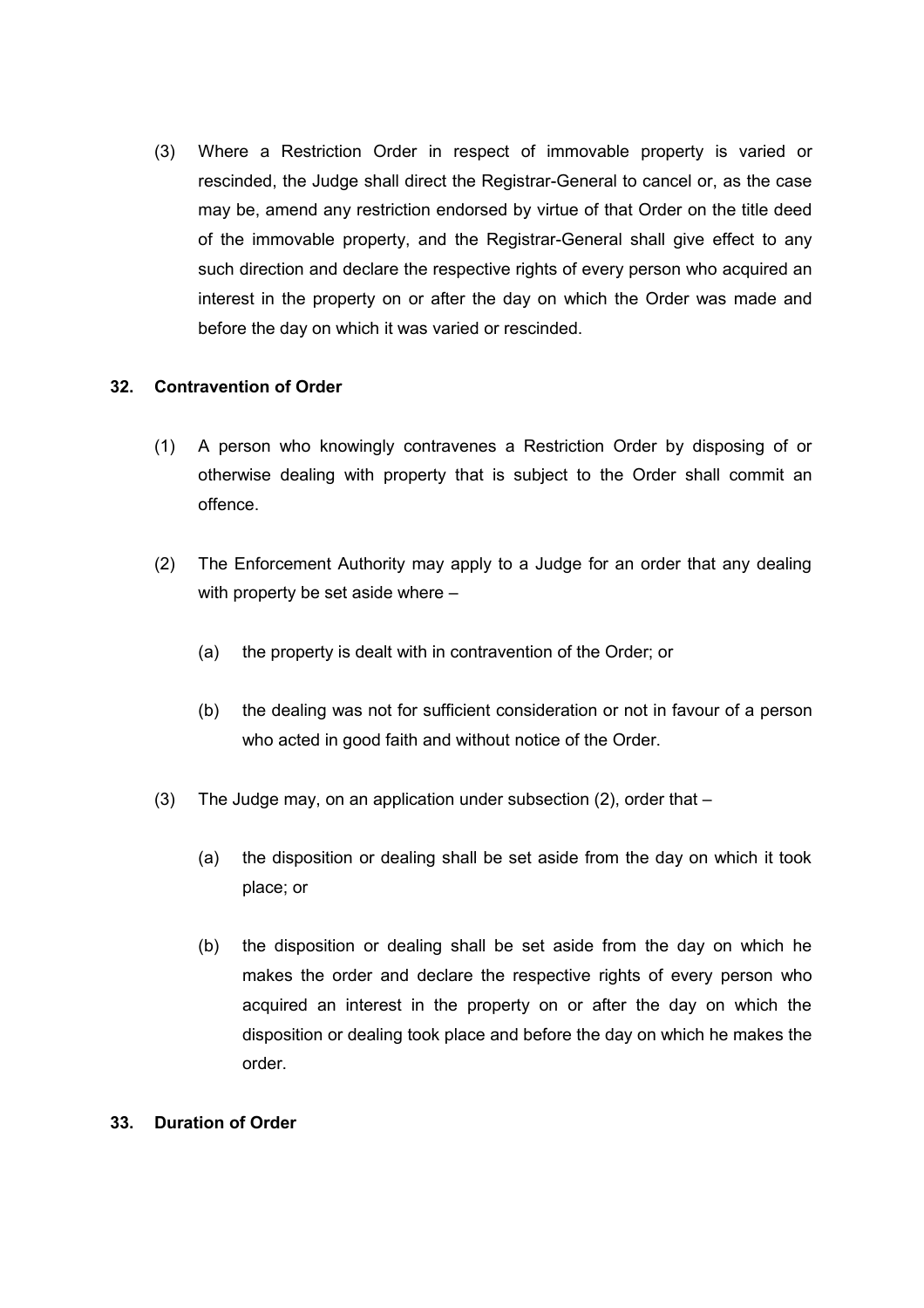- (1) Subject to subsection (2), a Restriction Order shall expire 12 months after the date on which it was made unless –
	- (a) there is an application for a Recovery Order pending before the Court in respect of the property which is the subject of the Restriction Order;
	- (b) there is an unsatisfied Recovery Order in force in relation to the property which is the subject of the Restriction Order; or
	- (c) the Restriction Order is rescinded before the expiry of that period.
- (2) The Enforcement Authority may, on good cause shown, apply to a Judge to extend the duration of a Restriction Order for a specific period not exceeding 3 years as the Judge thinks fit to do in the interests of justice.

## **Sub-Part B – Recovery Order**

## **34. Application for Order**

- (1) Where any property has come to the notice of the Enforcement Authority, or property is found by a law enforcement agent to be in the possession of any person, and the property is reasonably believed by the Enforcement Authority to be worth more than 500,000 rupees and to be proceeds, an instrumentality or terrorist property, the Enforcement Authority may, unless it would not be in the interests of justice, make an application to the Court for the grant of a Recovery Order in respect of the property.
- (2) The Enforcement Authority shall, within 14 days of an application under subsection (1), give notice to every person known to the Enforcement Authority to have an interest in the property subject to the application.
- (3) Any person referred to in subsection (2) or any other person claiming an interest in the property may appear at the hearing of an application under subsection (1) -
	- (a) to oppose the making of the Order; or
	- (b) to apply for an order –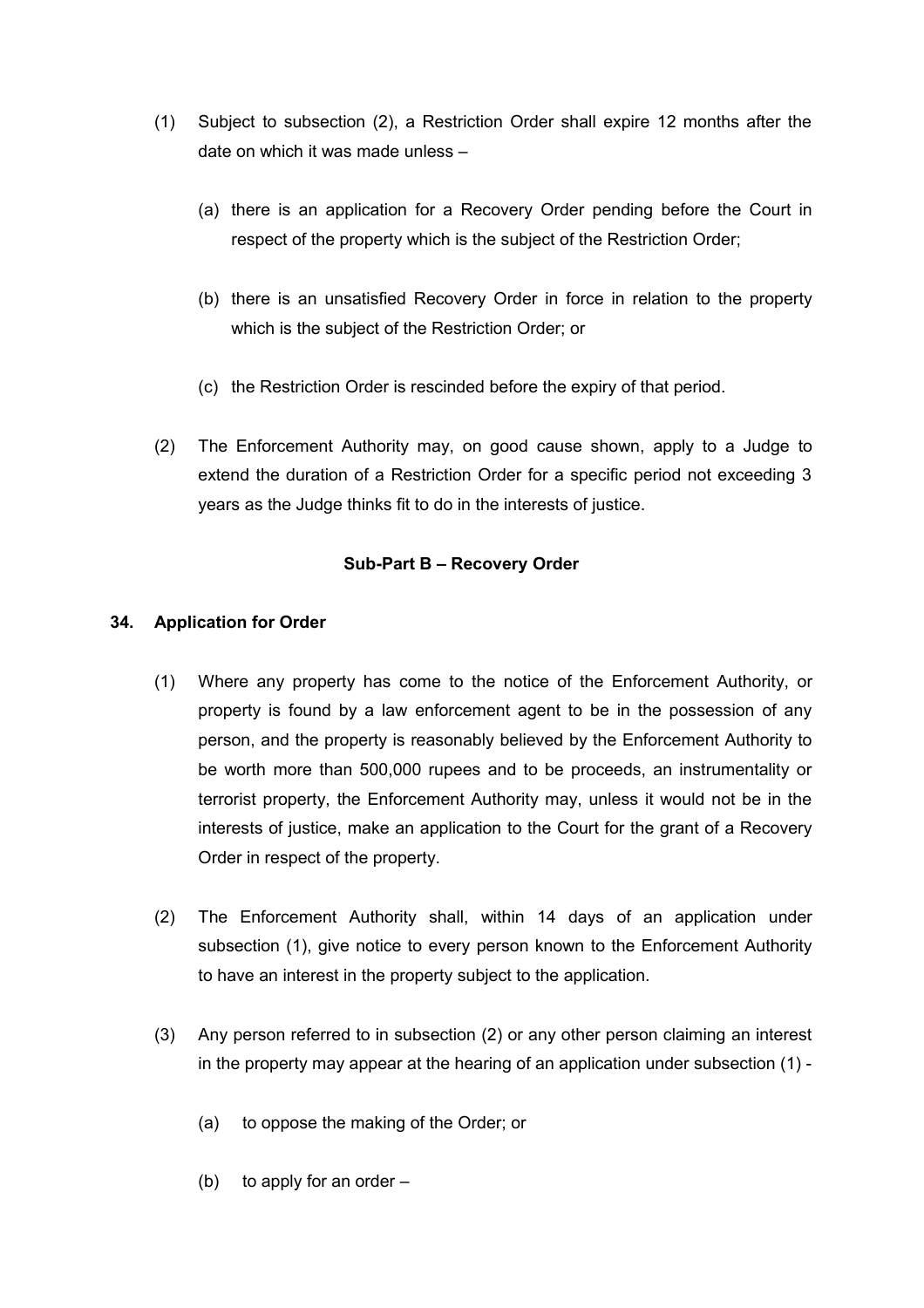- (i) excluding his interest in that property from the operation of the Order; or
- (ii) varying the operation of the Order in respect of that property; and
- (c) to adduce evidence at the hearing of the application.

# **35. Recovery Order**

- (1) The Court shall, subject to subsection (2) and section 37, make a Recovery Order where it finds that the property concerned is proceeds, an instrumentality or terrorist property.
- (2) The Court shall not make a Recovery Order of property or transfer the proceeds from the sale of the property to the State unless it is satisfied that it is in the interests of justice to do so and until such notice as the Court may direct has been given to any person in whose possession the property is found or who may have interest in the property or claim ownership of the property, to show cause why the property should not be recovered.
- (3) The Court may make an Order under this section where a person is not in Mauritius or was acquitted of the offence, the charge was withdrawn before a verdict was returned or the proceedings were stayed. **Amended by [\[Act No. 24 of 2012\]](http://www1.gov.mu/scourt/doc/showDoc.do?dk=Act%20No.%2024%20of%202012&dt=A)**
- (4) The Court making a Recovery Order shall cause to be published a notice of the Order in 2 daily newspapers of wide circulation as soon as practicable after the Order is made.
- (5) A Recovery Order shall not take effect
	- (a) before the period allowed for an application under section 36, or an appeal under section 39, has expired; or
	- (b) before such an application or appeal has been disposed of.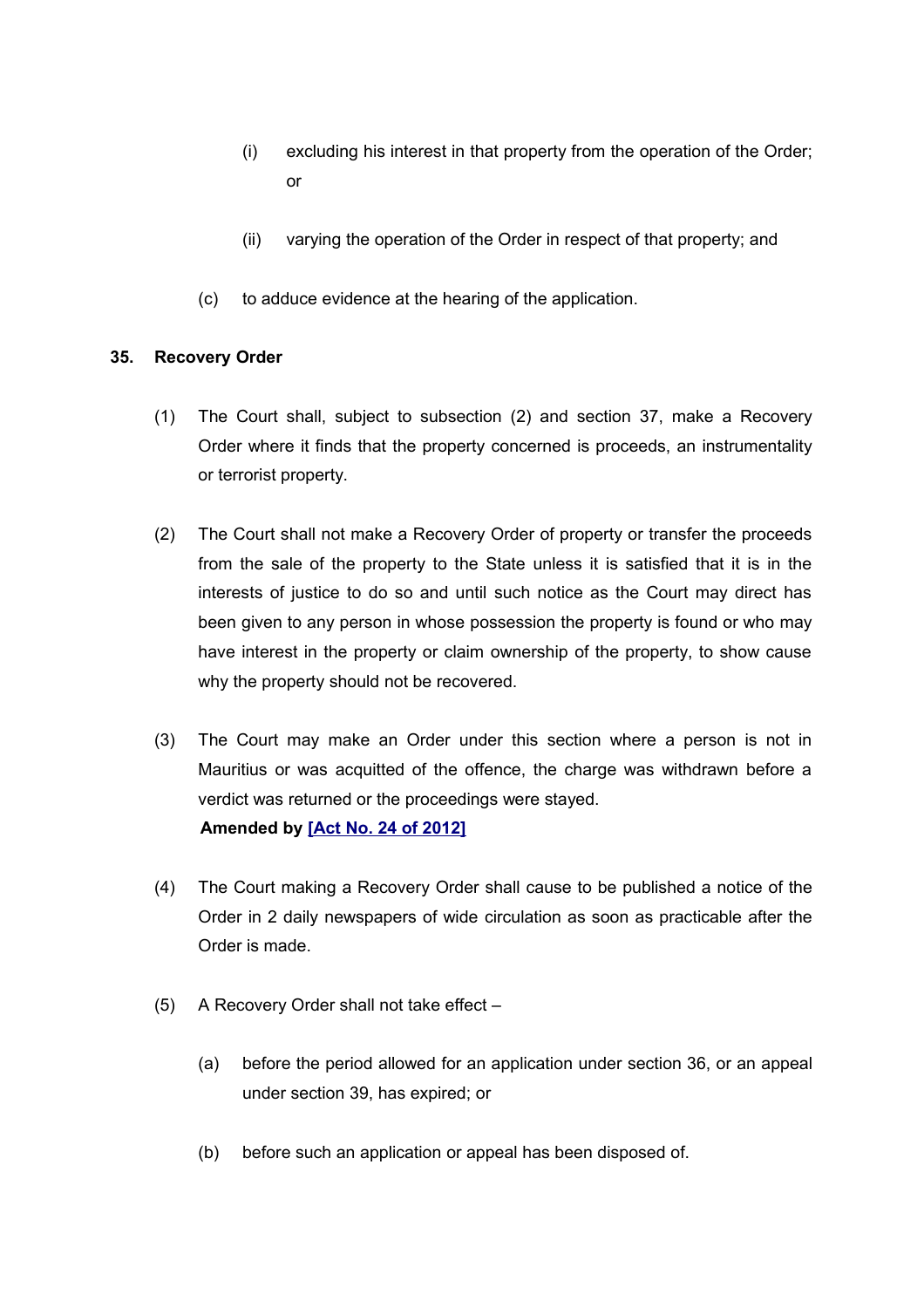## **36. Failure to notify**

- (1) Any person affected by a Recovery Order who was entitled to receive notice of the application for the Order under section 34(2), but did not receive the notice, may, within 45 days after the last publication of the notice under section 35(4), apply for an order excluding his interest in the property concerned from the operation of the Order, or varying the operation of the Order in respect of that property.
- (2) An application under subsection (1) shall be accompanied by an affidavit setting out –
	- (a) the nature and extent of the applicant's right, title or interest in the property concerned;
	- (b) the time and circumstances of the applicant's acquisition of the right, title, or interest in the property;
	- (c) any additional facts supporting the application; and
	- (d) the relief sought.
- (3) The application and the affidavit shall be served on the Enforcement Authority which shall be entitled to appear at the hearing of the application.
- (4) The hearing of the application shall, to the extent practicable and consistent with the interests of justice, be held within 30 days of the filing of the application.
- (5) The Court may consolidate the hearing of the application with the hearing of any other application filed under this section.
- (6) The Court may make an order under subsection (1) where it finds that the applicant for such an order –
	- (a) had acquired the interest concerned lawfully; and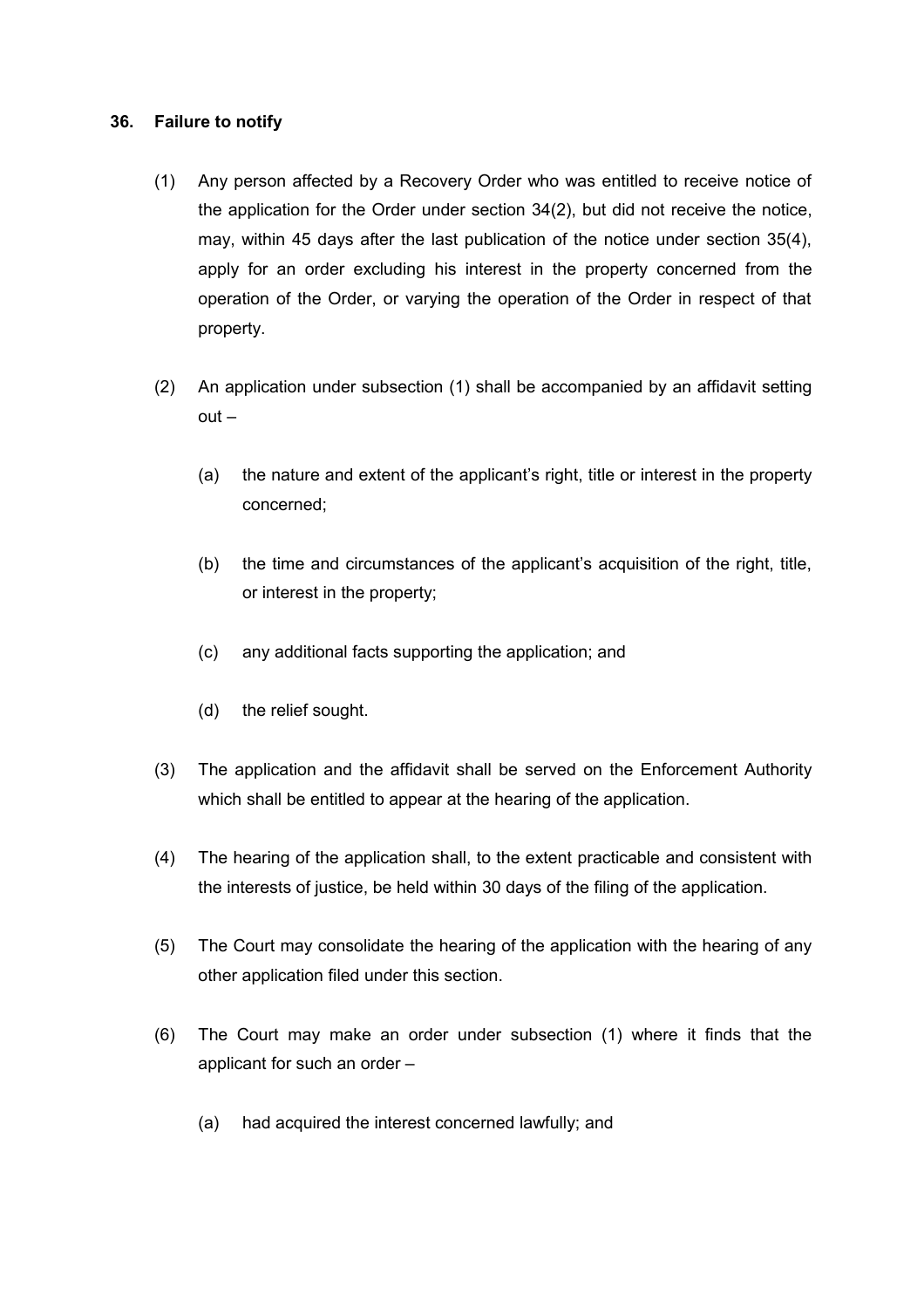(b) neither knew nor had reasonable ground to suspect that the property in which the interest is held is proceeds, an instrumentality or terrorist property.

# **37. Exclusion of property from Order**

- (1) The Court may, on an application for a Recovery Order, make an order excluding any interest in the property concerned.
- (2) The Court may make an order under subsection (1) where it finds that the applicant for such an order –
	- (a) had acquired the interest concerned lawfully; and
	- (b) neither knew nor had reasonable ground to suspect that the property in which the interest is held is proceeds, an instrumentality or terrorist property.
- (3) Where an applicant for an order under subsection (1) provides evidence purporting to satisfy the Court that he did not know or did not have reasonable ground to suspect that the property in which the interest is held, is an instrumentality, the Enforcement Authority may submit a return of the service on the applicant of a notice issued under section 34(2) in rebuttal in respect of the period since the date of that service.
- (4) Where the Enforcement Authority submits a return of the service on the applicant of a notice issued under section 34(2), the applicant shall have to prove that, since such service, he has taken all reasonable steps to prevent the further use of the property concerned as an instrumentality.
- (5) The Court, in considering whether to make an order under subsection (1), may, in the public interest, make that order on such condition as it thinks appropriate, including a condition requiring the person who applied for the exclusion to take all reasonable steps, within such period as the Court may determine, to prevent the future use of the property as an instrumentality.

## **38. Appeal against Recovery Order**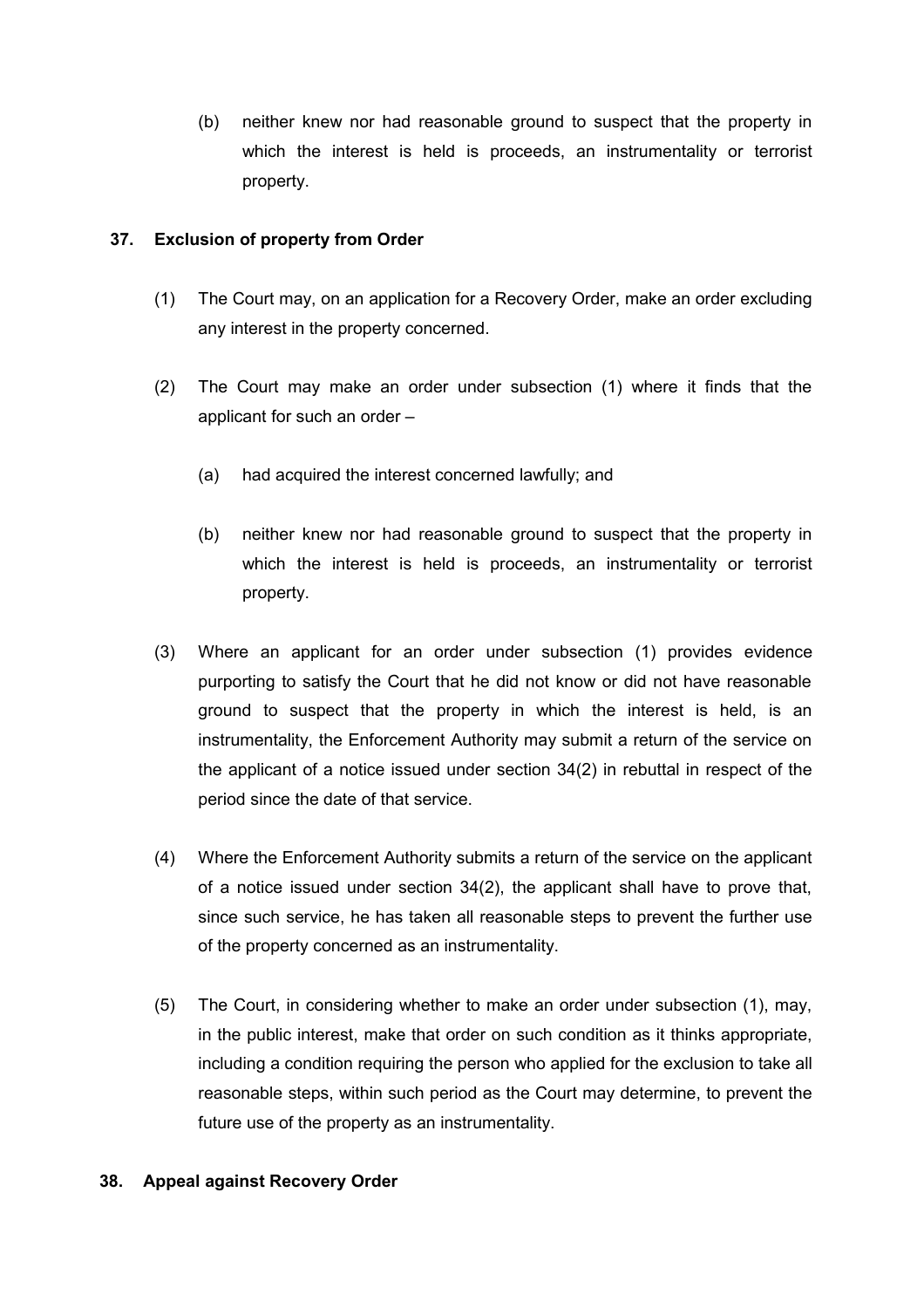- (1) Any person aggrieved by the grant of, or refusal to grant, a Recovery Order, who appeared at the hearing of the application for the Order, may appeal to the Court of Civil Appeal in accordance with the Court of Civil Appeal Act.
- (2) Where a Recovery Order has been made, it shall remain in force until the final determination of an appeal under subsection (1).

## **39. Enforcement of Order**

- (1) On the day on which a Recovery Order takes effect, the property which is the subject of the Order vests in the State.
- (2) On a Recovery Order taking effect, the Enforcement Authority, or a Trustee appointed by the Court at the request of the Enforcement Authority, may take possession of that property on behalf of the State from any person in possession, or entitled to possession, of the property.
- (3) The Enforcement Authority or the Trustee shall, subject to any order for the exclusion of an interest in recovered property under section 37, dispose of property recovered under section 35 by sale or any other means subject to the direction of the Court.
- (4) Any right or interest in recovered property not exercisable by or transferable to the State shall expire and shall not revert to the person who has possession, or was entitled to possession, of the property immediately before the Order took effect.
- (5) No person who has possession, or was entitled to possession, of recovered property immediately before the Recovery Order took effect, and no person acting in concert with or on behalf of that person shall be eligible to purchase recovered property at any sale conducted by the Enforcement Authority or the Trustee.
- (6) The Enforcement Authority or the Trustee shall deposit into the Fund any proceeds of any sale or disposition of recovered property and any moneys recovered.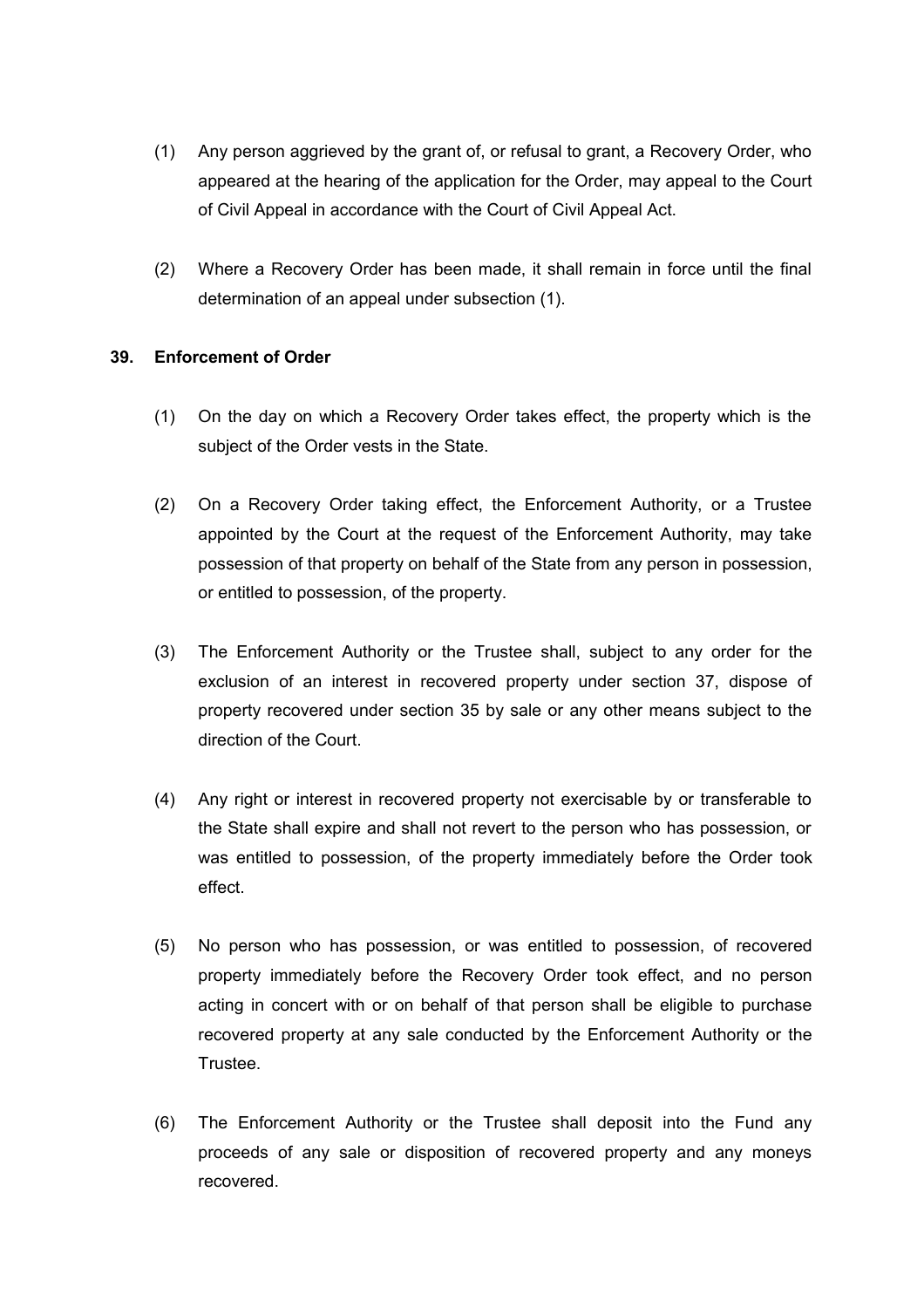(7) The expenses incurred in connection with the recovery and the sale, including expenses of seizure, maintenance and custody of the property pending its disposition, advertising and Court costs, shall be defrayed out of the Fund.

## **Sub - Part C – Tracing of Assets**

## **40. Recoverable property**

- (1) Subject to section 42, where any property which constitutes proceeds or an instrumentality or terrorist property has been disposed of since it was used or obtained in connection with the commission of an offence, it is recoverable pursuant to Sub-Part A or B of this Part if it is held by a person into whose hands it may be followed in accordance with subsection (2).
- (2) Property may be followed into the hands of a person obtaining it on a disposal by
	- (a) the person who used or intended to use the property as an instrumentality or through the offence obtained the property or terrorist property; or
	- (b) a person into whose hands it may, by virtue of this subsection, be followed.

## **41. Property indirectly obtained or used**

- (1) Subject to section 42, where property which is terrorist property or an instrumentality of, or has been obtained through, an offence (in this section, referred to as "the original property") is or has been recoverable, any property which represents that property is also so recoverable.
- (2) Where a person enters into a transaction by which
	- (a) he disposes of property which is recoverable, whether the original property or property which represents the original property; and
	- (b) he obtains other property in place of it, the other property represents the original property.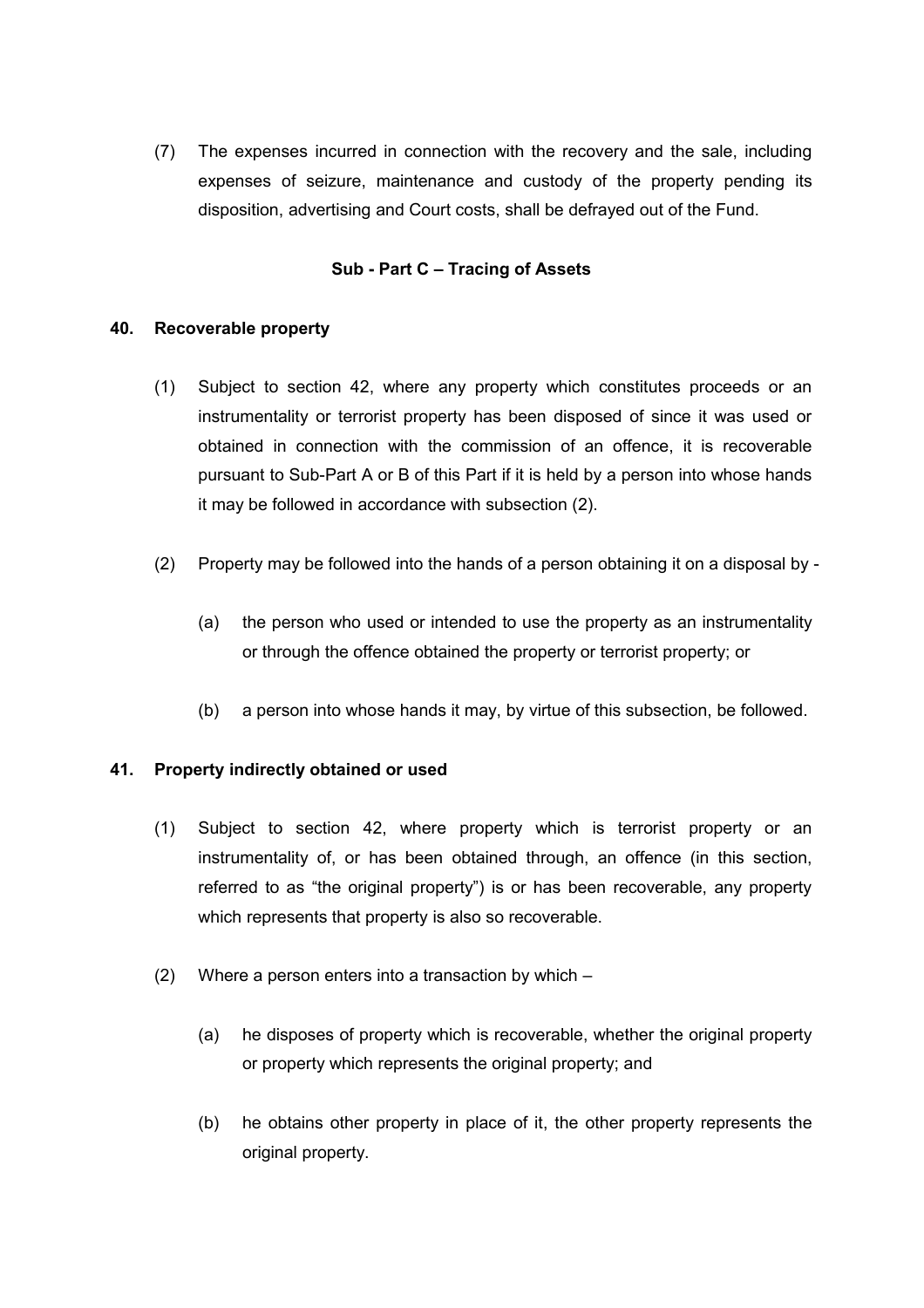- (3) Where a person disposes of property which represents the original property, the property may be followed into the hands of the person who obtains it.
- (4) (a) The part of any mixed property which is attributable to property which is recoverable represents the property used as an instrumentality of, or obtained through, an offence.
	- (b) Property may be mixed with other property where it is used
		- (i) to increase funds held in a bank account;
		- (ii) in part payment for the acquisition of an asset;
		- (iii) for the restoration or improvement of land;
		- (iv) by a person holding a leasehold interest in the property to acquire the freehold; or
		- (v) for any similar purpose.
- (5) Where a person who has property which is used as an instrumentality of, or is derived from, an offence obtains further property consisting of profits accruing in respect of the use or derivation, the further property shall be treated as representing the property used as an instrumentality of, or obtained through, an offence.
- (6) (a) Where a person grants an interest in property that is recoverable pursuant to Sub-Part A or B of this Part, the question whether the interest is also recoverable shall be determined in the same manner as it is on any other disposal of recoverable property.
	- (b) Where the property in question is proceeds or an instrumentality of, or obtained through, an offence, the interest is also to be treated as part of the instrumentality or as obtained through that offence, as the case may be.
	- (c) Where the property in question represents in the person's hands proceeds or an instrumentality of or obtained through an offence, the interest is also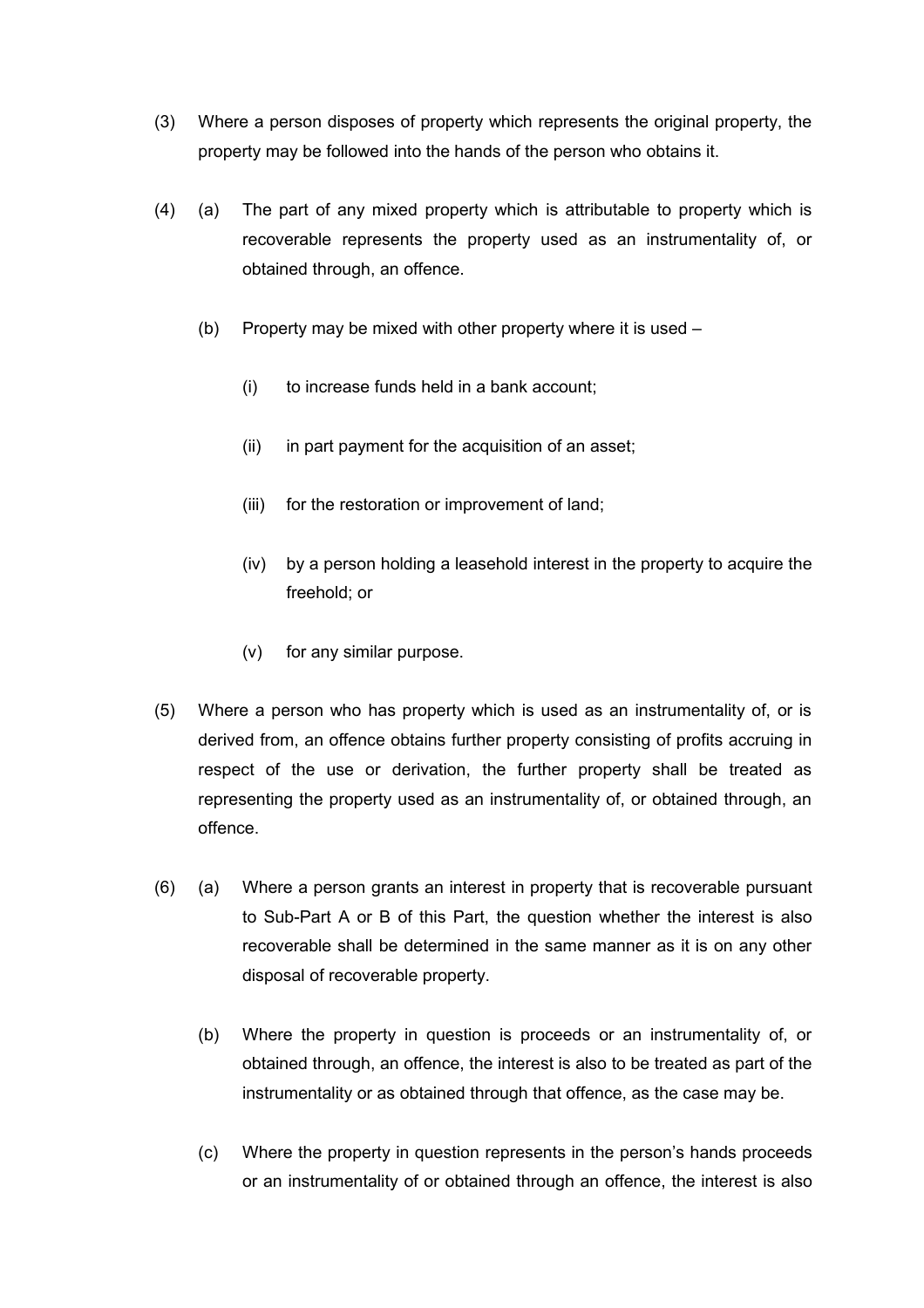to be treated as representing in his hands part of the instrumentality or the property so obtained, as the case may be.

## **42. Property not recoverable**

- $(1)$  Where
	- (a) a person disposes of property which is recoverable; and
	- (b) the person who obtains it on the disposal does so in good faith, for value and without notice that it was recoverable property,

the property may not be followed into that person's hands and ceases to be recoverable.

- (2) Where property which is recoverable is vested, recovered or otherwise disposed of in pursuance of powers conferred by virtue of this Part, it ceases to be recoverable.
- $(3)$  Where
	- (a) in pursuance of a judgment in civil proceedings, the losing party makes a payment to the claimant or the claimant otherwise obtains property from the losing party;
	- (b) the claimant's claim is based on the losing party's unlawful activity; and
	- (c) apart from this subsection, the sum received, or the property obtained, by the claimant would be capable of being recovered by reason of the same unlawful activity,

the sum received or property obtained ceases to be recoverable.

 $(4)$  Where –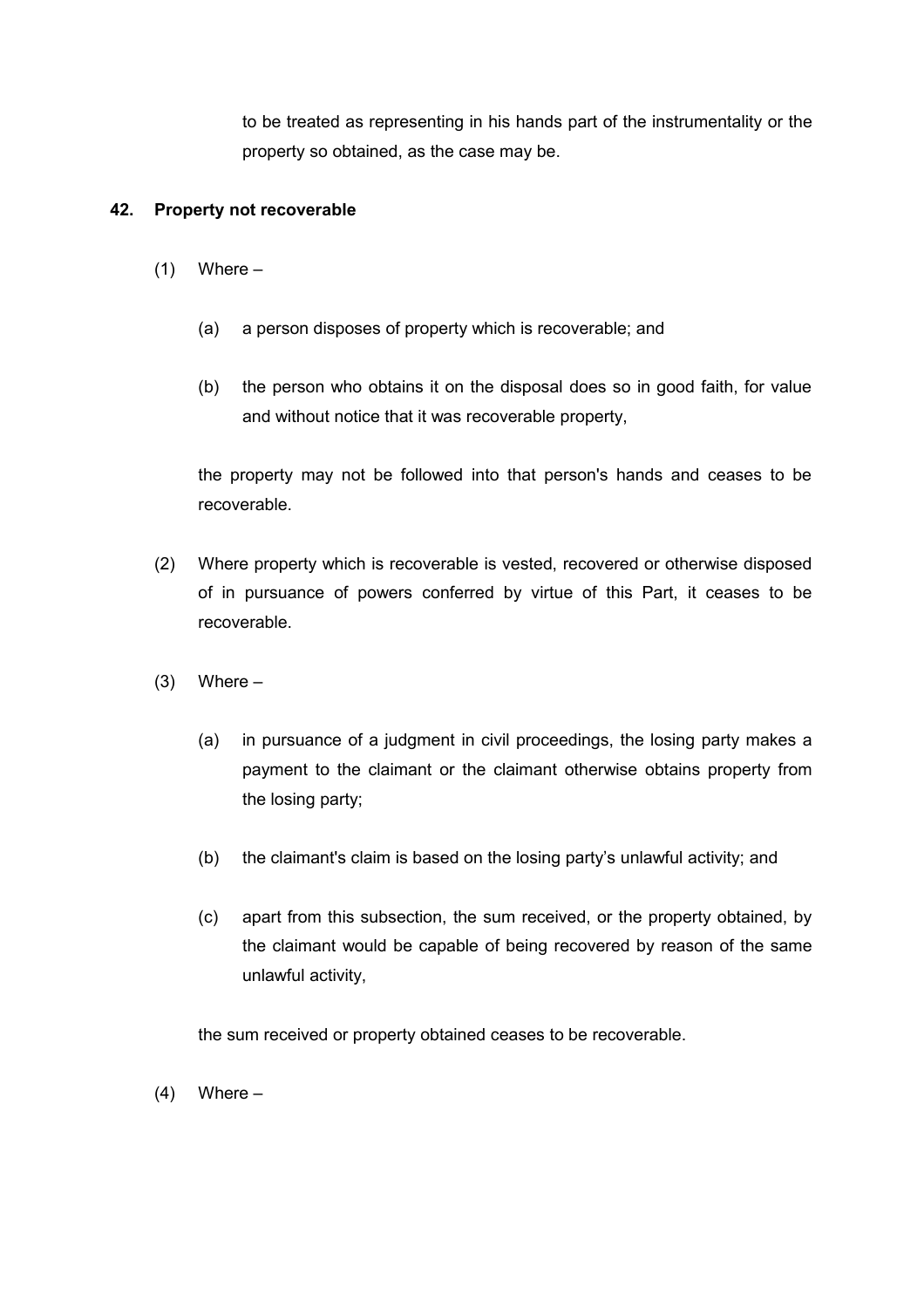- (a) a payment is made to a person in pursuance of any Compensation Order or a restitution or other order made by a Court under any other enactment; and
- (b) apart from this subsection, the sum received would be recoverable,

the property ceases to be recoverable.

- (5) Property shall not be recoverable while a Restriction Order or any other similar order applies to it.
- $(6)$  Where
	- (a) a person enters into a transaction to which section 41(2) applies; and
	- (b) the disposal is one to which subsection (1) or (2) applies,

this section shall not affect the recoverability of any property obtained on the transaction in place of the property disposed of pursuant to section 41(2).

## **43. Offences related to Investigations**

- (1) Where a person knows or has reason to suspect that the Enforcement Authority or the Investigative Agency is acting, or proposing to act, in connection with an Investigation which is being or is about to be conducted, he shall, subject to subsections (2) and (4), commit an offence where –
	- (a) he makes a disclosure which is likely to prejudice the Investigation; or
	- (b) he falsifies, conceals, destroys or otherwise disposes of, a document which is relevant to the Investigation.
- (2) A person shall not commit an offence under subsection (1)(a) where
	- (a) he does not know or suspect that the disclosure is likely to prejudice the Investigation;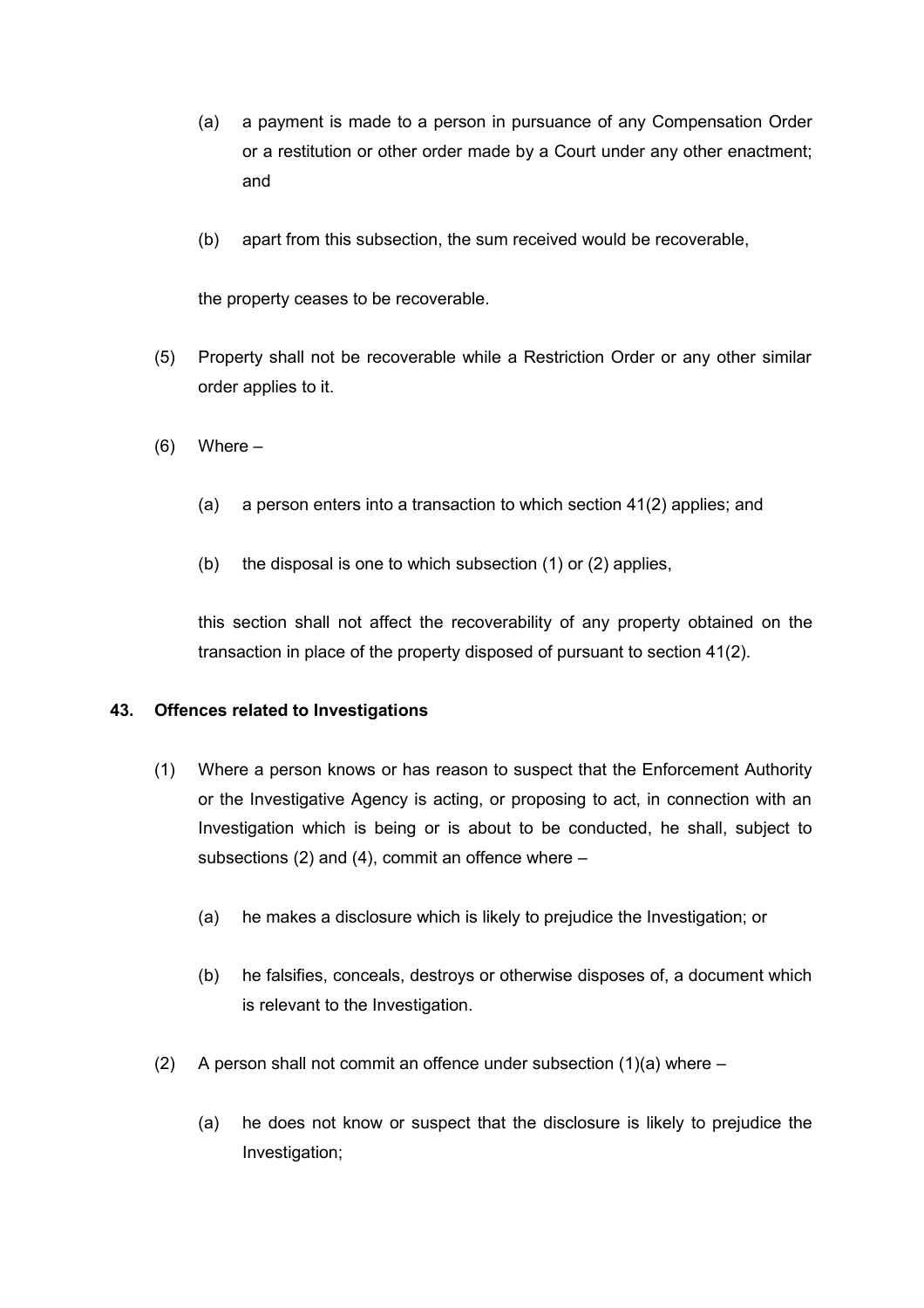- (b) the disclosure is made in the exercise of a function under this Act or any other enactment relating to unlawful activity or benefit from unlawful activity or in compliance with a requirement of this Act; or
- (c) he is a professional legal adviser and the disclosure falls within subsection (3).
- (3) A disclosure, other than a disclosure made for a criminal purpose, falls within this subsection where it is a disclosure –
	- (a) to a client of a professional legal adviser in connection with the giving, by the adviser, of legal advice to the client; or
	- (b) by a professional legal adviser to any person in connection with legal proceedings or contemplated legal proceedings.
- (4) A person shall not commit an offence under subsection  $(1)(b)$  where
	- (a) he does not know or suspect that the document is relevant to the Investigation; or
	- (b) he does not intend to conceal any fact disclosed by the document from a law enforcement agent carrying out the Investigation.

# **PART V – ANCILLARY ORDERS AND POWERS - Amended by [\[Act No.](http://www1.gov.mu/scourt/doc/showDoc.do?dk=Act%20No.%2024%20of%202012&dt=A) [24 of 2012\]](http://www1.gov.mu/scourt/doc/showDoc.do?dk=Act%20No.%2024%20of%202012&dt=A)**

## **44. Application for Ancillary Order**

The Enforcement Authority may, for the purposes of, or in connection with, an application for, or the enforcement of, an Order under Part III or Part IV, apply to a Judge for an Ancillary Order under this Part.

## **45. Exercise of Ancillary Powers**

Notwithstanding any other enactment, the Enforcement Authority may, for the purposes of, or in connection with —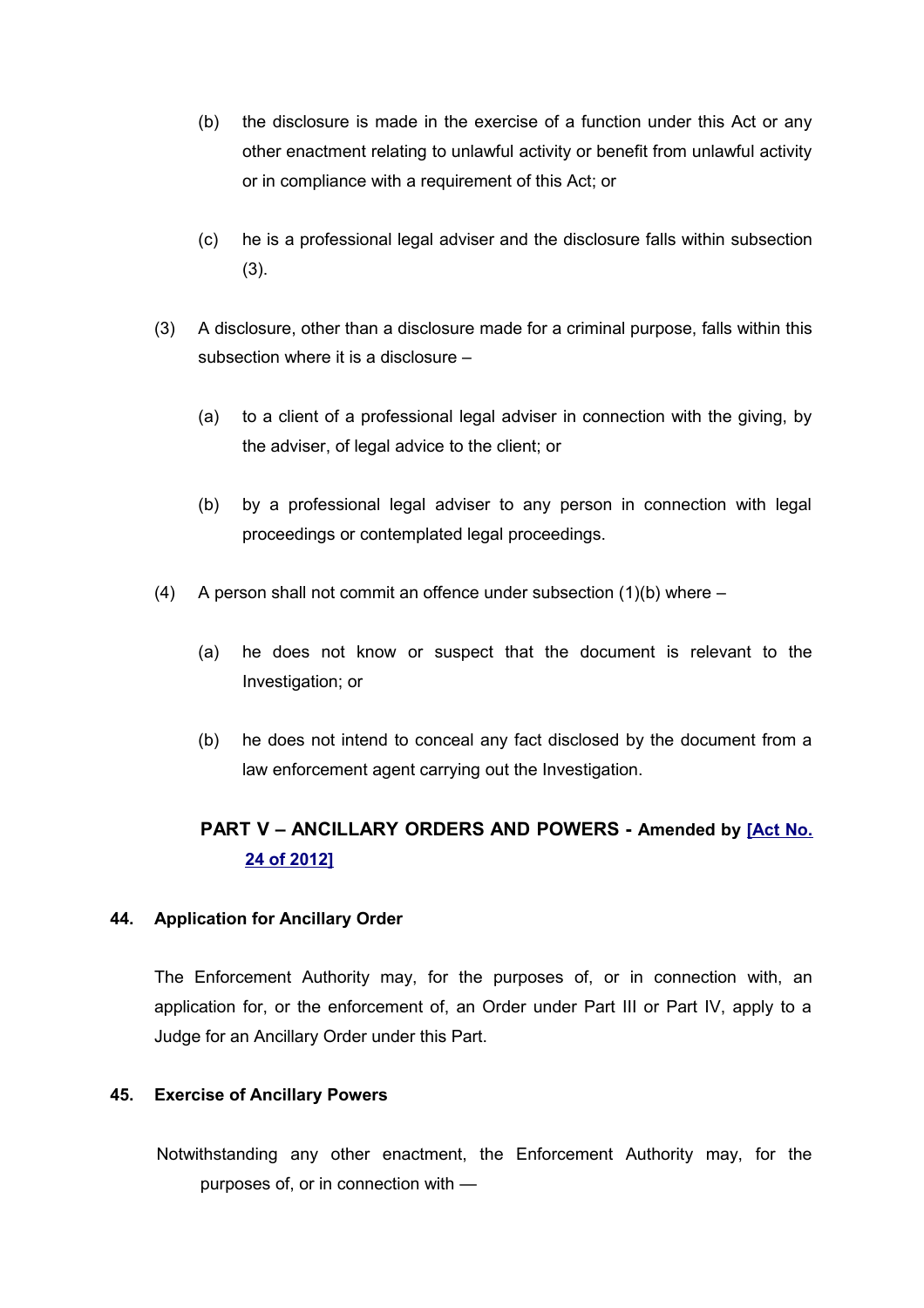- (a) an application for, or the enforcement of, an Order under Part III or IV; or
- (b) an Investigation,

exercise an Ancillary Power.

## **Amended by [\[Act No. 24 of 2012\]](http://www1.gov.mu/scourt/doc/showDoc.do?dk=Act%20No.%2024%20of%202012&dt=A)**

## **46. Search and Seizure Order**

- (1) A Judge may, on the application of the Enforcement Authority, make a Search and Seizure Order which authorises a law enforcement agent to –
	- (a) search for, examine or seize any property or other material referred to in subsection (2); and
	- (b) for the purposes of paragraph (a), enter any premises in which he has reasonable ground to believe the property or material may be found.
- (2) (a) Property to which subsection (1) applies is any property which –

## (i) **Repealed by [\[Act No. 24 of 2012\]](http://www1.gov.mu/scourt/doc/showDoc.do?dk=Act%20No.%2024%20of%202012&dt=A)**

- (ii) is the subject of an Investigation; or
- (iii) is reasonably believed by the Enforcement Authority to be proceeds, an instrumentality or terrorist property.
- (b) Material to which subsection (1) applies is any material which
	- (i) is likely to be of substantial value or benefit to an Investigation;
	- (ii) is not likely to be obtained by means of a Production Order because -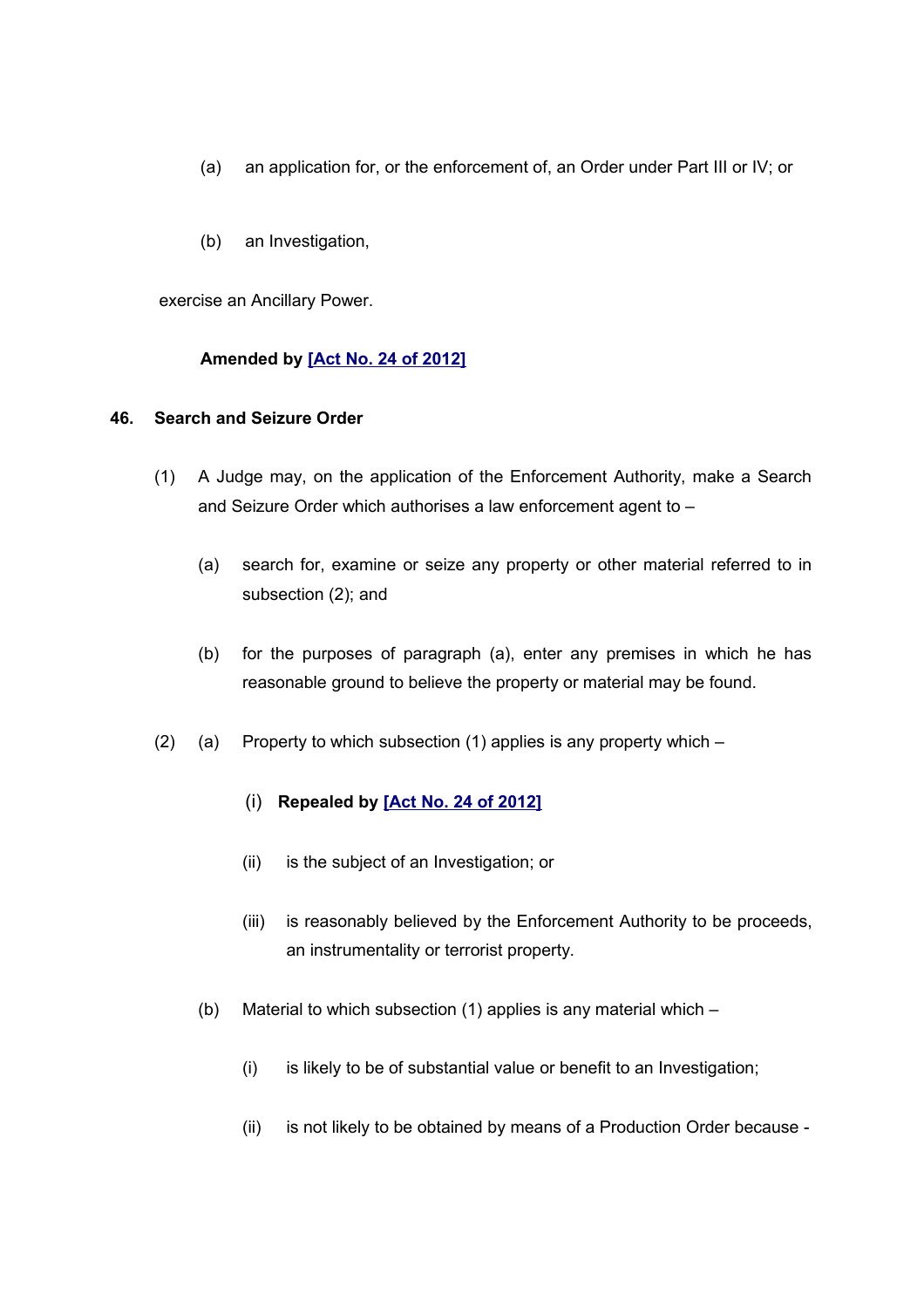- (A) it is not practicable to communicate with any person against whom the Production Order would be made;
- (B) it is not practicable to communicate with any person who would be required to comply with an Order to grant entry to the premises; or
- (C) an Investigation might be seriously prejudiced unless the Enforcement Authority is able to secure immediate access to the material; or
- (iii) has not been obtained or made available by any person against whom a Production Order was made.
- (3) Where, during the course of searching under an Order granted under this section, a law enforcement agent finds anything that he believes on reasonable ground –
	- (a) will afford evidence as to the commission of an offence; or
	- (b) is of a kind that could have been included in the Order, had its existence been known at the time of the application,

he may seize it.

- (4) An Order under this section shall authorise a law enforcement agent to require any information held in a computer and accessible from premises specified in the application which he reasonably believes relates to any matter relevant to an Investigation to be produced in a form in which  $-$ 
	- (a) it is visible and legible; and
	- (b) it can be copied or taken away.
- (5) An Order under this section shall not authorise the seizure of privileged material.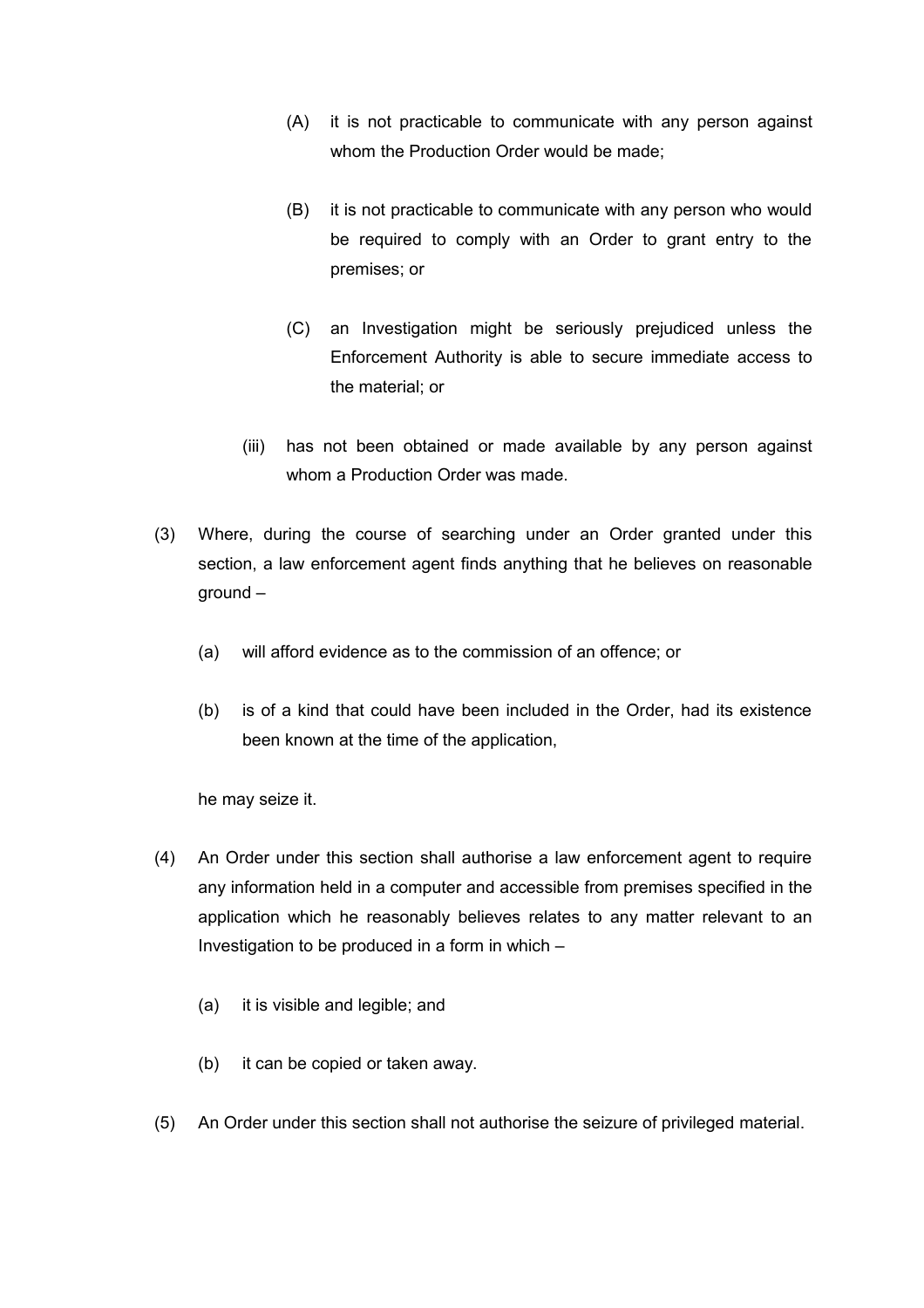- (6) Any material seized pursuant to an Order under this section may be retained for so long as may be necessary in connection with an Investigation or any other purpose specified in the Order.
- (7) An Order under this section shall remain is force for 30 days unless the Judge otherwise orders on the application of the Enforcement Authority.

## **47. Power to require production or disclosure**

- (1) The Enforcement Authority may, by written notice, require any person to produce or disclose any information or material, other than privileged material or customer information, where there is reasonable ground for suspecting that —
	- (a) any property in the possession or under the control of a person is proceeds, an instrumentality or terrorist property or the person has derived a benefit from any unlawful activity;
	- (b) the person is in possession of the material which is required to be produced or disclosed;
	- (c) the material is likely to be of substantial value to an application or an Investigation; and
	- (d) it is in the public interest that the material be produced or disclosed.
- (2) Where any material consists of information contained in a computer, the notice may require the person to produce or disclose it in a form in which it is accessible or can be taken away.
- (3) Where any material is in the possession of a Ministry or Government department, the notice may require a public officer to comply with it.
- (4) The notice may require the person to
	- (a) answer questions at such time and place as may be specified;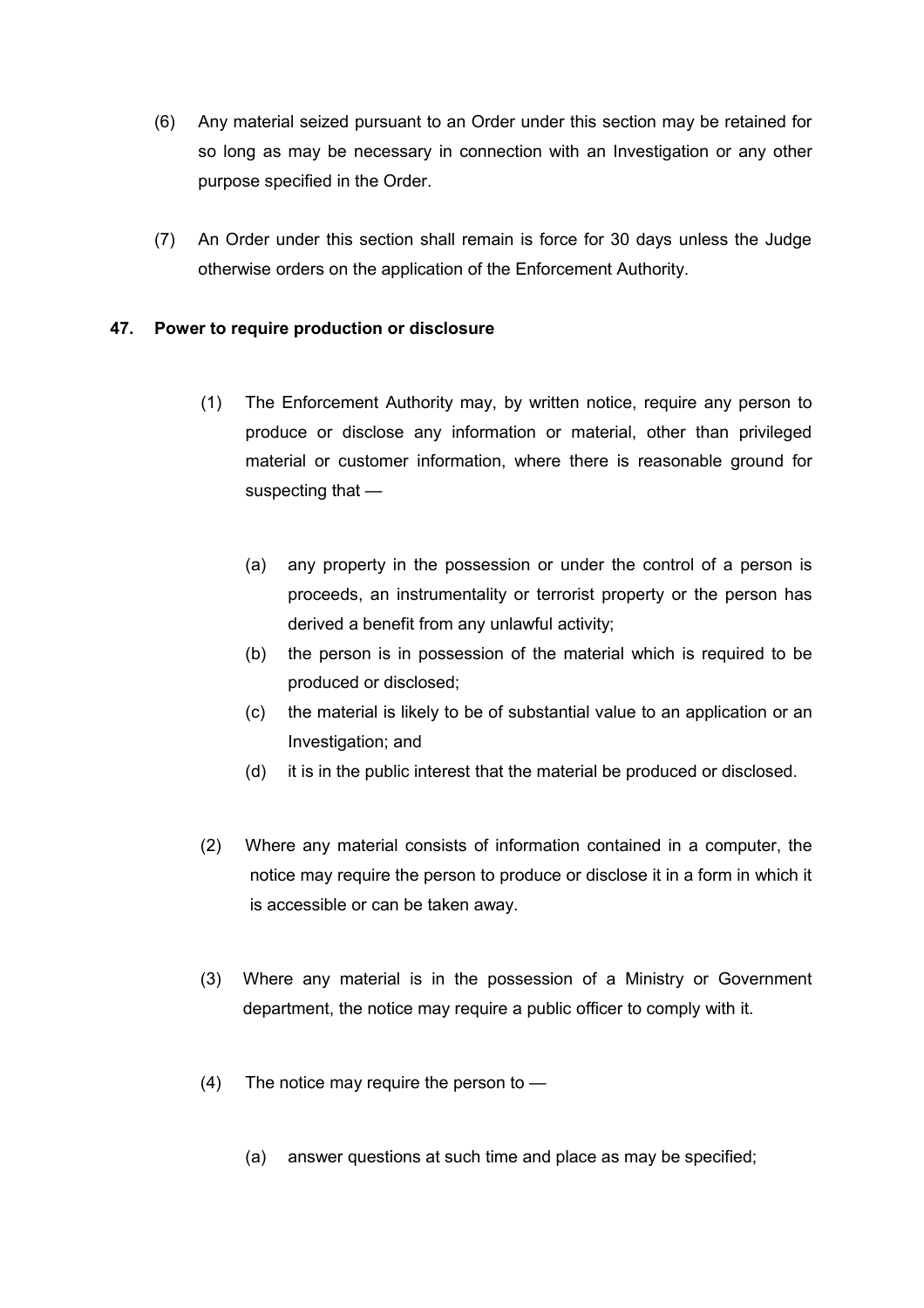- (b) provide information or produce material at such time and in such manner as may be specified; or
- (c) permit the Enforcement Authority to have access to any document, register, record or electronic data containing the required information.

#### **Amended by [\[Act No. 24 of 2012\]](http://www1.gov.mu/scourt/doc/showDoc.do?dk=Act%20No.%2024%20of%202012&dt=A)**

#### **48. Power to require customer information**

- (1) The Enforcement Authority may, by written notice, require a financial institution to provide such customer information as it may have relating to a person specified in the notice, in such manner and at such time as the Enforcement Authority may require, where there is reasonable ground for suspecting that —
	- (a) any property in the possession or under the control of a person is proceeds, an instrumentality or terrorist property or the person has derived a benefit from any unlawful activity;
	- (b) the customer information is likely to be of substantial value to an application or an Investigation; and
	- (c) it is in the public interest that the customer information should be provided.
- (2) Where any customer information is contained in a computer, the notice may require the financial institution to provide it in a form in which it is accessible or may be taken away.

**Amended by [\[Act No. 24 of 2012\]](http://www1.gov.mu/scourt/doc/showDoc.do?dk=Act%20No.%2024%20of%202012&dt=A)**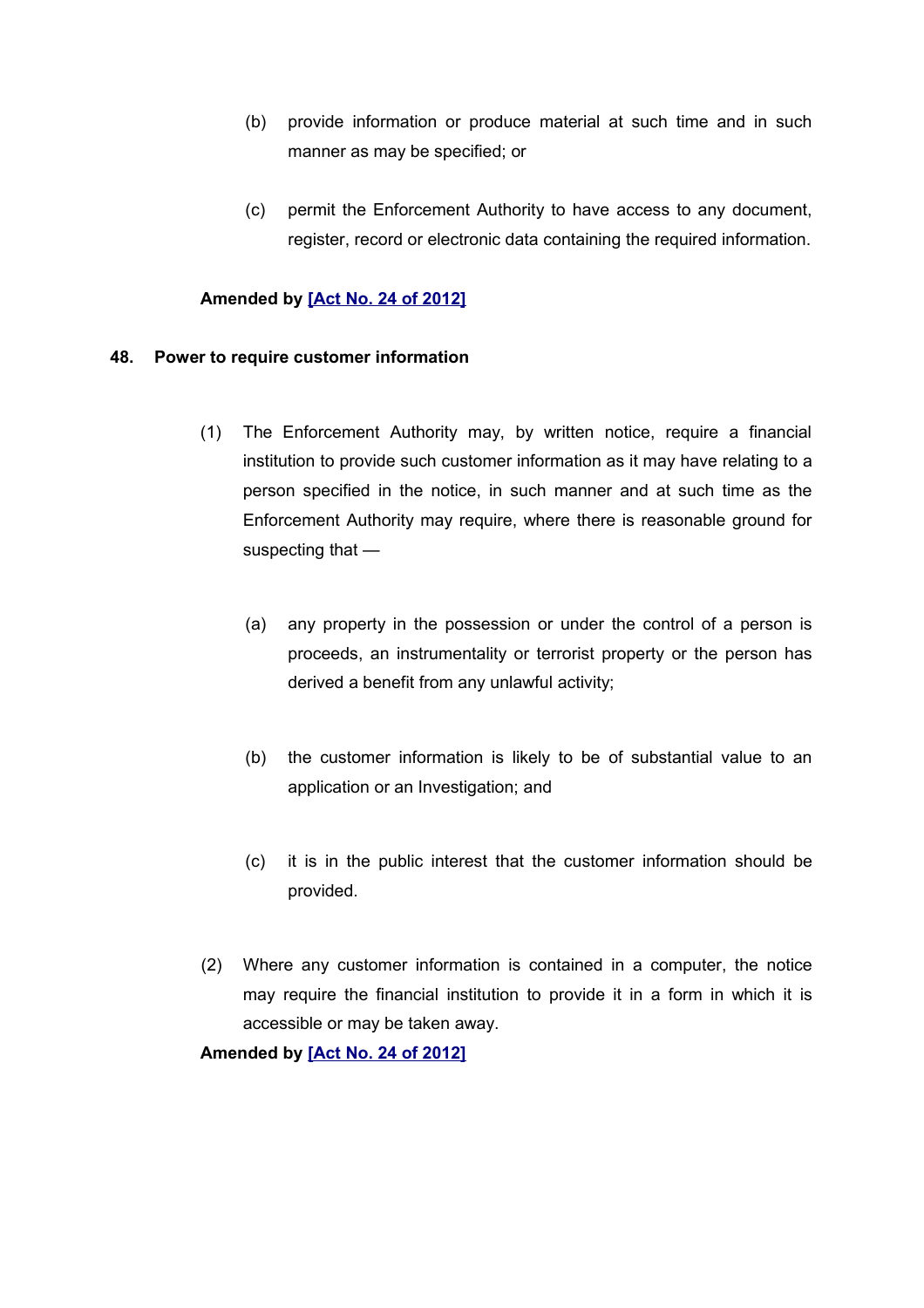## **49. Account Monitoring Order**

- (1) A Judge may, on an application made by the Enforcement Authority, make an Account Monitoring Order where he is satisfied that each of the requirements for the making of the Order set out in this section is fulfilled.
- (2) Every application for an Account Monitoring Order shall state that the property specified in the application is the subject of an Investigation and a person specified in the application appears to hold the property.
- (3) The application shall also state that the Order is sought
	- (a) for the purposes of the Investigation; and
	- (b) against the financial institution specified in the application in relation to account information of the description so specified.
- (4) An application for an Account Monitoring Order may specify information relating  $to -$ 
	- (a) all accounts held by the person specified in the application for the Order at the financial institution so specified;
	- (b) a particular description, or particular descriptions, of accounts so held; or
	- (c) a particular account, or particular accounts, so held.
- (5) An Account Monitoring Order is an Order that a financial institution specified in the application for the Order shall, for the period stated in the order, provide account information of the description specified in the Order to the Enforcement Authority in the manner, and at or by the time, stated in the Order.
- (6) The period stated in an Account Monitoring Order shall not exceed the period of 90 days beginning with the day on which the Order is made.
- (7) A statement made by a financial institution in response to an Account Monitoring Order may not be used in evidence against it in any proceedings.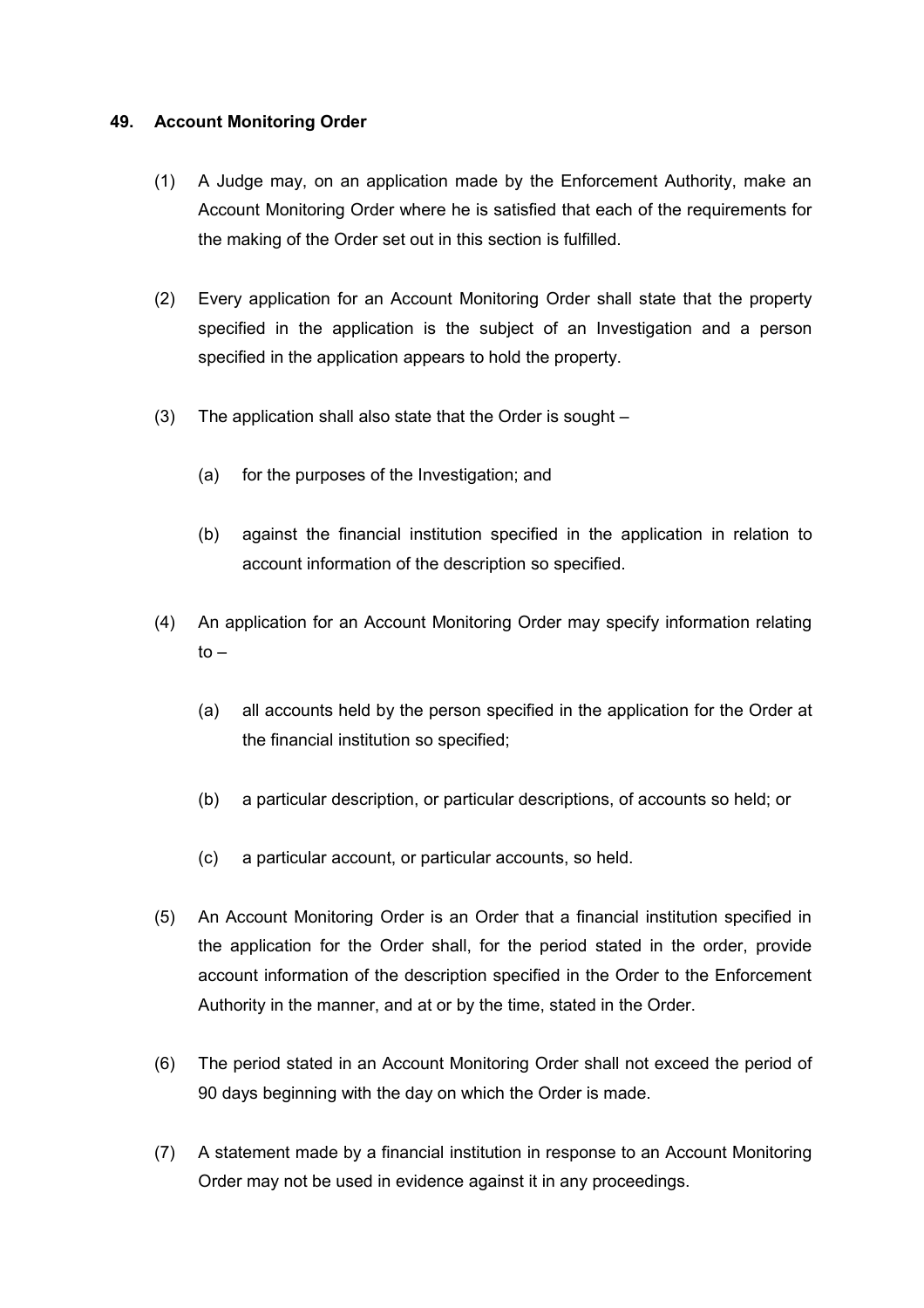- (8) For the purposes of an Investigation, there shall be reasonable ground for suspecting that -
	- (a) the property specified in the application for the Order is proceeds of crime, an instrumentality or terrorist property;
	- (b) the person specified in the application holds all or some of the property;
	- (c) account information which may be provided in compliance with the order is likely to be of substantial value to the investigation for the purpose for which the order is sought; and
	- (d) it is in the public interest that the account information be provided, having regard to the benefit likely to accrue to the investigation if the information is obtained.

# **50. Failure to comply with Ancillary Order or other requirement - Amended by [\[Act No. 24 of 2012\]](http://www1.gov.mu/scourt/doc/showDoc.do?dk=Act%20No.%2024%20of%202012&dt=A)**

Any person who –

- (a) refuses or fails to comply with an Ancillary Order or a requirement under section 47 or 48;
- (b) in purported compliance with an Ancillary Order or a requirement under section 47 or 48, provides or makes available any false or misleading information,

shall commit an offence.

## **Amended by [\[Act No. 24 of 2012\]](http://www1.gov.mu/scourt/doc/showDoc.do?dk=Act%20No.%2024%20of%202012&dt=A)**

#### **51. Tipping off**

Any financial institution which has, pursuant to section 48 or 49, been required to provide customer information or account information in relation to any person and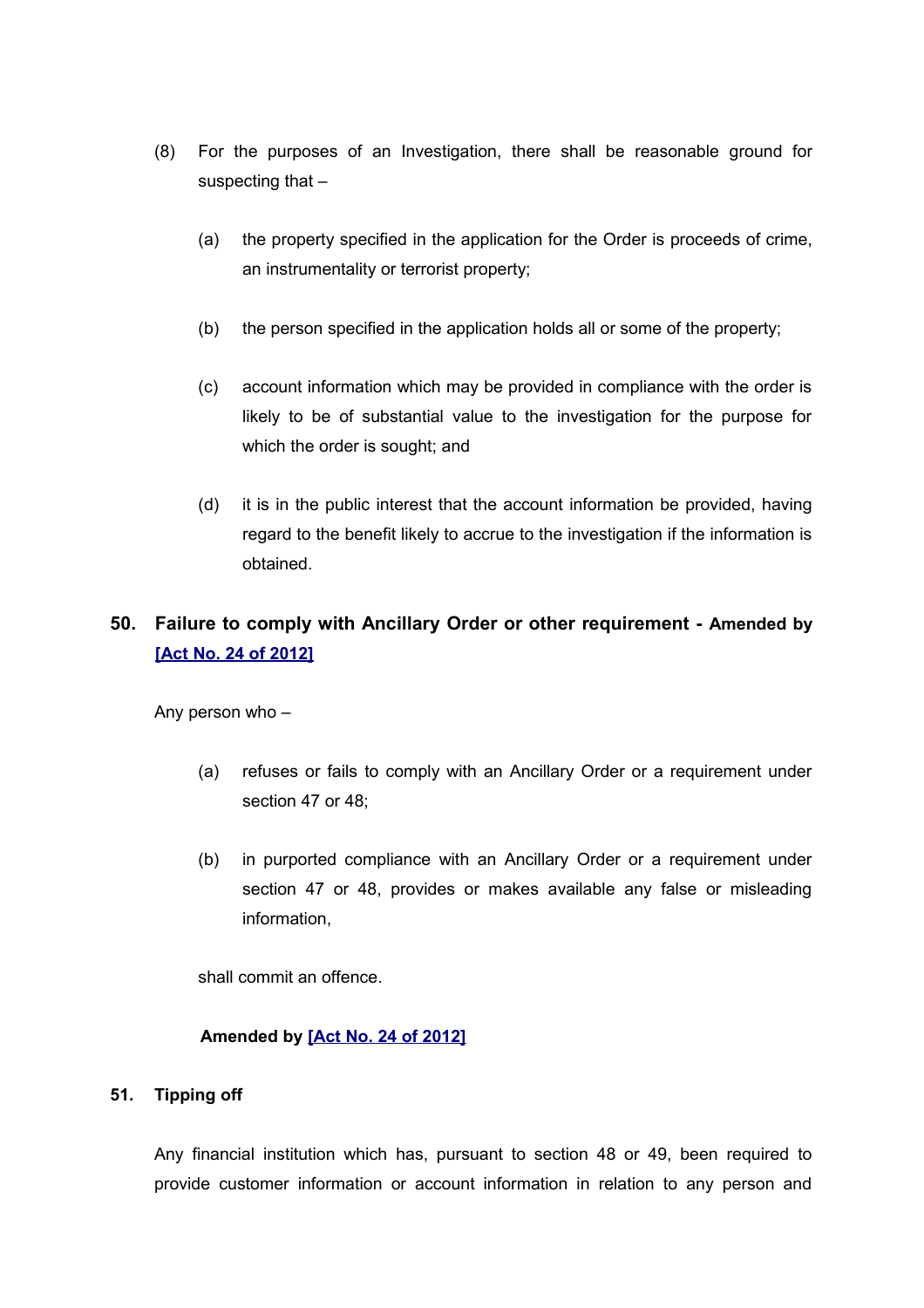provides information, or enables information to be provided, to that person by any means whatsoever regarding a requirement under section 47 or 48 or an Account Monitoring Order, as the case may be, shall commit an offence.

**Amended by [\[Act No. 24 of 2012\]](http://www1.gov.mu/scourt/doc/showDoc.do?dk=Act%20No.%2024%20of%202012&dt=A)**

# **52. Discharge or variation of Ancillary Order**

- (1) An application to discharge or vary an Ancillary Order may be made to a Judge  $by -$ 
	- (a) the person who applied for the Order; or
	- (b) any person affected by the Order.
- (2) The Judge may, on an application under subsection (1), vary or discharge the Ancillary Order where he is of opinion that it is in the interest of justice to do so.

# **PART VI – INTERNATIONAL CO-OPERATION**

## **53. International co-operation agreements**

The Attorney-General or the Enforcement Authority may enter into an agreement with any Ministry, Department, public authority or body outside Mauritius for the collection, use or disclosure of information, including personal information, for the purpose of exchanging or sharing information outside Mauritius or for any other purpose under this Act.

## **54. Foreign request in connection with civil asset recovery**

- (1) Where a foreign State requests the Enforcement Authority to obtain the issue of an order against property believed to be proceeds, an instrumentality or terrorist property which is located in Mauritius, the Enforcement Authority may apply to a Judge for a Restriction Order under section 27.
- (2) Where a Judge receives an application under subsection (1), he may make an Order under section 30 as if the application were an application in respect of property in Mauritius.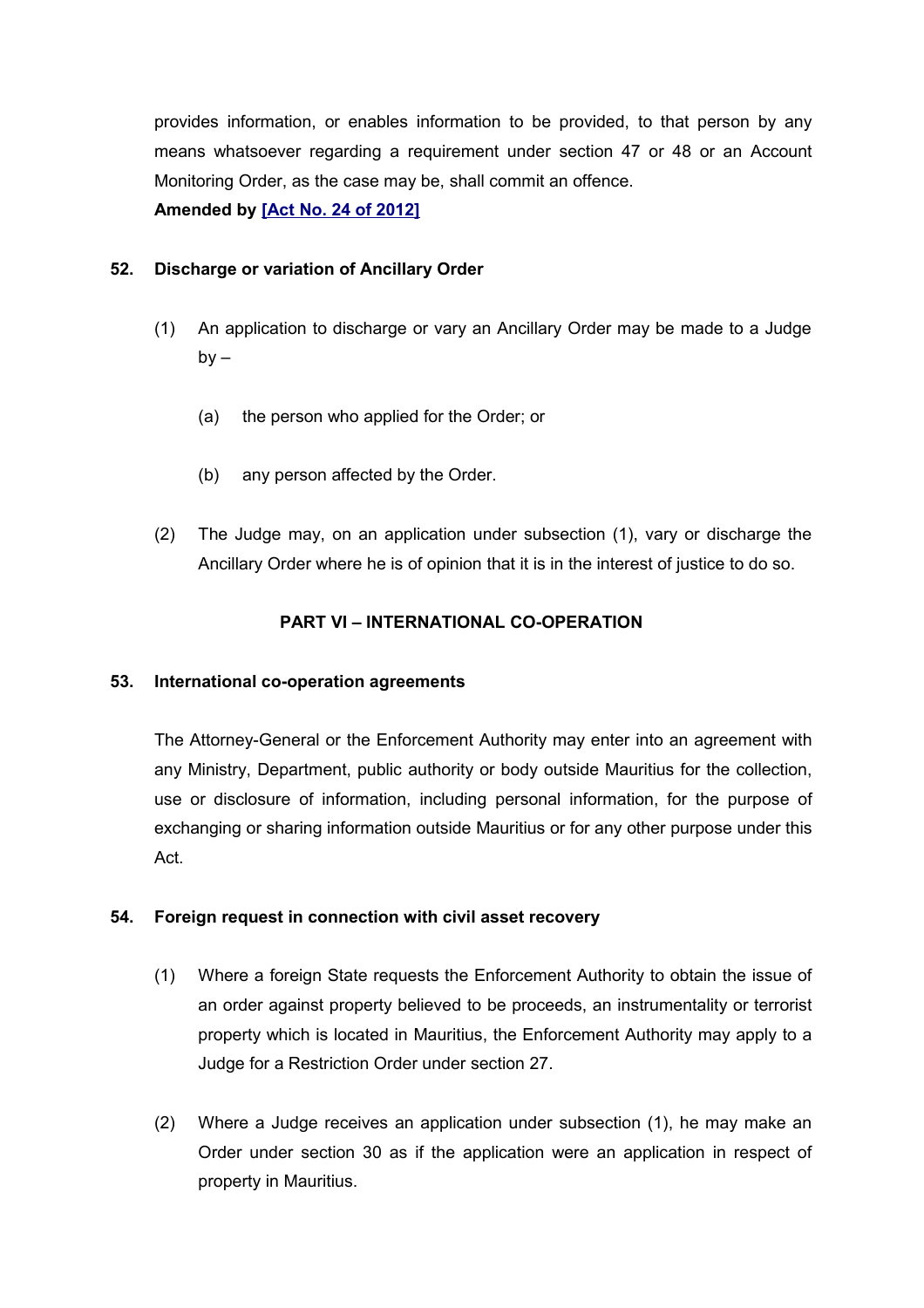## **55. Foreign request for enforcement of foreign Restriction or Recovery Order**

- (1) Notwithstanding any other enactment, where a foreign State requests that necessary measures be taken for the enforcement or a foreign Restriction or Recovery Order, the Enforcement Authority may apply to a Judge or the Court, as the case may be, for registration of the Order.
- (2) The Judge shall register the foreign Restriction Order where he is satisfied that, at the time of registration, the Order is in force in the foreign State.
- (3) The Court shall register the foreign Recovery Order where it is satisfied that
	- (a) at the time of registration, the Order is in force in the foreign State; and
	- (b) any person who had an interest in the property the subject of the Order had the opportunity to be represented before the court that granted the order in the foreign State.
- (4) Where a foreign Order is registered in accordance with this section, a copy of any amendment made to the Order in the foreign State shall be registered in the same way as the order.
- (5) Notice of the registration of any foreign Order shall be published in the *Gazette* and 2 daily newspapers specified by the Court.
- (6) Subject to subsection (8), where the foreign Order or an amendment thereof comprises a facsimile copy of a duly authenticated foreign Order, or amendment made to such an Order, the facsimile shall be regarded for the purposes of this Act, as the duly authenticated foreign Order.
- (7) Any registration effected on production of a facsimile shall cease to have effect up to the end of the period of 14 days commencing on the date of registration, unless a duly authenticated original of the order is registered by that time.
- (8) Where a foreign Order has been registered pursuant to this section, sections 25 and 26 shall apply to the registration.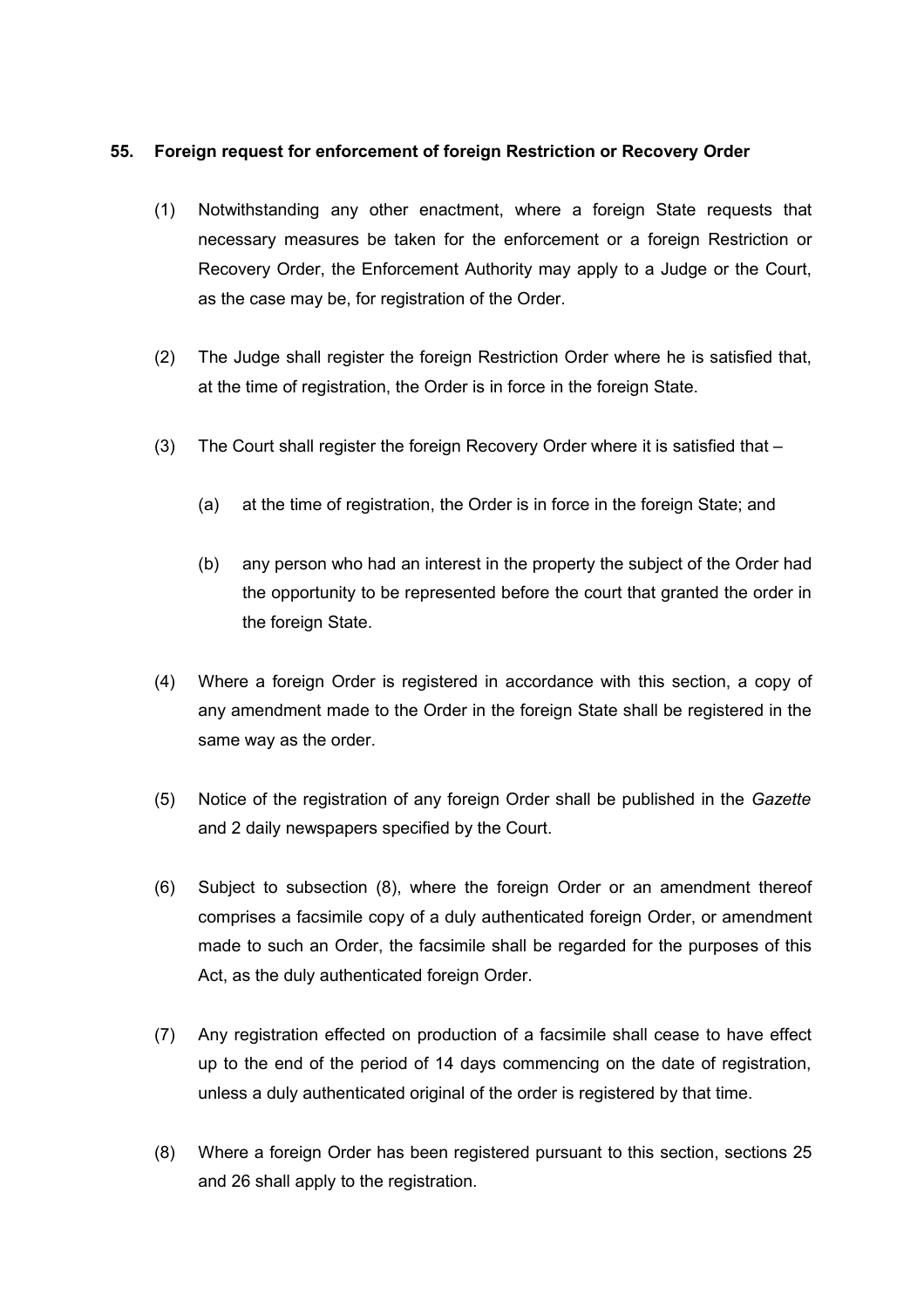## **56. Effect of registration of foreign Order**

- (1) Subject to subsections (2) and (3), where an Order has been registered under section 55 and the Court is notified that it has been established to the satisfaction of a foreign court that the property constitutes proceeds, an instrumentality or terrorist property, it may order that the property be recovered and be vested in the State until such arrangement is made by the Enforcement Authority with the foreign State for its disposal or transfer.
- (2) The Court may make an order under subsection (1) on such conditions as it thinks fit to impose, including any condition as to payment of debts, sale, transfer or disposal of any property.
- (3) Any person who claims to have an interest in property subject to an Order registered under section 55 may, within 21 days from the last publication of the registration under section 55(5), apply to the Court for an order under subsection  $(4)$ .
- (4) Where the Court is satisfied that the applicant under subsection (3) acquired the property without knowing, and in circumstances such as not to arouse a reasonable suspicion, that the property was, at the time of acquisition, proceeds or an instrumentality or terrorist property, the Court shall make an order declaring the nature of the interest of the applicant.
- (5) The Court shall, on application by the Enforcement Authority, cancel the registration of any foreign Order if it appears to it that the Order has ceased to have effect.

# **57. Foreign request for the location of tainted property**

- (1) Where a foreign State requests the Enforcement Authority to assist in locating property believed to be proceeds, an instrumentality or terrorist property, the Enforcement Authority may apply to a Judge for an order that –
	- (a) any information relevant to –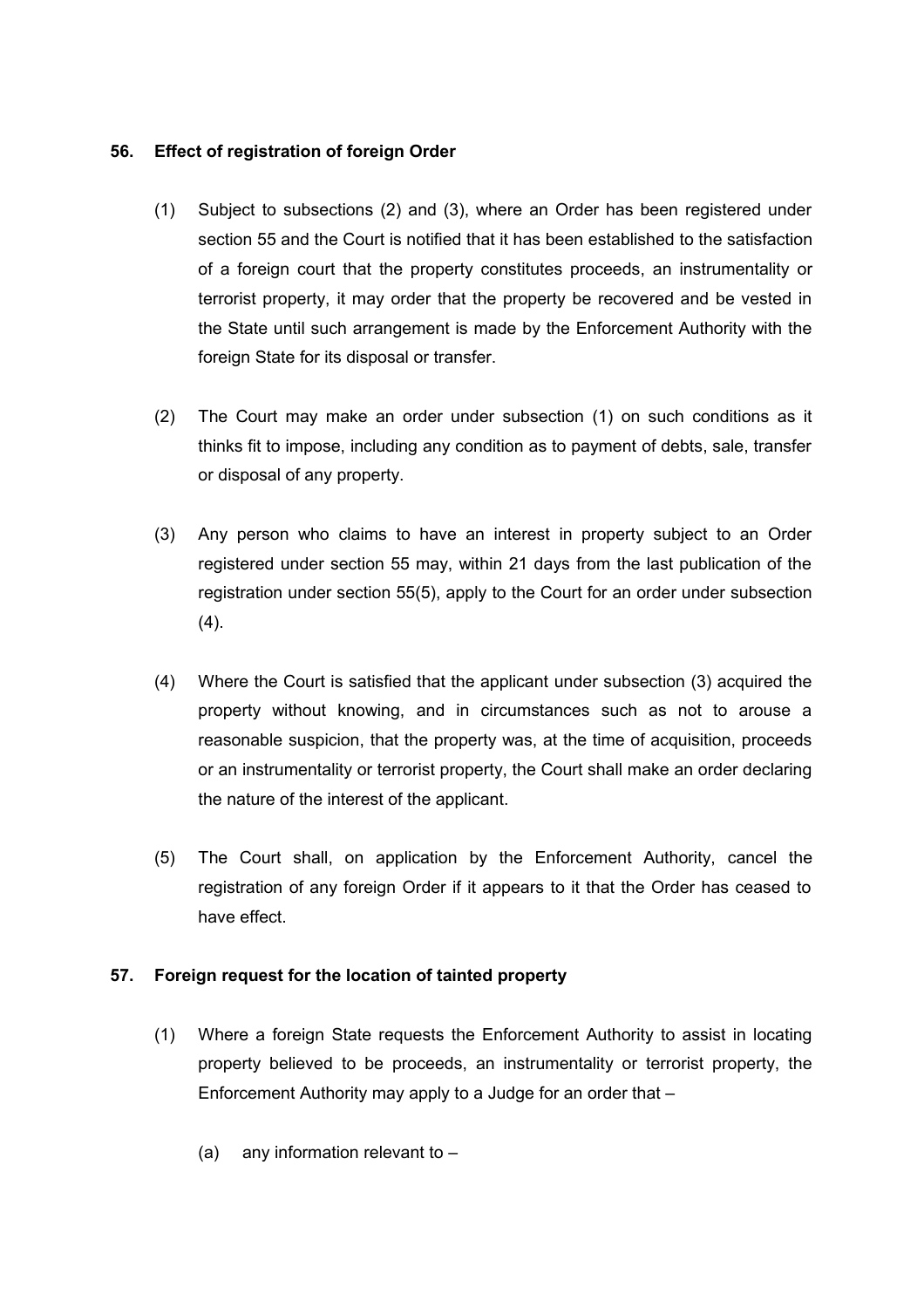- (i) identifying, locating or quantifying any property; or
- (ii) identifying or locating any document necessary for the transfer of any property,

be delivered forthwith to the Enforcement Authority; or

- (b) a financial institution forthwith produces to the Enforcement Authority all information obtained by it about any business transaction relating to the property for such period before or after the date of the order as the Judge may direct.
- (2) Notwithstanding section 26 of the Bank of Mauritius Act, section 64 of the Banking Act and section 83 of the Financial Services Act, a Judge may grant an order under subsection (1) on being satisfied that –
	- (a) the document is material and necessary to the proceedings in the foreign State; and
	- (b) the law of the foreign State authorises the granting of such an order in circumstances similar to the one relating to the request.
- (3) A Judge may, on good cause shown by the Enforcement Authority that a person is failing to comply with, is delaying or is otherwise obstructing an order made in accordance with subsection (1), order a law enforcement agent to enter and search the premises specified in the order and remove any document, material or other thing therein for the purposes of executing such order.

# **58. Disposal of proceeds of crime**

- (1) On a request by a foreign State made to him, the Attorney-General shall transfer to it any proceeds, instrumentality or terrorist property recovered in Mauritius in response to a request for the enforcement of a foreign Order.
- (2) Unless the foreign State and Mauritius agree otherwise, the Attorney-General may deduct reasonable expenses incurred in the recovery, Investigation and judicial proceedings which have led to a transfer referred to in subsection (1).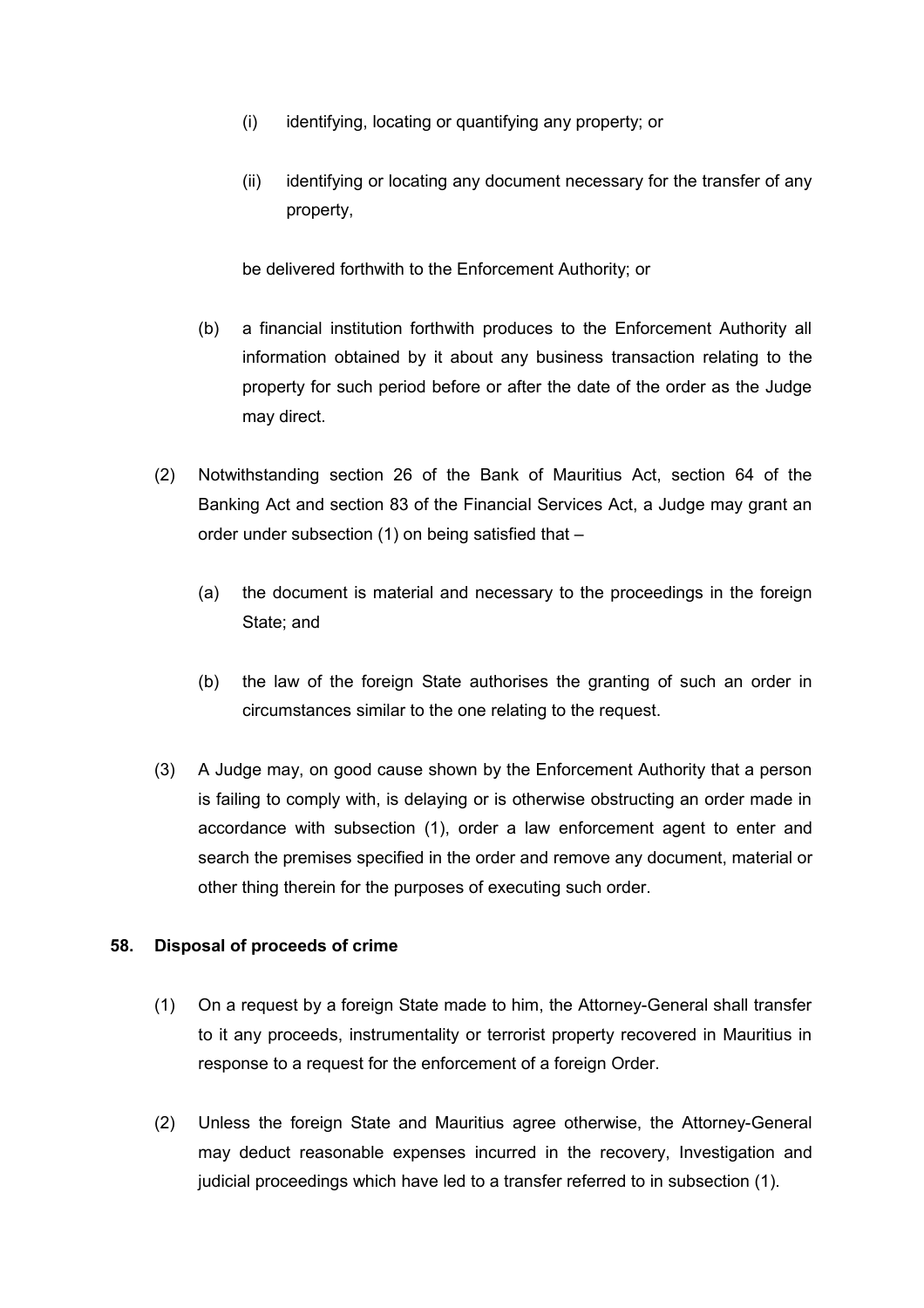## **PART VII – MISCELLANEOUS**

#### **59. Domestic co-operation agreement**

- (1) The Enforcement Authority may enter into an agreement with any Ministry, Department, public authority or body in Mauritius for the collection, use or disclosure of information, including personal information, for the purpose of exchanging or sharing information within or outside Mauritius or for any other purpose under this Act.
- (2) The Enforcement Authority may notify a public body in writing of the start of an Investigation with a view to mutual co-operation and sharing of information.
- (3) Notwithstanding any other enactment, every public body shall, following a notification under subsection (2), provide the Enforcement Authority with such information as it may require for the exercise of its functions and powers under this Act.
- (4) In this section, "public body" means the Commissioner of Police, the Financial Intelligence Unit, the Financial Services Commission, the Independent Commission Against Corruption, the Mauritius Revenue Authority, the Registrar of Companies and such other public body as may be prescribed.

## **Amended by [\[Act No. 24 of 2012\]](http://www1.gov.mu/scourt/doc/showDoc.do?dk=Act%20No.%2024%20of%202012&dt=A)**

## **60. Compensation Order**

- (1) The Court may, on application to it, make a Compensation Order where, in its opinion, it would be in the interests of justice, to do so and –
	- (a) a Restriction Order had been made; or
	- (b) an application for a Recovery Order was not granted and the Restriction Order was revoked; and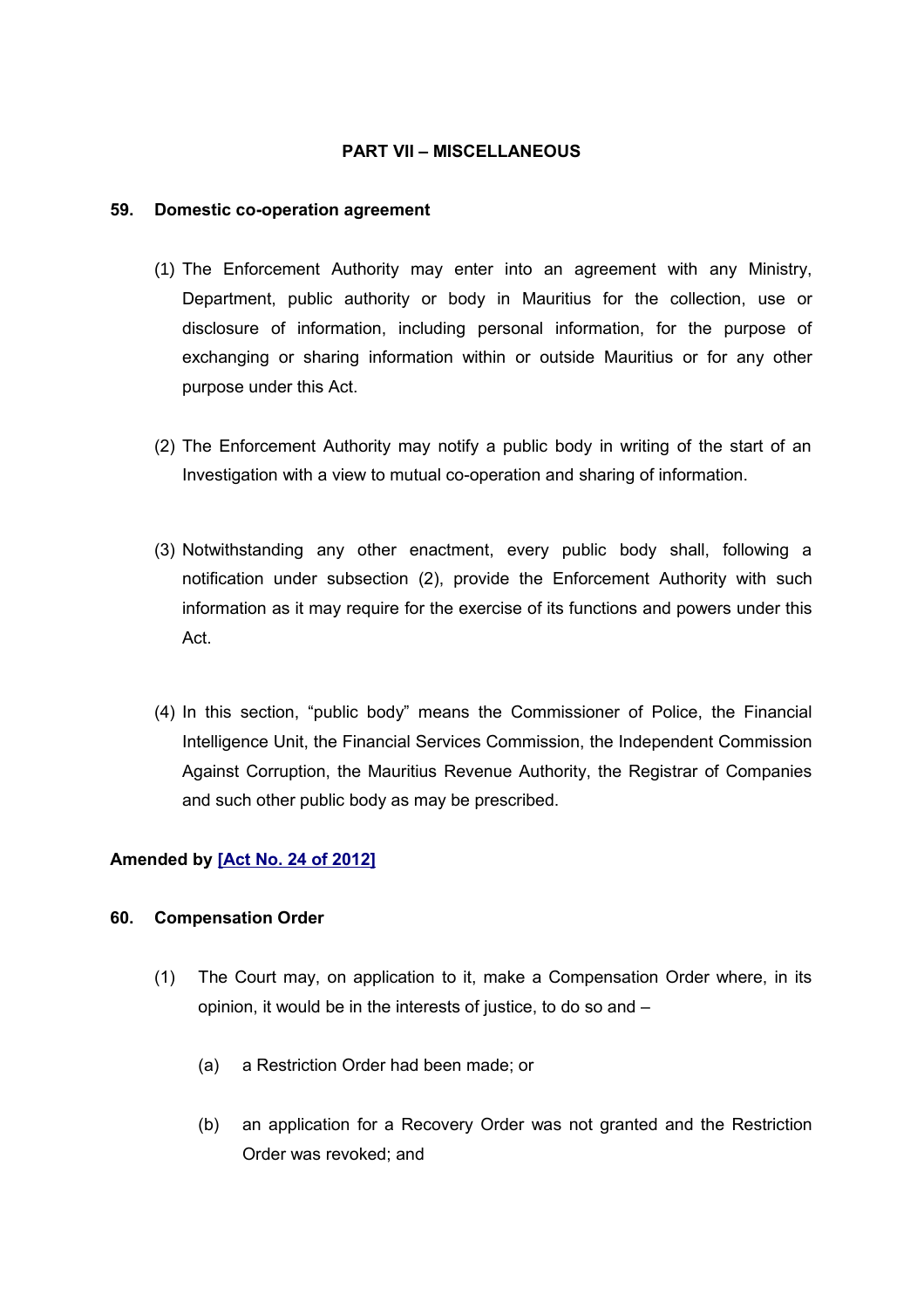- (c) the applicant suffered a loss as a result of the operation of the Restriction Order.
- (2) The Court may, if it is of opinion that to do so would be in the interests of justice, make a Compensation Order on application by a person where –
	- (a) a Recovery Order relating to an instrumentality was made that affects property in which the person had an interest before the making of the Order; or
	- (b) in the opinion of the Court, the value of the person's recovered interest in the property is disproportionate to its value to the offence in question; and
	- (c) the person suffered a loss as a result of the operation of the Recovery Order.
- (3) The Court may make a Compensation Order on application made to it where
	- (a) a Restraining Order was made;
	- (b) an application for a Confiscation Order was not granted or was withdrawn and the Restraining Order was revoked, or an application for such a Confiscation Order was never made because the defendant was acquitted; or
	- (c) there was a serious default consisting of gross negligence or intentional misconduct on the part of a person involved in an Investigation or prosecution and the Investigation would not have continued or the proceedings would not have started or continued, had the default not occurred; and
	- (d) the person suffered a loss as a result of the operation of the Restraining Order or the default.
- (4) The amount of compensation to be paid under this section shall be the amount which the Court thinks reasonable, having regard to the loss suffered and any other relevant circumstances.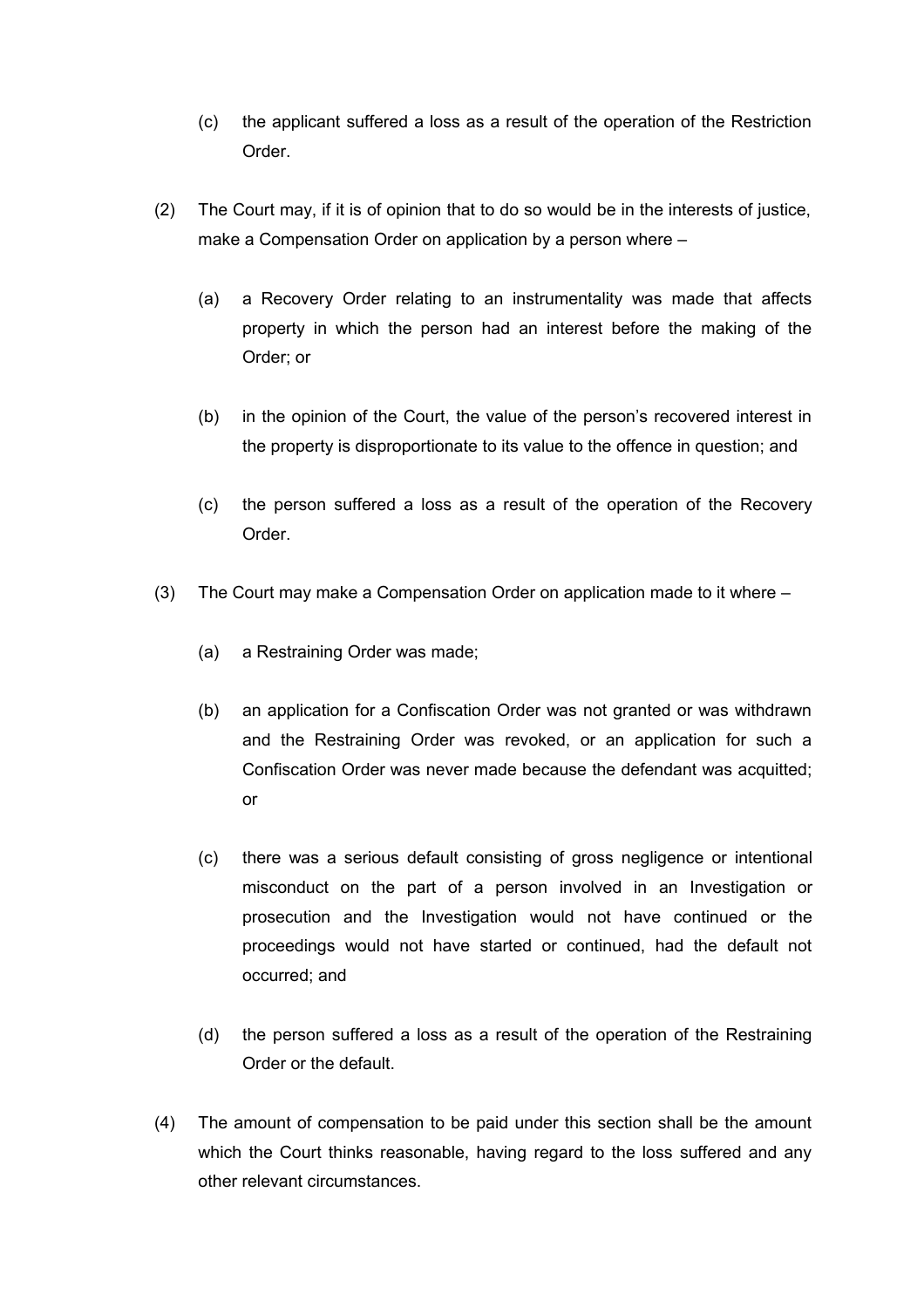(5) An application under this section shall be made no later than 6 months after the date of the Restraining or Restriction Order or of the default and notice of the application shall be given to the Enforcement Authority.

## **61. Proceedings in foreign territory**

The Attorney-General may initiate legal proceedings in a court of a foreign State, subject to the provisions and requirements of the national law of the foreign State, in order to establish title to, or ownership of, property acquired through the commission of an offence which is also an offence in accordance with Part III of the UN Convention against Corruption 2003, and to seek recovery of that property.

## **62. Immunity**

No action or other proceeding shall be instituted against the Enforcement Authority, or any person acting on behalf of the Enforcement Authority or against a Trustee or an Asset Manager for any act done in good faith in the performance or intended performance of any duty under this Act or in the exercise or intended exercise of any power under this Act, or for any default in the performance or exercise in good faith of any such duty or power.

## **63. Penalties**

- (1) Any person who commits an offence under this Act shall, on conviction, be liable –
	- (a) in the case of an offence under section 15, 22, 32, 50(b) or 51, to a fine not exceeding 2 million rupees and to penal servitude for a term not exceeding 10 years; and

## **Amended by [\[Act No. 24 of 2012\]](http://www1.gov.mu/scourt/doc/showDoc.do?dk=Act%20No.%2024%20of%202012&dt=A)**

(b) in every other case, to a fine not exceeding 100,000 rupees and to imprisonment for a term not exceeding 5 years.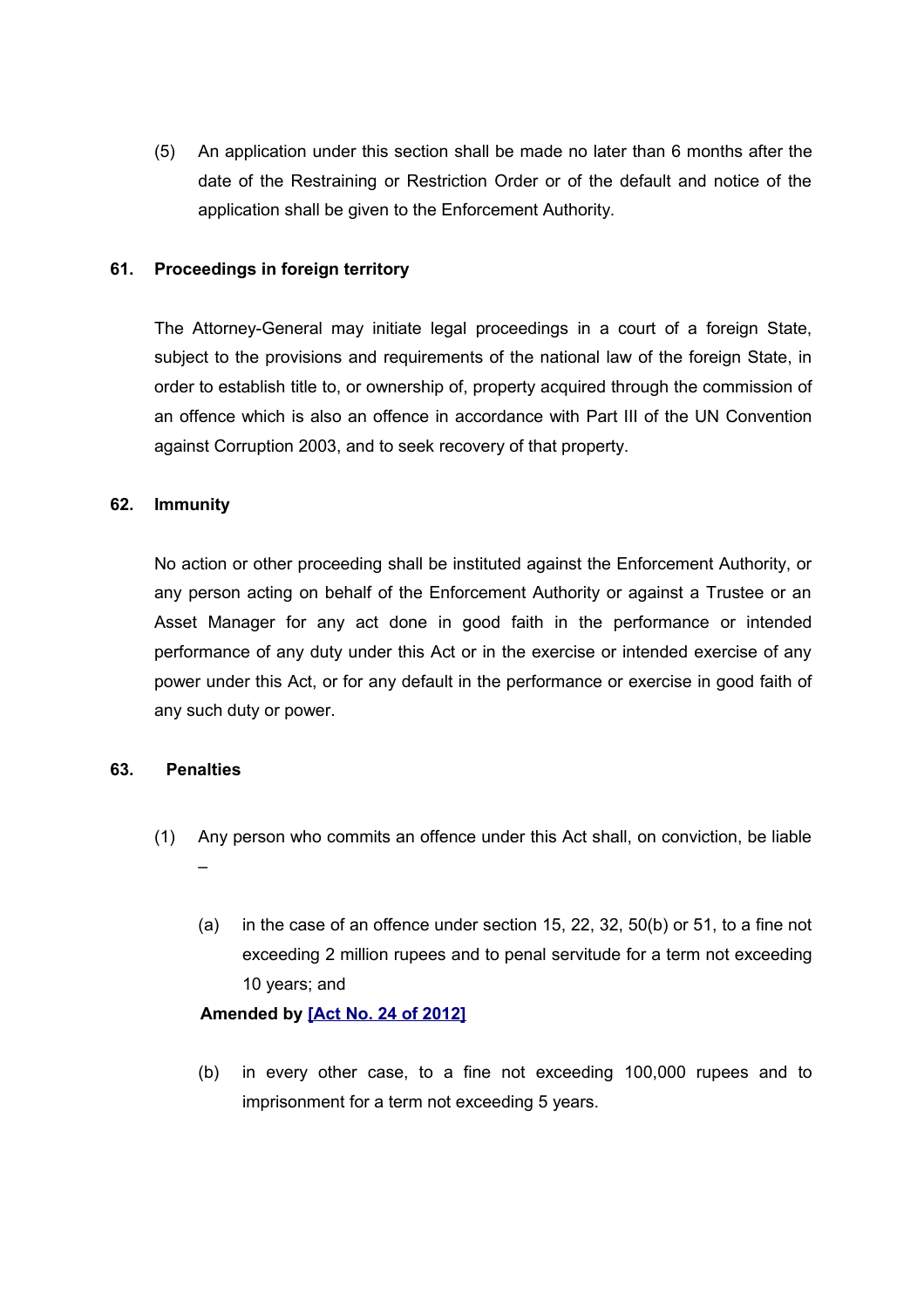(2) Sections 150, 151 and Part X of the Criminal Procedure Act the Community Service Order Act and the Probation of Offenders Act shall not apply to a conviction for an offence specified in subsection (1)(a). **Amended by [\[Act No. 24 of 2012\]](http://www1.gov.mu/scourt/doc/showDoc.do?dk=Act%20No.%2024%20of%202012&dt=A)**

## **64. Regulations**

- (1) The Attorney-General may, for the purposes of this Act, make such regulations as he thinks fit.
- (2) Any regulation made under subsection (1) may provide for the taking of fees and the levying of charges.

## **65. Consequential amendments**

- (1) The Banking Act is amended, in section 64(3), by repealing paragraph (k) and replacing it by the following paragraph –
	- (k) the financial institution is required to provide information in compliance with a Customer Information Order or an Account Monitoring Order made pursuant to the Asset Recovery Act 2011; or
- (2) The Dangerous Drugs Act is amended by repealing sections 45 and section 45A.
- (3) The Finance and Audit Act is amended, in the First Schedule, by inserting, in the proper alphabetical order, the following item –

Recovered Assets Fund

- (4) The Prevention of Corruption Act is amended by repealing Part VII and section 85.
- (5) The Prevention of Terrorism Act is amended by repealing sections 16 and 17.

## **66. Transitional provision**